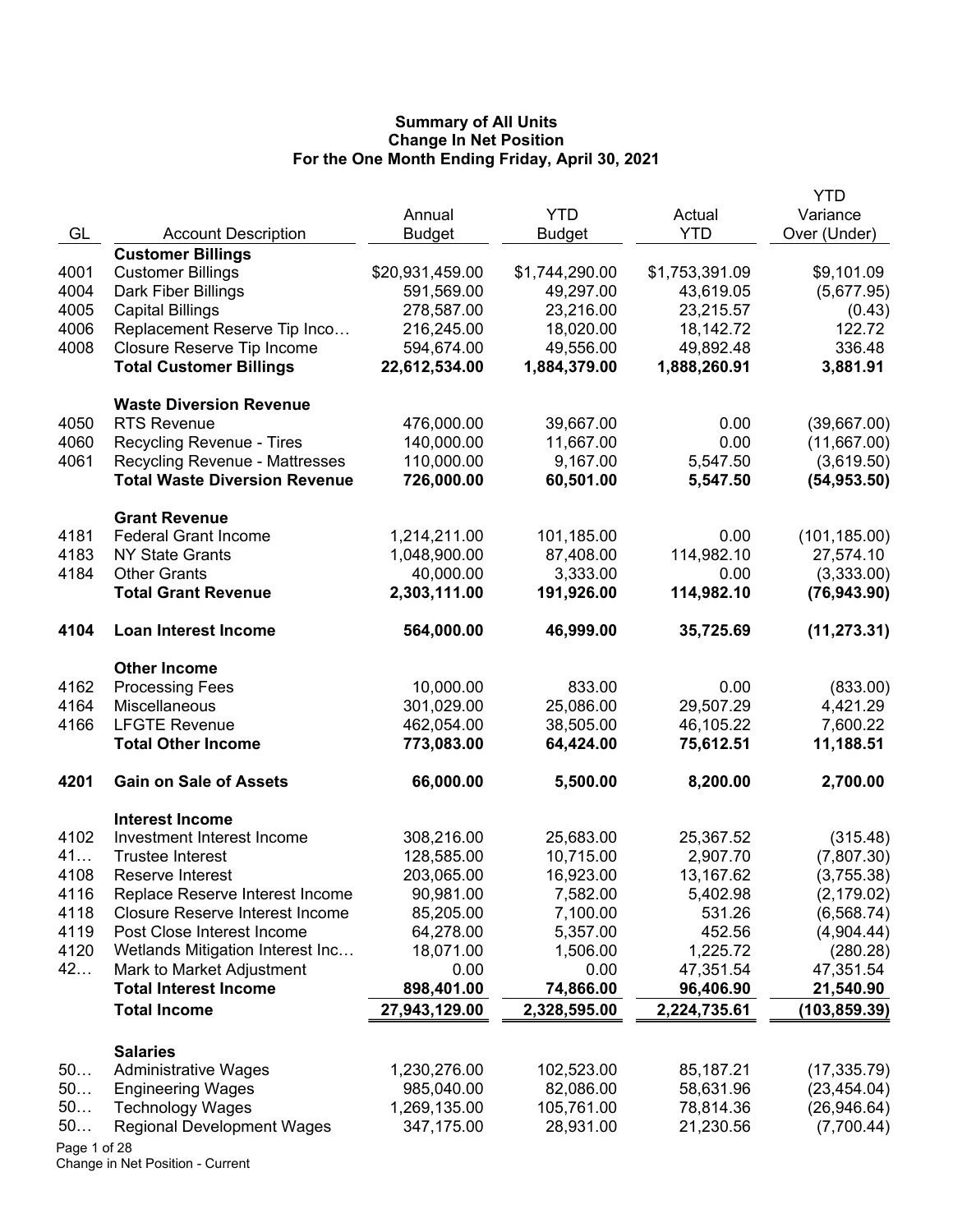|              |                                                           |                         |                       |                  | YTD                        |
|--------------|-----------------------------------------------------------|-------------------------|-----------------------|------------------|----------------------------|
|              |                                                           | Annual                  | <b>YTD</b>            | Actual           | Variance                   |
| GL           | <b>Account Description</b>                                | <b>Budget</b>           | <b>Budget</b>         | <b>YTD</b>       | Over (Under)               |
| 50           | <b>MMF Wages</b>                                          | 1,461,066.00            | 121,756.00            | 84,830.57        | (36, 925.43)               |
| 50           | WQ Wages                                                  | 1,040,560.00            | 86,713.00             | 65,575.83        | (21, 137.17)               |
| 50           | Overtime Wages                                            | 167,174.00              | 13,931.00             | 8,944.86         | (4,986.14)                 |
| 5005         | On-Call Stipend                                           | 25,800.00               | 2,150.00              | 1,800.00         | (350.00)                   |
|              | <b>Total Salaries</b>                                     | 6,526,226.00            | 543,851.00            | 405,015.35       | (138, 835.65)              |
|              | <b>Fringe Benefits</b>                                    |                         |                       |                  |                            |
| 50           | <b>FICA Expense</b>                                       | 435,260.00              | 36,272.00             | 33,503.18        | (2,768.82)                 |
| 50           | <b>Pension Expense</b>                                    | 912,840.00              | 76,071.00             | 64,808.00        | (11,263.00)                |
| 50           | Health Insurance                                          | 845,715.00              | 70,477.00             | 61,357.62        | (9, 119.38)                |
| 50           | Retiree Health Insurance                                  | 85,343.00               | 7,112.00              | 6,906.89         | (205.11)                   |
| 50           | <b>Workers Comp</b>                                       | 201,553.00              | 16,796.00             | 15,357.11        | (1,438.89)                 |
| 50           | <b>Disability Insurance</b>                               | 16,778.00               | 1,398.00              | 1,398.08         | 0.08                       |
| 5036         | Unemployment                                              | 10,000.00               | 833.00                | 0.00             | (833.00)                   |
| 50           | Post Retire Overhead                                      | 476,650.00              | 39,722.00             | 37,135.29        | (2,586.71)                 |
| 5051         | Benefit Admin. Fees                                       | 13,730.00               | 1,144.00              | 1,019.00         | (125.00)                   |
| 5054         | <b>Employee Physicals &amp; Screening</b>                 | 15,787.00               | 1,317.00              | 352.40           | (964.60)                   |
|              | <b>Total Fringe Benefits</b>                              | 3,013,656.00            | 251,142.00            | 221,837.57       | (29, 304.43)               |
|              | <b>Operations &amp; Maintenance</b>                       |                         |                       |                  |                            |
| 5062         | Third Party Temporary - O&M                               | 31,000.00               | 2,583.33              | 0.00             | (2,583.33)                 |
| 5133         | Equipment Maintenance Contr                               | 340,194.00              | 28,350.00             | 8,766.72         | (19, 583.28)               |
| 5134         | <b>Maintenance Contracts</b>                              | 158,520.00              | 13,210.00             | 2,852.42         | (10, 357.58)               |
| 5135         | <b>Underground Locating</b>                               | 70,000.00               | 5,833.00              | 0.00             | (5,833.00)                 |
| 5403         | <b>Safety Equipment &amp; Supplies</b>                    | 37,446.00               | 3,121.00              | 3,161.37         | 40.37                      |
| 5702         | Large Parts                                               | 120,000.00              | 10,000.00             | 4,894.50         | (5, 105.50)                |
| 5703         | <b>Small Equipment</b>                                    | 30,000.00               | 2,500.00              | 297.50           | (2,202.50)                 |
| 5704         | <b>O&amp;M Supplies</b>                                   | 25,000.00               | 2,084.00              | 1,288.91         | (795.09)                   |
| 5706         | Shop Tools                                                | 14,700.00               | 1,225.33              | 216.54           | (1,008.79)                 |
| 5708         | Fuels                                                     | 250,000.00              | 20,833.00             | 26,080.90        | 5,247.90                   |
| 5710<br>5712 | Lubricants                                                | 20,000.00               | 1,667.00              | 869.70<br>939.27 | (797.30)                   |
| 5716         | Purchased Maintenance & Repair<br><b>Equipment Rental</b> | 135,000.00<br>15,000.00 | 11,250.00<br>1,250.00 | 0.00             | (10, 310.73)<br>(1,250.00) |
| 5718         | <b>Tires</b>                                              | 20,000.00               | 1,667.00              | 0.00             | (1,667.00)                 |
| 5720         | <b>Offnet Circuit Lease</b>                               | 677,772.00              | 56,481.00             | 59,806.89        | 3,325.89                   |
| 5770         | Other Tool, Equip & O&M                                   | 11,500.00               | 959.00                | 455.89           | (503.11)                   |
| 5815         | Chemicals                                                 | 67,000.00               | 5,584.00              | 2,774.20         | (2,809.80)                 |
| 5818         | Leachate System Expense                                   | 15,000.00               | 1,250.00              | 0.00             | (1,250.00)                 |
| 5820         | <b>LFG Maintenance</b>                                    | 69,156.00               | 5,763.00              | 855.10           | (4,907.90)                 |
| 5830         | Collo Expense                                             | 171,720.00              | 14,310.00             | 11,599.61        | (2,710.39)                 |
| 5834         | Permitting                                                | 6,000.00                | 500.00                | 1,501.33         | 1,001.33                   |
| 5835         | NYS DOT Fee                                               | 10,000.00               | 833.00                | 0.00             | (833.00)                   |
| 5836         | <b>Pole Attachment Fees</b>                               | 310,643.00              | 25,887.00             | 12,000.26        | (13,886.74)                |
| 5838         | <b>Conduit Lease</b>                                      | 22,195.00               | 1,850.00              | 392.24           | (1,457.76)                 |
| 5870         | <b>Natural Habitat Enhancements</b>                       | 50,000.00               | 4,167.00              | 0.00             | (4, 167.00)                |
| 5902         | Lab Fees                                                  | 8,600.00                | 717.00                | 175.00           | (542.00)                   |
| 5904         | <b>SCADA</b>                                              | 19,550.00               | 1,629.00              | 722.00           | (907.00)                   |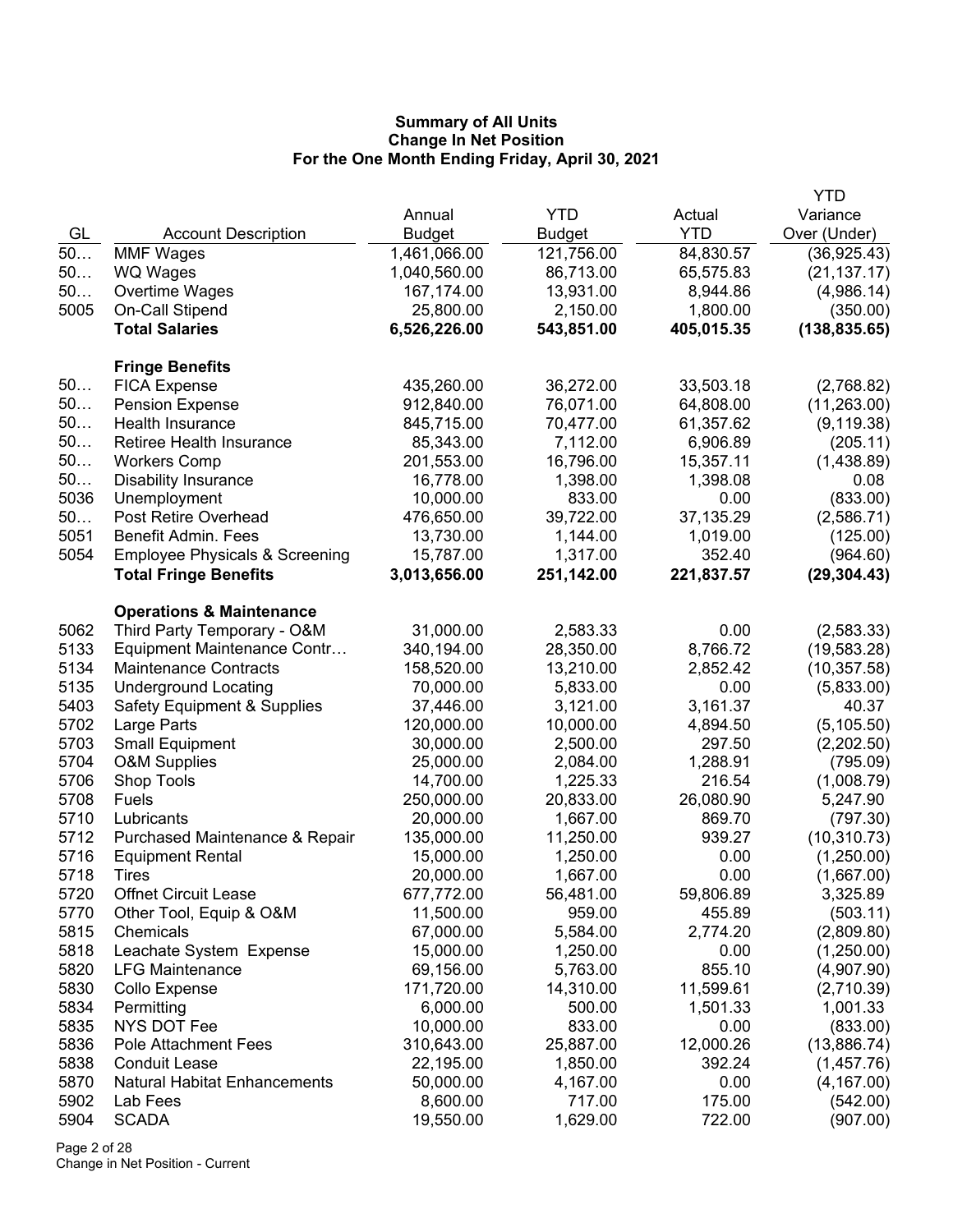|      |                                       |               |               |            | <b>YTD</b>    |
|------|---------------------------------------|---------------|---------------|------------|---------------|
|      |                                       | Annual        | <b>YTD</b>    | Actual     | Variance      |
| GL   | <b>Account Description</b>            | <b>Budget</b> | <b>Budget</b> | <b>YTD</b> | Over (Under)  |
| 5932 | <b>Monitoring &amp; Testing</b>       | 161,904.00    | 13,491.67     | 0.00       | (13, 491.67)  |
| 6008 | <b>Contract Hauling</b>               | 30,000.00     | 2,500.00      | 0.00       | (2,500.00)    |
| 6010 | <b>Cape Vincent Reserve</b>           | 700.00        | 58.00         | 0.00       | (58.00)       |
| 6110 | Marketing                             | 5,000.00      | 417.00        | 0.00       | (417.00)      |
| 8090 | <b>Purchases for Resale</b>           | 95,500.00     | 7,958.00      | 60.00      | (7,898.00)    |
|      | Total O & M                           | 2,999,100.00  | 249,928.33    | 139,710.35 | (110, 217.98) |
|      | <b>Recycling Transfer Station</b>     |               |               |            |               |
| 50   | <b>Material Reprocessing Wages</b>    | 235,603.00    | 19,634.00     | 15,305.98  | (4,328.02)    |
| 50   | <b>Material Reprocessing OT</b>       | 6,419.00      | 535.00        | 613.91     | 78.91         |
| $50$ | <b>FICA Expense</b>                   | 16,273.00     | 1,356.00      | 1,068.97   | (287.03)      |
| 50   | <b>Pension Expense</b>                | 32,531.00     | 2,711.00      | 1,762.23   | (948.77)      |
| 50   | Health Insurance                      | 29,297.00     | 2,441.00      | 1,571.16   | (869.84)      |
| 50   | <b>Workers Comp</b>                   | 18,663.00     | 1,555.00      | 1,321.05   | (233.95)      |
| 50   | <b>Disability Insurance</b>           | 893.00        | 74.00         | 0.00       | (74.00)       |
| 50   | Post Retire Overhead                  | 25,944.00     | 2,162.00      | 1,819.50   | (342.50)      |
| 6300 | RTS -Safety Equipment & Sup           | 2,500.00      | 208.00        | 96.07      | (111.93)      |
| 6305 | RTS - Large Parts                     | 7,500.00      | 625.00        | 1,977.51   | 1,352.51      |
| 6310 | RTS - Small Equipment                 | 4,000.00      | 333.00        | 0.00       | (333.00)      |
| 6315 | RTS - O&M Supplies                    | 10,000.00     | 833.00        | 8.99       | (824.01)      |
| 6320 | RTS - Fuels                           | 10,000.00     | 833.00        | 0.00       | (833.00)      |
| 6325 | RTS - Purchased Maintenance           | 7,500.00      | 625.00        | 0.00       | (625.00)      |
| 6329 | RTS - Disposal Costs                  | 476,000.00    | 39,667.00     | 0.00       | (39,667.00)   |
| 6330 | <b>RTS - Contract Hauling</b>         | 133,000.00    | 11,083.00     | 0.00       | (11,083.00)   |
| 6335 | RTS - Office Supplies                 | 1,000.00      | 83.00         | 0.00       | (83.00)       |
| 6340 | <b>RTS - Cellular Services</b>        | 1,050.00      | 88.00         | 0.00       | (88.00)       |
| 6345 | RTS - Other Communications            | 2,400.00      | 200.00        | 124.97     | (75.03)       |
| 6350 | RTS - Office Equipment Mainte         | 500.00        | 42.00         | 0.00       | (42.00)       |
| 6355 | RTS - Employee Mileage Reim           | 50.00         | 4.00          | 0.00       | (4.00)        |
| 6360 | RTS - Employee Uniforms               | 1,000.00      | 83.00         | 109.76     | 26.76         |
| 6365 | RTS - Gas & Electric                  | 6,000.00      | 500.00        | 193.00     | (307.00)      |
| 6370 | RTS - Propane                         | 4,000.00      | 333.00        | 517.24     | 184.24        |
| 6375 | RTS - Building Supplies               | 1,000.00      | 83.00         | 0.00       | (83.00)       |
| 6380 | RTS - Site Supplies                   | 1,000.00      | 83.00         | 0.00       | (83.00)       |
| 6385 | RTS - Building Maintenance &          | 3,000.00      | 250.00        | 0.00       | (250.00)      |
| 6390 | RTS - Site Maintenance & Repair       | 4,000.00      | 333.00        | 185.00     | (148.00)      |
| 6395 | RTS - Auto/Light Truck Rep. &         | 2,000.00      | 167.00        | 0.00       | (167.00)      |
| 6400 | RTS - Auto/Light Truck Fuel           | 500.00        | 42.00         | 0.00       | (42.00)       |
| 6410 | RTS - Programming & Software          | 1,155.00      | 96.00         | 0.00       | (96.00)       |
|      | <b>Total Recycling Transfer Stati</b> | 1,044,778.00  | 87,062.00     | 26,675.34  | (60, 386.66)  |
|      | <b>Waste Diversion</b>                |               |               |            |               |
| 5125 | <b>Promotional Materials - RRR</b>    | 75,000.00     | 6,250.00      | 0.00       | (6,250.00)    |
| 6009 | <b>Household Hazardous Waste</b>      | 75,000.00     | 6,250.00      | 0.00       | (6,250.00)    |
| 6011 | Recycling Incentive                   | 70,000.00     | 5,833.00      | 0.00       | (5,833.00)    |
| 6012 | Recycling Incentive-County Ca         | 238,814.00    | 19,901.00     | 0.00       | (19,901.00)   |
| 6017 | <b>Book Debinding</b>                 | 3,000.00      | 250.00        | 0.00       | (250.00)      |

Page 3 of 28 Change in Net Position - Current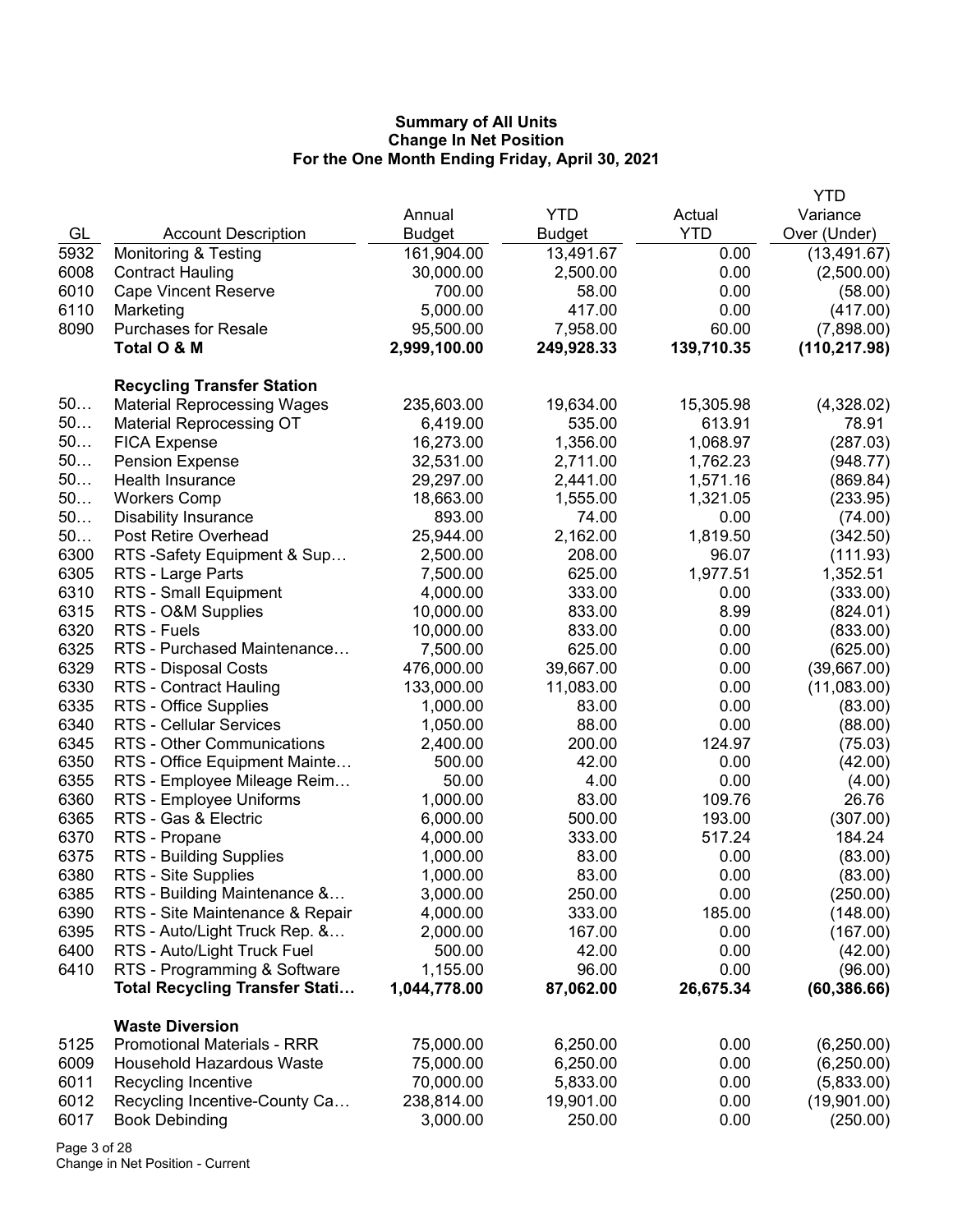|      |                                        |               |               |            | YTD           |
|------|----------------------------------------|---------------|---------------|------------|---------------|
|      |                                        | Annual        | <b>YTD</b>    | Actual     | Variance      |
| GL   | <b>Account Description</b>             | <b>Budget</b> | <b>Budget</b> | <b>YTD</b> | Over (Under)  |
| 6018 | Mattress Recycling - All Counties      | 350,000.00    | 29,167.00     | 22,032.00  | (7, 135.00)   |
| 6021 | <b>Regional Tire Recycling</b>         | 140,000.00    | 11,667.00     | 0.00       | (11,667.00)   |
|      | <b>Total Waste Diversion</b>           | 951,814.00    | 79,318.00     | 22,032.00  | (57, 286.00)  |
| 6002 | <b>Sewage Treatment</b>                | 1,837,029.00  | 153,086.00    | 25,514.33  | (127, 571.67) |
| 6004 | <b>Water Purchases</b>                 | 752,520.00    | 62,711.00     | 15,714.62  | (46,996.38)   |
| 60   | <b>Closure &amp; Post Closure Care</b> | 744,157.00    | 62,013.00     | 76,774.05  | 14,761.05     |
| 6006 | <b>Host Community Benefits</b>         | 896,583.00    | 74,716.00     | 64,043.80  | (10, 672.20)  |
|      | <b>Office &amp; Administrative</b>     |               |               |            |               |
| 5053 | Misc Employee Costs                    | 9,515.00      | 793.00        | 225.00     | (568.00)      |
| 5102 | <b>Office Rent</b>                     | 171,604.00    | 14,300.00     | 24,319.84  | 10,019.84     |
| 5104 | <b>Office Supplies</b>                 | 25,200.00     | 2,099.00      | 397.15     | (1,701.85)    |
| 5110 | Postage & Shipping                     | 8,000.00      | 666.00        | 1,510.71   | 844.71        |
| 5112 | Telephone                              | 37,270.00     | 3,105.00      | 4,610.15   | 1,505.15      |
| 5114 | <b>Cellular Services</b>               | 39,350.00     | 3,280.00      | 25.00      | (3,255.00)    |
| 5118 | <b>Other Communications</b>            | 11,200.00     | 933.00        | 609.40     | (323.60)      |
| 5120 | Dues & Subscriptions                   | 10,640.00     | 887.00        | 560.00     | (327.00)      |
| 5122 | Public Info & Advertising              | 14,071.00     | 1,175.00      | 250.00     | (925.00)      |
| 5123 | <b>Promotional Materials</b>           | 15,500.00     | 1,292.00      | 0.00       | (1,292.00)    |
| 5130 | <b>Office Equipment</b>                | 19,000.00     | 1,582.00      | 369.89     | (1,212.11)    |
| 5132 | Office Equip Maintenance               | 1,200.00      | 100.00        | 0.00       | (100.00)      |
| 5170 | <b>Other Office Expenses</b>           | 7,600.00      | 633.00        | 233.12     | (399.88)      |
| 5172 | <b>Filing Fees</b>                     | 24,600.00     | 2,050.00      | 0.00       | (2,050.00)    |
| 5173 | <b>Credit Card Processing Fees</b>     | 600.00        | 50.00         | 41.55      | (8.45)        |
| 5202 | Employee Mileage Reimburse             | 22,116.00     | 1,843.33      | 0.00       | (1,843.33)    |
| 5204 | Empl. Meals & Incidental               | 19,625.00     | 1,635.00      | 100.78     | (1,534.22)    |
| 5206 | Empl. Lodging                          | 38,500.00     | 3,210.00      | 304.00     | (2,906.00)    |
| 5270 | <b>Travel &amp; Meeting Expense</b>    | 7,400.00      | 618.00        | 0.00       | (618.00)      |
| 5312 | <b>Continuing Education</b>            | 16,300.00     | 1,359.00      | 0.00       | (1,359.00)    |
| 5370 | Training & Development                 | 52,700.00     | 4,393.00      | 330.00     | (4,063.00)    |
| 5402 | <b>Employee Uniforms</b>               | 26,350.00     | 2,196.00      | 757.04     | (1,438.96)    |
| 5404 | <b>Safety Training</b>                 | 10,000.00     | 833.00        | 0.00       | (833.00)      |
| 5508 | <b>Cleaning Services</b>               | 37,900.00     | 3,158.00      | 1,075.00   | (2,083.00)    |
| 5570 | <b>Other General Expense</b>           | 3,250.00      | 271.00        | 0.00       | (271.00)      |
| 6102 | Board Member Travel & Expen            | 1,750.00      | 146.00        | 0.00       | (146.00)      |
| 6104 | Sponsorships                           | 9,000.00      | 750.00        | 2,500.00   | 1,750.00      |
| 6210 | <b>Trustee Fees</b>                    | 7,500.00      | 625.00        | 0.00       | (625.00)      |
|      | <b>Total Office &amp; Admin</b>        | 647,741.00    | 53,982.33     | 38,218.63  | (15,763.70)   |
|      | <b>Utilities</b>                       |               |               |            |               |
| 5802 | Gas & Electric                         | 144,225.00    | 12,019.00     | 4,370.52   | (7,648.48)    |
| 5803 | Propane                                | 25,000.00     | 2,083.00      | 841.79     | (1,241.21)    |
|      | <b>Total Utilities</b>                 | 169,225.00    | 14,102.00     | 5,212.31   | (8,889.69)    |
|      | <b>Materials &amp; Supplies</b>        |               |               |            |               |
| 5806 | <b>Building Supplies</b>               | 7,000.00      | 583.00        | 104.75     | (478.25)      |
|      |                                        |               |               |            |               |

Page 4 of 28 Change in Net Position - Current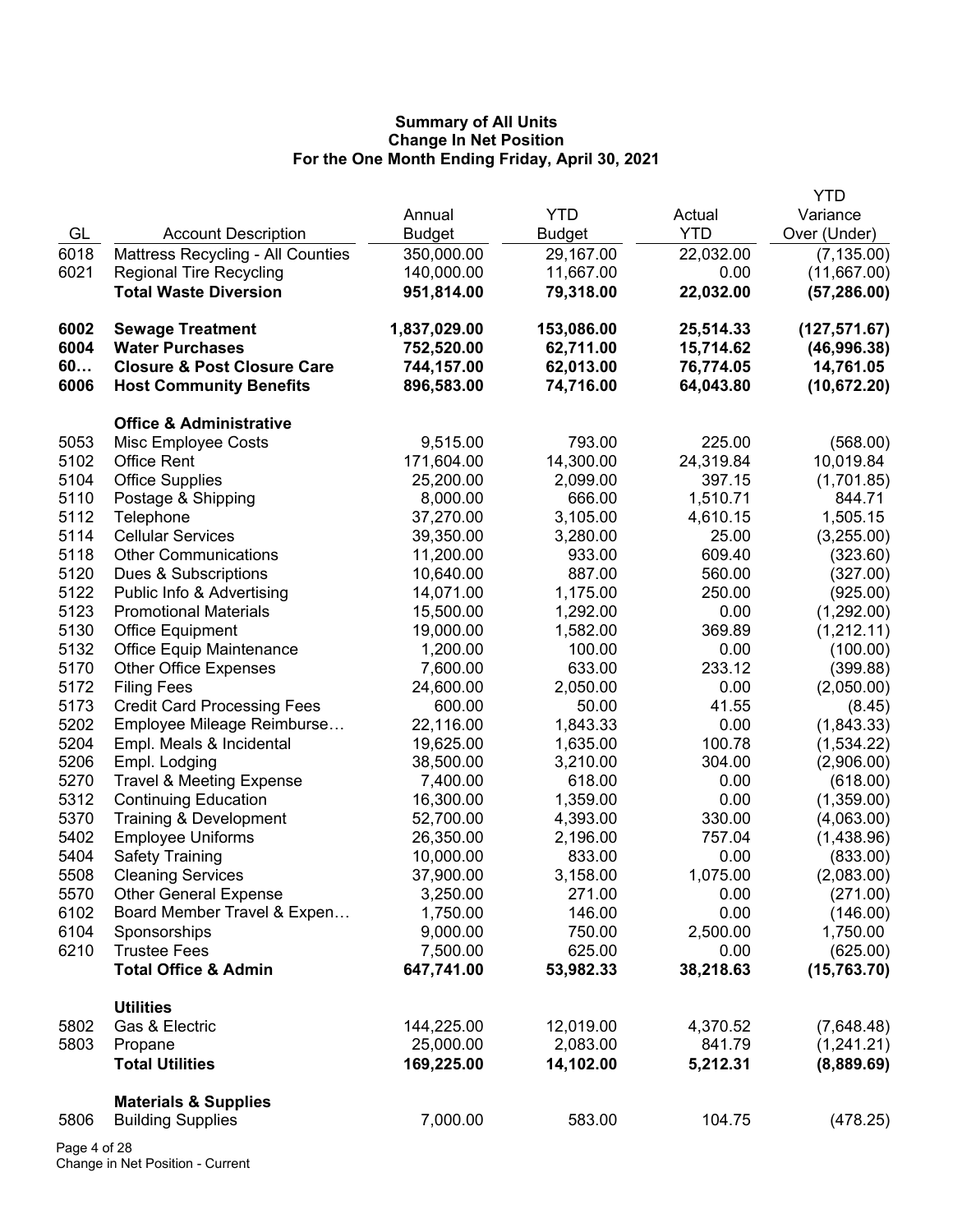|      |                                          |                |               |              | <b>YTD</b>    |
|------|------------------------------------------|----------------|---------------|--------------|---------------|
|      |                                          | Annual         | <b>YTD</b>    | Actual       | Variance      |
| GL   | <b>Account Description</b>               | <b>Budget</b>  | <b>Budget</b> | <b>YTD</b>   | Over (Under)  |
| 5810 | <b>Site Supplies</b>                     | 40,000.00      | 3,333.00      | 779.35       | (2,553.65)    |
| 5824 | Sand, Gravel & Stone                     | 220,000.00     | 18,333.00     | 0.00         | (18, 333.00)  |
| 5826 | Seed & Mulch                             | 35,000.00      | 2,917.00      | 0.00         | (2,917.00)    |
|      | <b>Total Materials &amp; Supplies</b>    | 302,000.00     | 25,166.00     | 884.10       | (24, 281.90)  |
|      |                                          |                |               |              |               |
|      | <b>Professional Fees</b>                 |                |               |              |               |
| 5924 | Legal                                    | 105,500.00     | 8,793.00      | 1,068.75     | (7, 724.25)   |
| 5926 | <b>Investment Banking Fees</b>           | 48,216.00      | 4,019.00      | 10,165.82    | 6,146.82      |
| 59   | <b>Accounting Fees</b>                   | 43,200.00      | 3,600.00      | 0.00         | (3,600.00)    |
| 5970 | Consulting                               | 258,900.00     | 21,575.33     | 8,150.00     | (13, 425.33)  |
|      | <b>Total Professional Fees</b>           | 455,816.00     | 37,987.33     | 19,384.57    | (18,602.76)   |
|      |                                          |                |               |              |               |
|      | <b>Repairs &amp; Maintenance</b>         |                |               |              |               |
| 5804 | <b>Building Maintenance &amp; Repair</b> | 48,000.00      | 4,000.00      | 672.20       | (3,327.80)    |
| 5808 | Site Maint & Repair                      | 35,500.00      | 2,958.00      | 258.57       | (2,699.43)    |
| 5812 | <b>Pipeline Maintenance</b>              | 80,000.00      | 6,667.33      | 966.64       | (5,700.69)    |
|      | <b>Total Repairs &amp; Maintenance</b>   | 163,500.00     | 13,625.33     | 1,897.41     | (11, 727.92)  |
|      |                                          |                |               |              |               |
|      | <b>Automobile</b>                        |                |               |              |               |
| 5601 | Auto/Light Truck Rep. & Maint.           | 34,140.00      | 2,844.00      | 2,937.76     | 93.76         |
| 5602 | <b>Auto/Light Truck Fuel</b>             | 77,250.00      | 6,437.67      | 0.00         | (6,437.67)    |
| 5603 | Auto/Light Truck Rental/Lease            | 211,300.00     | 17,608.00     | 15,424.99    | (2, 183.01)   |
| 5605 | Vehicle Ins                              | 42,200.00      | 3,516.00      | 3,516.66     | 0.66          |
|      | <b>Total Automobile</b>                  | 364,890.00     | 30,405.67     | 21,879.41    | (8,526.26)    |
|      |                                          |                |               |              |               |
|      | Computer                                 |                |               |              |               |
| 5124 | <b>Computer Equipment</b>                | 76,020.00      | 6,335.00      | 67.28        | (6, 267.72)   |
| 5126 | <b>Computer Maintenance</b>              | 8,500.00       | 708.00        | 0.00         | (708.00)      |
| 5128 | Programming & Software                   | 203,310.00     | 16,944.00     | 5,109.47     | (11, 834.53)  |
| 5129 | <b>ECMS Expense</b>                      | 29,000.00      | 2,417.00      | 22,974.75    | 20,557.75     |
| 6108 | Web Page Design & Maintenance            | 6,002.00       | 501.00        | 0.00         | (501.00)      |
| 5906 | GIS                                      | 29,200.00      | 2,433.00      | 18,700.00    | 16,267.00     |
|      | <b>Total Computer</b>                    | 352,032.00     | 29,338.00     | 46,851.50    | 17,513.50     |
|      |                                          |                |               |              |               |
| 6122 | <b>Bad Debt Expense</b>                  | 0.00           | 0.00          | 2,381.70     | 2,381.70      |
| 6114 | <b>Insurance</b>                         | 433,000.00     | 36,084.00     | 36,083.34    | (0.66)        |
| 6120 | <b>Grants</b>                            | 284,570.00     | 23,714.00     | 57,491.05    | 33,777.05     |
| 61   | <b>Admin Allocation</b>                  | 0.00           | 2.00          | 0.00         | (2.00)        |
| 61   | <b>Engineering Allocation</b>            | 1.00           | 1.00          | 0.00         | (1.00)        |
| 6208 | <b>NYS Administrative Assessm</b>        | 125,049.00     | 10,421.00     | 0.00         | (10, 421.00)  |
| 7032 | <b>Depreciation</b>                      | 8,364,400.00   | 697,034.00    | 650,295.45   | (46, 738.55)  |
| 7002 | <b>Amortization</b>                      | 24,400.00      | 2,033.00      | 2,030.57     | (2.43)        |
| 6202 | <b>Interest Expense</b>                  | 714,950.00     | 59,579.00     | 48,731.06    | (10, 847.94)  |
| 6901 | Contingency                              | 80,000.00      | 6,666.00      | 0.00         | (6,666.00)    |
|      | <b>Total Expenses</b>                    | 31,247,437.00  | 2,603,967.99  | 1,928,658.51 | (675, 309.48) |
|      |                                          |                |               |              |               |
|      | <b>Change in Net Position</b>            | (3,304,308.00) | (275,372.99)  | 296,077.10   | 571,450.09    |
|      |                                          |                |               |              |               |

Page 5 of 28 Change in Net Position - Current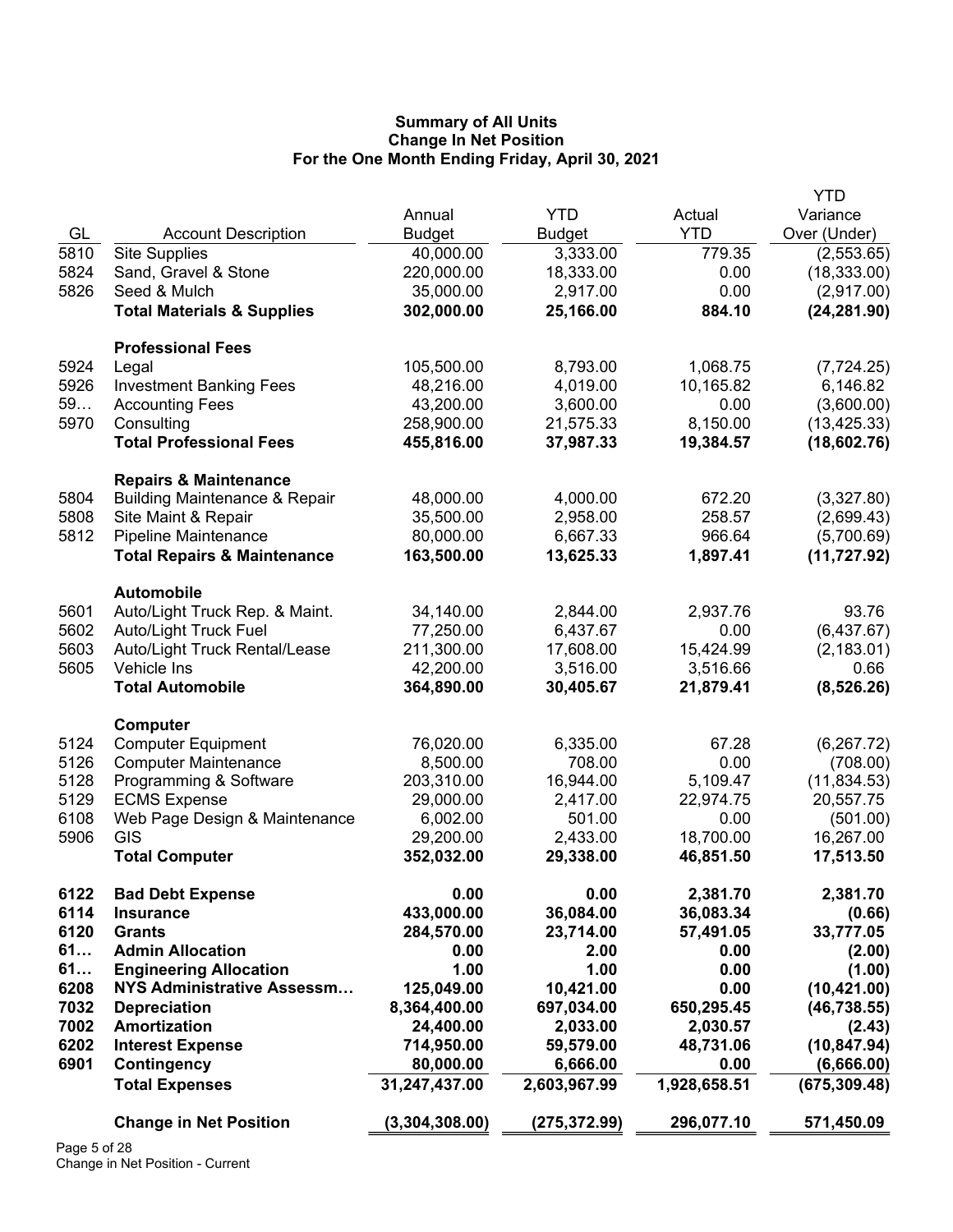# **Administration Change In Net Position For the One Month Ending Friday, April 30, 2021**

|              |                                              | Annual                 | <b>YTD</b>           | Actual             | <b>YTD</b><br>Variance |
|--------------|----------------------------------------------|------------------------|----------------------|--------------------|------------------------|
| GL           | <b>Account Description</b>                   | <b>Budget</b>          | <b>Budget</b>        | <b>YTD</b>         | Over (Under)           |
|              | <b>Grant Revenue</b>                         |                        |                      |                    |                        |
| 4183         | <b>NY State Grants</b>                       | \$4,000.00             | \$333.00             | \$0.00             | (\$333.00)             |
|              | <b>Total Grant Revenue</b>                   | 4,000.00               | 333.00               | 0.00               | (333.00)               |
|              | <b>Other Income</b>                          |                        |                      |                    |                        |
| 4164         | Miscellaneous                                | 211,300.00             | 17,608.00            | 22,017.93          | 4,409.93               |
|              | <b>Total Other Income</b>                    | 211,300.00             | 17,608.00            | 22,017.93          | 4,409.93               |
| 4201         | <b>Gain on Sale of Assets</b>                | 21,000.00              | 1,750.00             | 0.00               | (1,750.00)             |
|              | <b>Interest Income</b>                       |                        |                      |                    |                        |
| 4102         | Investment Interest Income                   | 98,400.00              | 8,200.00             | 8,581.73           | 381.73                 |
| 42           | Mark to Market Adjustment                    | 0.00                   | 0.00                 | 250.00             | 250.00                 |
|              | <b>Total Interest Income</b>                 | 98,400.00              | 8,200.00             | 8,831.73           | 631.73                 |
|              | <b>Total Income</b>                          | 334,700.00             | 27,891.00            | 30,849.66          | 2,958.66               |
|              | <b>Salaries</b>                              |                        |                      |                    |                        |
| 50           | <b>Administrative Wages</b>                  | 1,212,691.00           | 101,058.00           | 84,034.85          | (17,023.15)            |
| 50           | Overtime Wages                               | 1,000.00               | 83.00                | 15.43              | (67.57)                |
|              | <b>Total Salaries</b>                        | 1,213,691.00           | 101,141.00           | 84,050.28          | (17,090.72)            |
|              | <b>Fringe Benefits</b>                       |                        |                      |                    |                        |
| 50           | <b>FICA Expense</b>                          | 82,432.00              | 6,869.00             | 6,528.02           | (340.98)               |
| 50           | <b>Pension Expense</b>                       | 145,280.00             | 12,107.00            | 10,510.11          | (1,596.89)             |
| 50           | Health Insurance                             | 135,154.00             | 11,263.00            | 9,871.61           | (1,391.39)             |
| 50           | Retiree Health Insurance                     | 85,343.00              | 7,112.00             | 6,906.89           | (205.11)               |
| 50           | <b>Workers Comp</b>                          | 2,032.00               | 169.00               | 164.51             | (4.49)                 |
| 50           | <b>Disability Insurance</b>                  | 2,797.00               | 233.00               | 233.07             | 0.07                   |
| 5036<br>50   | Unemployment<br>Post Retire Overhead         | 10,000.00              | 833.00               | 0.00<br>6,743.43   | (833.00)               |
| 5051         | Benefit Admin. Fees                          | 81,254.00<br>13,730.00 | 6,771.00<br>1,144.00 | 1,019.00           | (27.57)<br>(125.00)    |
| 5054         | <b>Employee Physicals &amp; Screening</b>    | 1,787.00               | 149.00               | 0.00               | (149.00)               |
|              | <b>Total Fringe Benefits</b>                 | 559,809.00             | 46,650.00            | 41,976.64          | (4,673.36)             |
|              | <b>Operations &amp; Maintenance</b>          |                        |                      |                    |                        |
| 5134         | <b>Maintenance Contracts</b>                 | 2,720.00               | 227.00               | (3.58)             | (230.58)               |
| 5403         | <b>Safety Equipment &amp; Supplies</b>       | 14,046.00              | 1,171.00             | 1,198.50           | 27.50                  |
|              | Total O & M                                  | 16,766.00              | 1,398.00             | 1,194.92           | (203.08)               |
|              |                                              |                        |                      |                    |                        |
|              | <b>Office &amp; Administrative</b>           |                        |                      |                    |                        |
| 5053         | Misc Employee Costs                          | 5,215.00               | 435.00               | 225.00             | (210.00)               |
| 5102<br>5104 | <b>Office Rent</b>                           | 121,936.00             | 10,161.00            | 19,045.76          | 8,884.76               |
| 5110         | <b>Office Supplies</b><br>Postage & Shipping | 10,000.00<br>6,000.00  | 833.00<br>500.00     | 259.15<br>1,500.00 | (573.85)<br>1,000.00   |
| 5112         | Telephone                                    | 5,310.00               | 443.00               | 928.43             | 485.43                 |
| 5114         | <b>Cellular Services</b>                     | 5,500.00               | 458.00               | 0.00               | (458.00)               |
| Page 6 of 28 |                                              |                        |                      |                    |                        |
|              |                                              |                        |                      |                    |                        |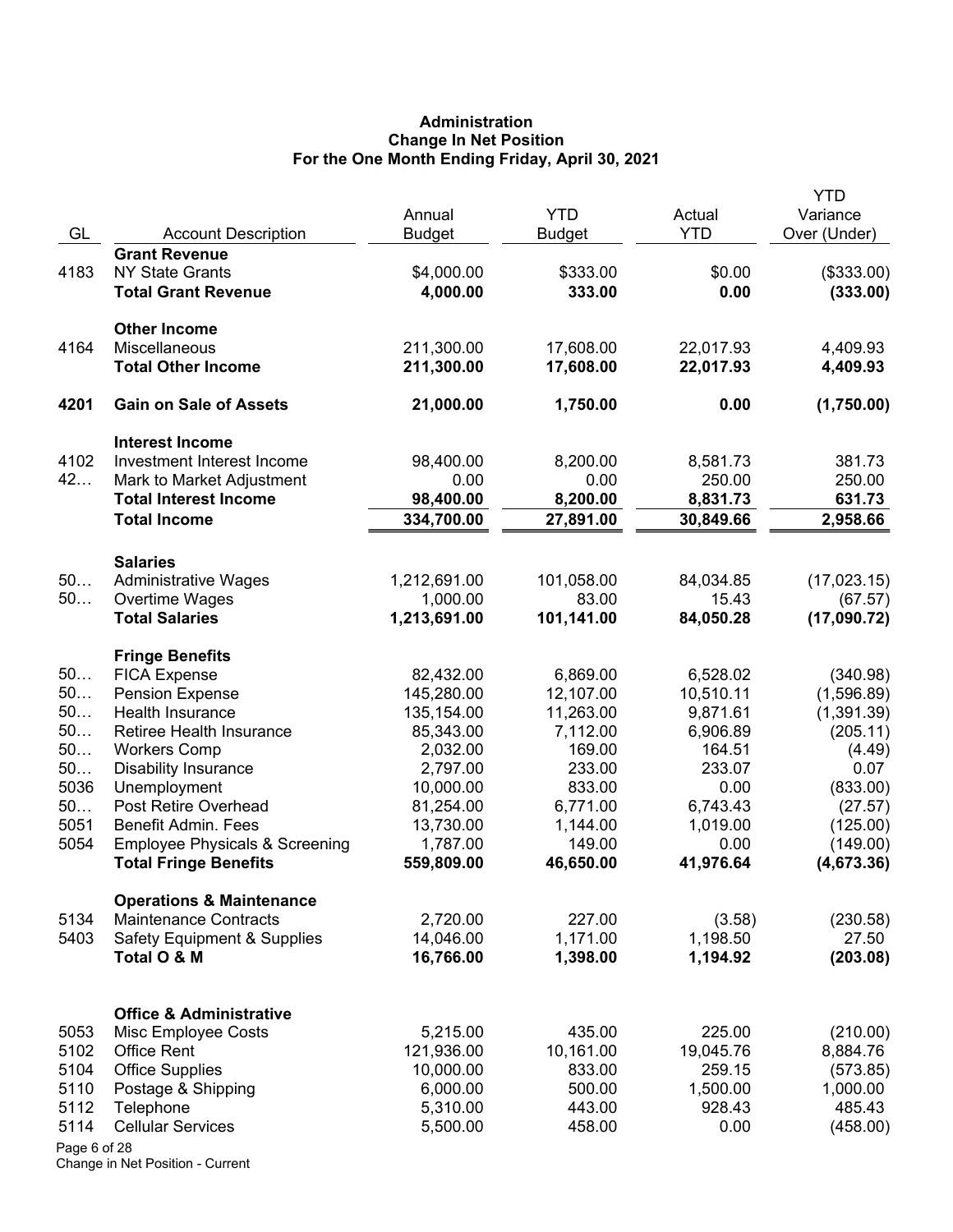# **Administration Change In Net Position For the One Month Ending Friday, April 30, 2021**

|      |                                     |                |               |               | <b>YTD</b>   |
|------|-------------------------------------|----------------|---------------|---------------|--------------|
|      |                                     | Annual         | <b>YTD</b>    | Actual        | Variance     |
| GL   | <b>Account Description</b>          | <b>Budget</b>  | <b>Budget</b> | <b>YTD</b>    | Over (Under) |
| 5118 | <b>Other Communications</b>         | 9,600.00       | 800.00        | 489.95        | (310.05)     |
| 5120 | Dues & Subscriptions                | 4,415.00       | 368.00        | 0.00          | (368.00)     |
| 5122 | Public Info & Advertising           | 4,590.00       | 383.00        | 0.00          | (383.00)     |
| 5123 | <b>Promotional Materials</b>        | 2,500.00       | 208.00        | 0.00          | (208.00)     |
| 5130 | <b>Office Equipment</b>             | 10,000.00      | 833.00        | 169.99        | (663.01)     |
| 5170 | <b>Other Office Expenses</b>        | 1,600.00       | 133.00        | 104.53        | (28.47)      |
| 5173 | <b>Credit Card Processing Fees</b>  | 600.00         | 50.00         | 41.55         | (8.45)       |
| 5202 | Employee Mileage Reimburse          | 5,000.00       | 417.00        | 0.00          | (417.00)     |
| 5204 | Empl. Meals & Incidental            | 2,700.00       | 225.00        | 0.00          | (225.00)     |
| 5206 | Empl. Lodging                       | 5,400.00       | 450.00        | 0.00          | (450.00)     |
| 5270 | <b>Travel &amp; Meeting Expense</b> | 3,550.00       | 296.00        | 0.00          | (296.00)     |
| 5370 | Training & Development              | 14,100.00      | 1,175.00      | 100.00        | (1,075.00)   |
| 5402 | <b>Employee Uniforms</b>            | 1,425.00       | 119.00        | 0.00          | (119.00)     |
| 5404 | <b>Safety Training</b>              | 10,000.00      | 833.00        | 0.00          | (833.00)     |
| 5508 | <b>Cleaning Services</b>            | 13,900.00      | 1,158.00      | 0.00          | (1, 158.00)  |
| 6102 | Board Member Travel & Expen         | 1,750.00       | 146.00        | 0.00          | (146.00)     |
| 6104 | Sponsorships                        | 9,000.00       | 750.00        | 2,500.00      | 1,750.00     |
|      | <b>Total Office &amp; Admin</b>     | 254,091.00     | 21,174.00     | 25,364.36     | 4,190.36     |
|      | <b>Professional Fees</b>            |                |               |               |              |
| 5924 | Legal                               | 35,000.00      | 2,917.00      | 0.00          | (2,917.00)   |
| 5926 | <b>Investment Banking Fees</b>      | 6,900.00       | 575.00        | 1,666.83      | 1,091.83     |
| 59   | <b>Accounting Fees</b>              | 43,200.00      | 3,600.00      | 0.00          | (3,600.00)   |
| 5970 | Consulting                          | 45,600.00      | 3,800.00      | 150.00        | (3,650.00)   |
|      | <b>Total Professional Fees</b>      | 130,700.00     | 10,892.00     | 1,816.83      | (9,075.17)   |
|      | <b>Automobile</b>                   |                |               |               |              |
| 5601 | Auto/Light Truck Rep. & Maint.      | 640.00         | 53.00         | 19.99         | (33.01)      |
| 5602 | Auto/Light Truck Fuel               | 1,250.00       | 104.00        | 0.00          | (104.00)     |
|      | <b>Total Automobile</b>             | 1,890.00       | 157.00        | 19.99         | (137.01)     |
|      | <b>Computer</b>                     |                |               |               |              |
| 5124 | <b>Computer Equipment</b>           | 29,320.00      | 2,443.00      | 0.00          | (2,443.00)   |
| 5126 | <b>Computer Maintenance</b>         | 8,500.00       | 708.00        | 0.00          | (708.00)     |
| 5128 | Programming & Software              | 168,258.00     | 14,022.00     | 3,563.48      | (10, 458.52) |
| 5129 | <b>ECMS Expense</b>                 | 29,000.00      | 2,417.00      | 22,974.75     | 20,557.75    |
| 6108 | Web Page Design & Maintenance       | 5,252.00       | 438.00        | 0.00          | (438.00)     |
|      | <b>Total Computer</b>               | 240,330.00     | 20,028.00     | 26,538.23     | 6,510.23     |
| 6114 | <b>Insurance</b>                    | 19,200.00      | 1,600.00      | 1,600.00      | 0.00         |
| 61   | <b>Admin Allocation</b>             | (2,332,132.00) | (194, 344.00) | (175, 612.81) | 18,731.19    |
| 7032 | <b>Depreciation</b>                 | 279,900.00     | 23,325.00     | 19,895.50     | (3,429.50)   |
| 6901 | Contingency                         | 25,000.00      | 2,083.00      | 0.00          | (2,083.00)   |
|      | <b>Total Expenses</b>               | 409,245.00     | 34,104.00     | 26,843.94     | (7, 260.06)  |
|      | <b>Change in Net Position</b>       | (74, 545.00)   | (6, 213.00)   | 4,005.72      | 10,218.72    |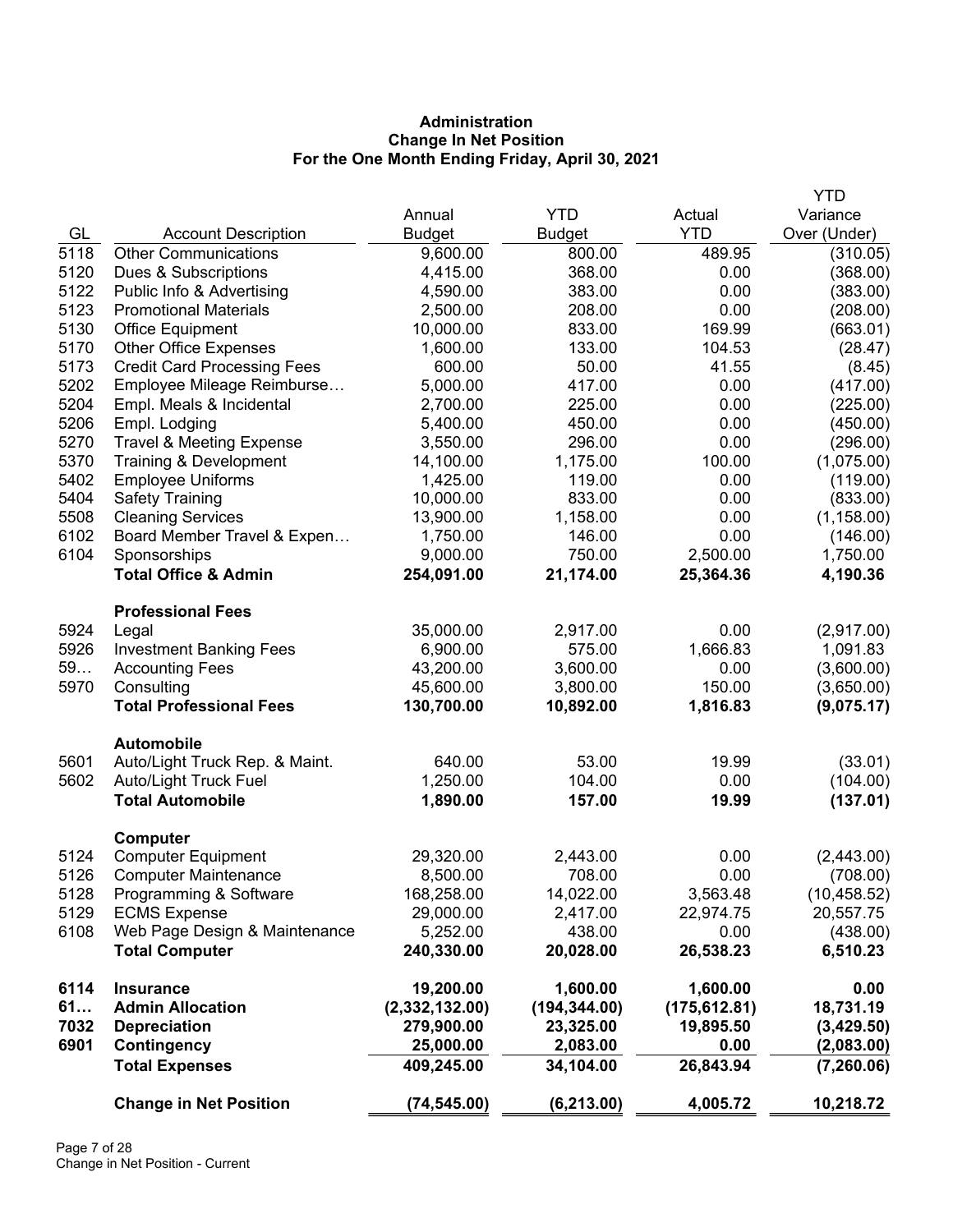|              |                                          |                          |                    |                    | YTD                     |
|--------------|------------------------------------------|--------------------------|--------------------|--------------------|-------------------------|
|              |                                          | Annual                   | <b>YTD</b>         | Actual             | Variance                |
| GL           | <b>Account Description</b>               | <b>Budget</b>            | <b>Budget</b>      | <b>YTD</b>         | Over (Under)            |
|              | <b>Customer Billings</b>                 |                          |                    |                    |                         |
| 4001         | <b>Customer Billings</b>                 | \$8,153,431.00           | \$679,453.00       | \$700,022.97       | \$20,569.97             |
| 4006         | Replacement Reserve Tip Inco             | 216,245.00               | 18,020.00          | 18,142.72          | 122.72                  |
| 4008         | Closure Reserve Tip Income               | 594,674.00               | 49,556.00          | 49,892.48          | 336.48                  |
|              | <b>Total Customer Billings</b>           | 8,964,350.00             | 747,029.00         | 768,058.17         | 21,029.17               |
|              | <b>Waste Diversion Revenue</b>           |                          |                    |                    |                         |
| 4050         | <b>RTS Revenue</b>                       | 476,000.00               | 39,667.00          | 0.00               | (39,667.00)             |
| 4060         | Recycling Revenue - Tires                | 140,000.00               | 11,667.00          | 0.00               | (11,667.00)             |
| 4061         | <b>Recycling Revenue - Mattresses</b>    | 110,000.00               | 9,167.00           | 5,547.50           | (3,619.50)              |
|              | <b>Total Waste Diversion Revenue</b>     | 726,000.00               | 60,501.00          | 5,547.50           | (54, 953.50)            |
|              | <b>Grant Revenue</b>                     |                          |                    |                    |                         |
| 4183         | <b>NY State Grants</b>                   | 81,319.00                | 6,777.00           | 0.00               | (6,777.00)              |
|              | <b>Total Grant Revenue</b>               | 81,319.00                | 6,777.00           | 0.00               | (6,777.00)              |
|              |                                          |                          |                    |                    |                         |
|              | <b>Other Income</b>                      |                          |                    |                    |                         |
| 4164         | Miscellaneous                            | 25,000.00                | 2,083.00           | 40.73              | (2,042.27)              |
| 4166         | <b>LFGTE Revenue</b>                     | 462,054.00               | 38,505.00          | 46,105.22          | 7,600.22                |
|              | <b>Total Other Income</b>                | 487,054.00               | 40,588.00          | 46,145.95          | 5,557.95                |
| 4201         | <b>Gain on Sale of Assets</b>            | 45,000.00                | 3,750.00           | 8,200.00           | 4,450.00                |
|              | <b>Interest Income</b>                   |                          |                    |                    |                         |
| 41           | <b>Trustee Interest</b>                  | 128,585.00               | 10,715.00          | 2,907.70           | (7,807.30)              |
| 4108         | Reserve Interest                         | 75,379.00                | 6,282.00           | 4,285.67           | (1,996.33)              |
| 4116         | Replace Reserve Interest Income          | 90,981.00                | 7,582.00           | 5,402.98           | (2, 179.02)             |
| 4118         | <b>Closure Reserve Interest Income</b>   | 85,205.00                | 7,100.00           | 531.26             | (6, 568.74)             |
| 4119         | Post Close Interest Income               | 64,278.00                | 5,357.00           | 452.56             | (4,904.44)              |
| 4120         | Wetlands Mitigation Interest Inc         | 18,071.00                | 1,506.00           | 1,225.72           | (280.28)                |
| 42           | Mark to Market Adjustment                | 0.00                     | 0.00               | 40,960.15          | 40,960.15               |
|              | <b>Total Interest Income</b>             | 462,499.00               | 38,542.00          | 55,766.04          | 17,224.04               |
|              | <b>Total Income</b>                      | 10,766,222.00            | 897,187.00         | 883,717.66         | (13, 469.34)            |
|              |                                          |                          |                    |                    |                         |
|              | <b>Salaries</b>                          |                          |                    |                    |                         |
| 50           | <b>Engineering Wages</b>                 | 124,791.00               | 10,399.00          | 13,732.09          | 3,333.09                |
| 50<br>50     | <b>MMF Wages</b>                         | 1,461,066.00             | 121,756.00         | 81,806.88          | (39, 949.12)            |
| 5005         | Overtime Wages                           | 37,362.00                | 3,114.00<br>650.00 | 2,037.66<br>600.00 | (1,076.34)              |
|              | On-Call Stipend<br><b>Total Salaries</b> | 7,800.00<br>1,631,019.00 | 135,919.00         | 98,176.63          | (50.00)<br>(37, 742.37) |
|              |                                          |                          |                    |                    |                         |
|              | <b>Fringe Benefits</b>                   |                          |                    |                    |                         |
| 50           | <b>FICA Expense</b>                      | 104,733.00               | 8,728.00           | 8,111.59           | (616.41)                |
| 50           | <b>Pension Expense</b>                   | 252,435.00               | 21,036.00          | 17,156.83          | (3,879.17)              |
| 50           | Health Insurance                         | 268,579.00               | 22,382.00          | 19,470.45          | (2,911.55)              |
| 50           | <b>Workers Comp</b>                      | 93,022.00                | 7,752.00           | 6,605.89           | (1, 146.11)             |
| 50           | <b>Disability Insurance</b>              | 5,193.00                 | 433.00             | 432.75             | (0.25)                  |
| Page 8 of 28 |                                          |                          |                    |                    |                         |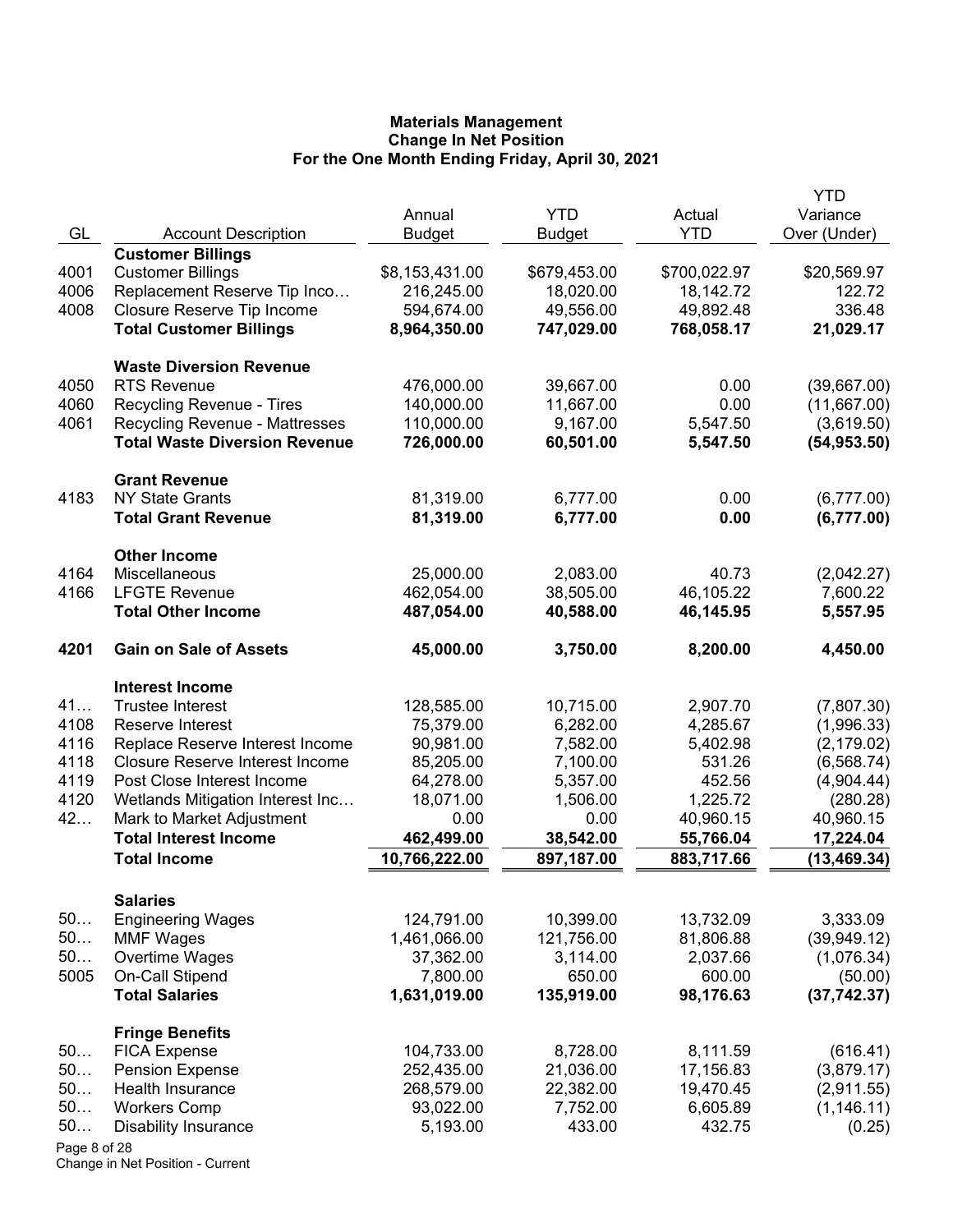|      |                                           |               |               |            | <b>YTD</b>   |
|------|-------------------------------------------|---------------|---------------|------------|--------------|
|      |                                           | Annual        | <b>YTD</b>    | Actual     | Variance     |
| GL   | <b>Account Description</b>                | <b>Budget</b> | <b>Budget</b> | <b>YTD</b> | Over (Under) |
| 50   | <b>Post Retire Overhead</b>               | 145,342.00    | 12,112.00     | 10,827.75  | (1,284.25)   |
| 5054 | <b>Employee Physicals &amp; Screening</b> | 8,000.00      | 667.00        | 352.40     | (314.60)     |
|      | <b>Total Fringe Benefits</b>              | 877,304.00    | 73,110.00     | 62,957.66  | (10, 152.34) |
|      |                                           |               |               |            |              |
|      | <b>Operations &amp; Maintenance</b>       |               |               |            |              |
| 5062 | Third Party Temporary - O&M               | 30,000.00     | 2,500.33      | 0.00       | (2,500.33)   |
| 5403 | <b>Safety Equipment &amp; Supplies</b>    | 14,000.00     | 1,167.00      | 1,373.62   | 206.62       |
| 5702 | Large Parts                               | 120,000.00    | 10,000.00     | 4,894.50   | (5, 105.50)  |
| 5703 | <b>Small Equipment</b>                    | 30,000.00     | 2,500.00      | 297.50     | (2,202.50)   |
| 5704 | <b>O&amp;M Supplies</b>                   | 20,000.00     | 1,667.00      | 1,288.91   | (378.09)     |
| 5708 | Fuels                                     | 250,000.00    | 20,833.00     | 26,080.90  | 5,247.90     |
| 5710 | Lubricants                                | 20,000.00     | 1,667.00      | 869.70     | (797.30)     |
| 5712 | Purchased Maintenance & Repair            | 80,000.00     | 6,667.00      | 566.92     | (6, 100.08)  |
| 5716 | <b>Equipment Rental</b>                   | 15,000.00     | 1,250.00      | 0.00       | (1,250.00)   |
| 5718 | Tires                                     | 20,000.00     | 1,667.00      | 0.00       | (1,667.00)   |
| 5770 | Other Tool, Equip & O&M                   | 5,000.00      | 417.00        | 455.89     | 38.89        |
| 5815 | Chemicals                                 | 5,000.00      | 417.00        | 2,774.20   | 2,357.20     |
| 5818 | Leachate System Expense                   | 15,000.00     | 1,250.00      | 0.00       | (1,250.00)   |
| 5820 | <b>LFG Maintenance</b>                    | 69,156.00     | 5,763.00      | 855.10     | (4,907.90)   |
| 5870 | <b>Natural Habitat Enhancements</b>       | 50,000.00     | 4,167.00      | 0.00       | (4, 167.00)  |
| 5932 | <b>Monitoring &amp; Testing</b>           | 161,904.00    | 13,491.67     | 0.00       | (13, 491.67) |
| 6008 | <b>Contract Hauling</b>                   | 30,000.00     | 2,500.00      | 0.00       | (2,500.00)   |
|      | Total O & M                               | 935,060.00    | 77,924.00     | 39,457.24  | (38, 466.76) |
|      |                                           |               |               |            |              |
|      | <b>Recycling Transfer Station</b>         |               |               |            |              |
| 50   | <b>Material Reprocessing Wages</b>        | 235,603.00    | 19,634.00     | 15,305.98  | (4,328.02)   |
| 50   | <b>Material Reprocessing OT</b>           | 6,419.00      | 535.00        | 613.91     | 78.91        |
| 50   | <b>FICA Expense</b>                       | 16,273.00     | 1,356.00      | 1,068.97   | (287.03)     |
| 50   | <b>Pension Expense</b>                    | 32,531.00     | 2,711.00      | 1,762.23   | (948.77)     |
| 50   | <b>Health Insurance</b>                   | 29,297.00     | 2,441.00      | 1,571.16   | (869.84)     |
| 50   | <b>Workers Comp</b>                       | 18,663.00     | 1,555.00      | 1,321.05   | (233.95)     |
| 50   | <b>Disability Insurance</b>               | 893.00        | 74.00         | 0.00       | (74.00)      |
| 50   | Post Retire Overhead                      | 25,944.00     | 2,162.00      | 1,819.50   | (342.50)     |
| 6300 | RTS -Safety Equipment & Sup               | 2,500.00      | 208.00        | 96.07      | (111.93)     |
| 6305 | RTS - Large Parts                         | 7,500.00      | 625.00        | 1,977.51   | 1,352.51     |
| 6310 | RTS - Small Equipment                     | 4,000.00      | 333.00        | 0.00       | (333.00)     |
| 6315 | RTS - O&M Supplies                        | 10,000.00     | 833.00        | 8.99       | (824.01)     |
| 6320 | RTS - Fuels                               | 10,000.00     | 833.00        | 0.00       | (833.00)     |
| 6325 | RTS - Purchased Maintenance               | 7,500.00      | 625.00        | 0.00       | (625.00)     |
| 6329 | RTS - Disposal Costs                      | 476,000.00    | 39,667.00     | 0.00       | (39,667.00)  |
| 6330 | RTS - Contract Hauling                    | 133,000.00    | 11,083.00     | 0.00       | (11,083.00)  |
| 6335 | RTS - Office Supplies                     | 1,000.00      | 83.00         | 0.00       | (83.00)      |
| 6340 | RTS - Cellular Services                   | 1,050.00      | 88.00         | 0.00       | (88.00)      |
| 6345 | RTS - Other Communications                | 2,400.00      | 200.00        | 124.97     | (75.03)      |
| 6350 | RTS - Office Equipment Mainte             | 500.00        | 42.00         | 0.00       | (42.00)      |
| 6355 | RTS - Employee Mileage Reim               | 50.00         | 4.00          | 0.00       | (4.00)       |
| 6360 | RTS - Employee Uniforms                   | 1,000.00      | 83.00         | 109.76     | 26.76        |

Page 9 of 28 Change in Net Position - Current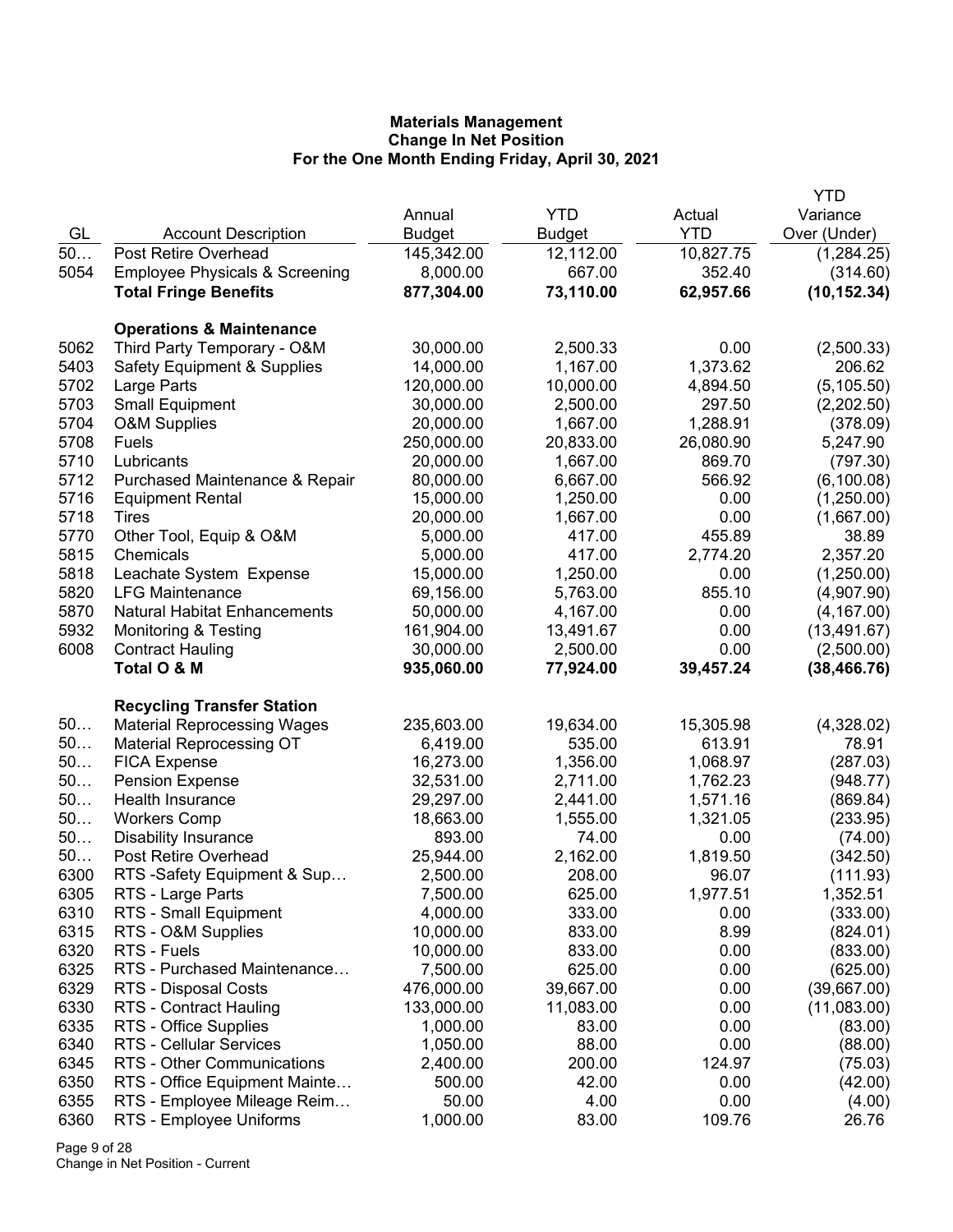|      |                                        |               |               |            | <b>YTD</b>   |
|------|----------------------------------------|---------------|---------------|------------|--------------|
|      |                                        | Annual        | <b>YTD</b>    | Actual     | Variance     |
| GL   | <b>Account Description</b>             | <b>Budget</b> | <b>Budget</b> | <b>YTD</b> | Over (Under) |
| 6365 | RTS - Gas & Electric                   | 6,000.00      | 500.00        | 193.00     | (307.00)     |
| 6370 | RTS - Propane                          | 4,000.00      | 333.00        | 517.24     | 184.24       |
| 6375 | RTS - Building Supplies                | 1,000.00      | 83.00         | 0.00       | (83.00)      |
| 6380 | RTS - Site Supplies                    | 1,000.00      | 83.00         | 0.00       | (83.00)      |
| 6385 | RTS - Building Maintenance &           | 3,000.00      | 250.00        | 0.00       | (250.00)     |
| 6390 | RTS - Site Maintenance & Repair        | 4,000.00      | 333.00        | 185.00     | (148.00)     |
| 6395 | RTS - Auto/Light Truck Rep. &          | 2,000.00      | 167.00        | 0.00       | (167.00)     |
| 6400 | RTS - Auto/Light Truck Fuel            | 500.00        | 42.00         | 0.00       | (42.00)      |
| 6410 | RTS - Programming & Software           | 1,155.00      | 96.00         | 0.00       | (96.00)      |
|      | <b>Total Recycling Transfer Stati</b>  | 1,044,778.00  | 87,062.00     | 26,675.34  | (60, 386.66) |
|      | <b>Waste Diversion</b>                 |               |               |            |              |
| 5125 | <b>Promotional Materials - RRR</b>     | 75,000.00     | 6,250.00      | 0.00       | (6,250.00)   |
| 6009 | <b>Household Hazardous Waste</b>       | 75,000.00     | 6,250.00      | 0.00       | (6,250.00)   |
| 6011 | Recycling Incentive                    | 70,000.00     | 5,833.00      | 0.00       | (5,833.00)   |
| 6012 | Recycling Incentive-County Ca          | 238,814.00    | 19,901.00     | 0.00       | (19,901.00)  |
| 6017 | <b>Book Debinding</b>                  | 3,000.00      | 250.00        | 0.00       | (250.00)     |
| 6018 | Mattress Recycling - All Counties      | 350,000.00    | 29,167.00     | 22,032.00  | (7, 135.00)  |
| 6021 | <b>Regional Tire Recycling</b>         | 140,000.00    | 11,667.00     | 0.00       | (11,667.00)  |
|      | <b>Total Waste Diversion</b>           | 951,814.00    | 79,318.00     | 22,032.00  | (57, 286.00) |
| 6002 | <b>Sewage Treatment</b>                | 603,000.00    | 50,250.00     | 8,375.00   | (41, 875.00) |
| 60   | <b>Closure &amp; Post Closure Care</b> | 744,157.00    | 62,013.00     | 76,774.05  | 14,761.05    |
| 6006 | <b>Host Community Benefits</b>         | 763,172.00    | 63,598.00     | 64,043.80  | 445.80       |
|      | <b>Office &amp; Administrative</b>     |               |               |            |              |
| 5053 | Misc Employee Costs                    | 1,000.00      | 83.00         | 0.00       | (83.00)      |
| 5104 | <b>Office Supplies</b>                 | 5,000.00      | 417.00        | 138.60     | (278.40)     |
| 5112 | Telephone                              | 8,500.00      | 708.00        | 1,152.31   | 444.31       |
| 5114 | <b>Cellular Services</b>               | 6,750.00      | 563.00        | 0.00       | (563.00)     |
| 5120 | Dues & Subscriptions                   | 3,000.00      | 250.00        | 0.00       | (250.00)     |
| 5122 | Public Info & Advertising              | 2,500.00      | 208.00        | 62.50      | (145.50)     |
| 5123 | <b>Promotional Materials</b>           | 8,000.00      | 667.00        | 0.00       | (667.00)     |
| 5130 | <b>Office Equipment</b>                | 1,000.00      | 83.00         | 199.90     | 116.90       |
| 5132 | <b>Office Equip Maintenance</b>        | 1,200.00      | 100.00        | 0.00       | (100.00)     |
| 5202 | Employee Mileage Reimburse             | 2,500.00      | 208.00        | 0.00       | (208.00)     |
| 5204 | Empl. Meals & Incidental               | 1,800.00      | 150.00        | 0.00       | (150.00)     |
| 5206 | Empl. Lodging                          | 4,800.00      | 400.00        | 0.00       | (400.00)     |
| 5270 | <b>Travel &amp; Meeting Expense</b>    | 750.00        | 63.00         | 0.00       | (63.00)      |
| 5312 | <b>Continuing Education</b>            | 3,500.00      | 292.00        | 0.00       | (292.00)     |
| 5370 | Training & Development                 | 8,000.00      | 667.00        | 50.00      | (617.00)     |
| 5402 | <b>Employee Uniforms</b>               | 15,000.00     | 1,250.00      | 757.04     | (492.96)     |
| 5508 | <b>Cleaning Services</b>               | 12,000.00     | 1,000.00      | 0.00       | (1,000.00)   |
| 6210 | <b>Trustee Fees</b>                    | 7,500.00      | 625.00        | 0.00       | (625.00)     |
|      | <b>Total Office &amp; Admin</b>        | 92,800.00     | 7,734.00      | 2,360.35   | (5,373.65)   |

# **Utilities**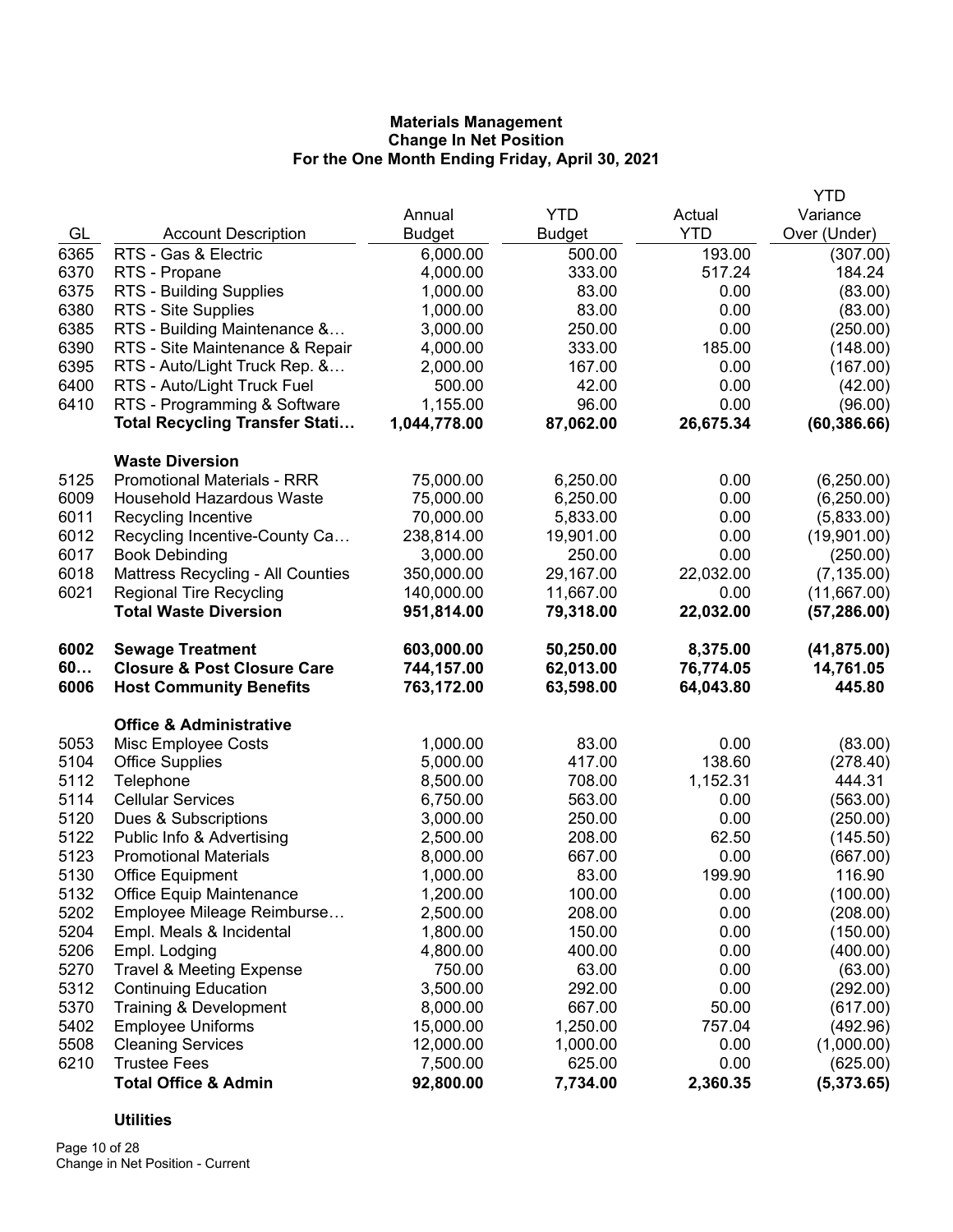|      |                                          |                |               |            | <b>YTD</b>    |
|------|------------------------------------------|----------------|---------------|------------|---------------|
|      |                                          | Annual         | <b>YTD</b>    | Actual     | Variance      |
| GL   | <b>Account Description</b>               | Budget         | <b>Budget</b> | <b>YTD</b> | Over (Under)  |
| 5802 | Gas & Electric                           | 40,000.00      | 3,333.00      | 2,567.14   | (765.86)      |
| 5803 | Propane                                  | 25,000.00      | 2,083.00      | 841.79     | (1,241.21)    |
|      | <b>Total Utilities</b>                   | 65,000.00      | 5,416.00      | 3,408.93   | (2,007.07)    |
|      |                                          |                |               |            |               |
|      | <b>Materials &amp; Supplies</b>          |                |               |            |               |
| 5806 | <b>Building Supplies</b>                 | 7,000.00       | 583.00        | 104.75     | (478.25)      |
| 5810 | <b>Site Supplies</b>                     | 40,000.00      | 3,333.00      | 779.35     | (2,553.65)    |
| 5824 | Sand, Gravel & Stone                     | 220,000.00     | 18,333.00     | 0.00       | (18, 333.00)  |
| 5826 | Seed & Mulch                             | 35,000.00      | 2,917.00      | 0.00       | (2,917.00)    |
|      | <b>Total Materials &amp; Supplies</b>    | 302,000.00     | 25,166.00     | 884.10     | (24, 281.90)  |
|      |                                          |                |               |            |               |
|      | <b>Professional Fees</b>                 |                |               |            |               |
| 5924 | Legal                                    | 5,500.00       | 458.00        | 0.00       | (458.00)      |
| 5926 | <b>Investment Banking Fees</b>           | 21,300.00      | 1,775.00      | 4,260.68   | 2,485.68      |
| 5970 | Consulting                               | 15,000.00      | 1,250.00      | 0.00       | (1,250.00)    |
|      | <b>Total Professional Fees</b>           | 41,800.00      | 3,483.00      | 4,260.68   | 777.68        |
|      |                                          |                |               |            |               |
|      | <b>Repairs &amp; Maintenance</b>         |                |               |            |               |
| 5804 | <b>Building Maintenance &amp; Repair</b> | 20,000.00      | 1,667.00      | 625.02     | (1,041.98)    |
|      | <b>Total Repairs &amp; Maintenance</b>   | 20,000.00      | 1,667.00      | 625.02     | (1,041.98)    |
|      |                                          |                |               |            |               |
|      | <b>Automobile</b>                        |                |               |            |               |
| 5603 | Auto/Light Truck Rental/Lease            | 14,400.00      | 1,200.00      | 1,200.00   | 0.00          |
|      | <b>Total Automobile</b>                  | 14,400.00      | 1,200.00      | 1,200.00   | 0.00          |
|      |                                          |                |               |            |               |
| 5124 | Computer<br><b>Computer Equipment</b>    | 18,700.00      | 1,558.00      | 0.00       | (1,558.00)    |
| 5128 | Programming & Software                   | 7,500.00       | 625.00        | 0.00       | (625.00)      |
|      | <b>Total Computer</b>                    | 26,200.00      | 2,183.00      | 0.00       | (2, 183.00)   |
|      |                                          |                |               |            |               |
| 6114 | <b>Insurance</b>                         | 170,700.00     | 14,225.00     | 14,225.00  | 0.00          |
| 61   | <b>Admin Allocation</b>                  | 993,394.00     | 82,783.00     | 74,336.90  | (8,446.10)    |
| 61   | <b>Engineering Allocation</b>            | 30,524.00      | 2,544.00      | 6,786.38   | 4,242.38      |
| 6208 | <b>NYS Administrative Assessm</b>        | 51,147.00      | 4,262.00      | 0.00       | (4, 262.00)   |
| 7032 | <b>Depreciation</b>                      | 3,537,500.00   | 294,792.00    | 269,548.87 | (25, 243.13)  |
| 6202 | <b>Interest Expense</b>                  | 658,144.00     | 54,845.00     | 48,731.06  | (6, 113.94)   |
| 6901 | Contingency                              | 30,000.00      | 2,500.00      | 0.00       | (2,500.00)    |
|      | <b>Total Expenses</b>                    | 13,583,913.00  | 1,131,994.00  | 824,859.01 | (307, 134.99) |
|      |                                          |                |               |            |               |
|      | <b>Change in Net Position</b>            | (2,817,691.00) | (234, 807.00) | 58,858.65  | 293,665.65    |
|      |                                          |                |               |            |               |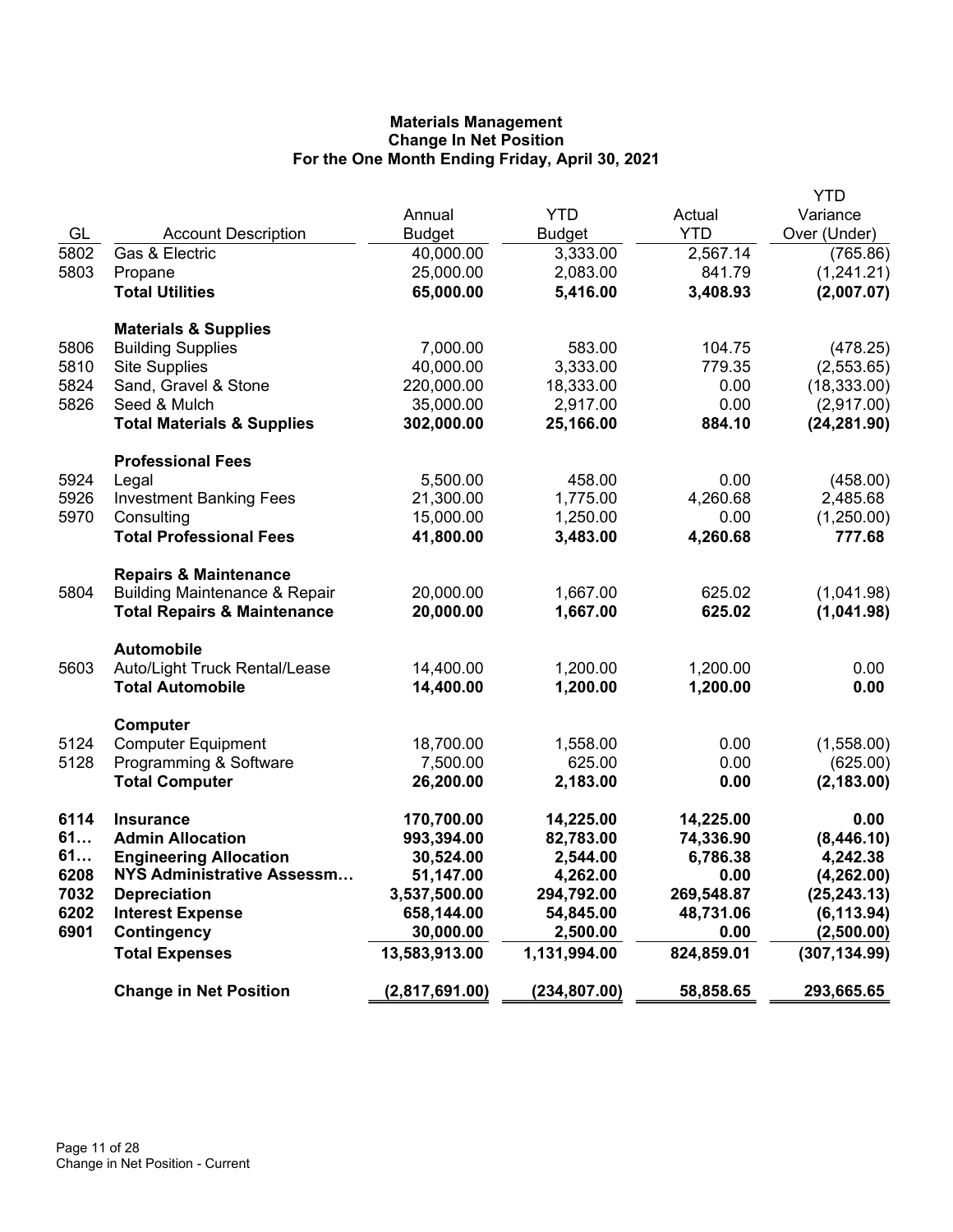# **Telecommunications Change In Net Position For the One Month Ending Friday, April 30, 2021**

|               |                                           |                         |                             |                      | <b>YTD</b>               |
|---------------|-------------------------------------------|-------------------------|-----------------------------|----------------------|--------------------------|
| GL            | <b>Account Description</b>                | Annual<br><b>Budget</b> | <b>YTD</b><br><b>Budget</b> | Actual<br><b>YTD</b> | Variance<br>Over (Under) |
|               | <b>Customer Billings</b>                  |                         |                             |                      |                          |
| 4001          | <b>Customer Billings</b>                  | \$5,664,117.00          | \$472,010.00                | \$474,656.02         | \$2,646.02               |
| 4004          | Dark Fiber Billings                       | 591,569.00              | 49,297.00                   | 43,619.05            | (5,677.95)               |
|               | <b>Total Customer Billings</b>            | 6,255,686.00            | 521,307.00                  | 518,275.07           | (3,031.93)               |
|               |                                           |                         |                             |                      |                          |
|               | <b>Grant Revenue</b>                      |                         |                             |                      |                          |
| 4181          | <b>Federal Grant Income</b>               | 200,000.00              | 16,667.00                   | 0.00                 | (16,667.00)              |
|               | <b>Total Grant Revenue</b>                | 200,000.00              | 16,667.00                   | 0.00                 | (16, 667.00)             |
|               | <b>Other Income</b>                       |                         |                             |                      |                          |
| 4164          | Miscellaneous                             | 47,050.00               | 3,921.00                    | 237.42               | (3,683.58)               |
|               | <b>Total Other Income</b>                 | 47,050.00               | 3,921.00                    | 237.42               | (3,683.58)               |
|               | <b>Interest Income</b>                    |                         |                             |                      |                          |
| 4102          | Investment Interest Income                | 9,773.00                | 814.00                      | 817.67               | 3.67                     |
| 4108          | Reserve Interest                          | 84,786.00               | 7,066.00                    | 6,243.49             | (822.51)                 |
| 42            | Mark to Market Adjustment                 | 0.00                    | 0.00                        | 275.00               | 275.00                   |
|               | <b>Total Interest Income</b>              | 94,559.00               | 7,880.00                    | 7,336.16             | (543.84)                 |
|               | <b>Total Income</b>                       | 6,597,295.00            | 549,775.00                  | 525,848.65           | (23, 926.35)             |
|               |                                           |                         |                             |                      |                          |
|               | <b>Salaries</b>                           |                         |                             |                      |                          |
| 50            | <b>Engineering Wages</b>                  | 28,644.00               | 2,387.00                    | 2,181.03             | (205.97)                 |
| 50            | <b>Technology Wages</b>                   | 1,269,135.00            | 105,761.00                  | 78,814.36            | (26,946.64)              |
| 50<br>50      | <b>MMF Wages</b>                          | 0.00<br>2,500.00        | 0.00<br>208.00              | 1,512.15<br>222.75   | 1,512.15<br>14.75        |
|               | Overtime Wages<br><b>Total Salaries</b>   | 1,300,279.00            | 108,356.00                  | 82,730.29            | (25, 625.71)             |
|               |                                           |                         |                             |                      |                          |
|               | <b>Fringe Benefits</b>                    |                         |                             |                      |                          |
| 50            | <b>FICA Expense</b>                       | 92,438.00               | 7,703.00                    | 7,114.23             | (588.77)                 |
| 50            | <b>Pension Expense</b>                    | 172,232.00              | 14,353.00                   | 13,854.03            | (498.97)                 |
| 50            | Health Insurance                          | 92,741.00               | 7,728.00                    | 7,027.69             | (700.31)                 |
| 50            | <b>Workers Comp</b>                       | 2,437.00                | 203.00                      | 313.84               | 110.84                   |
| 50            | <b>Disability Insurance</b>               | 2,204.00                | 184.00                      | 183.67               | (0.33)                   |
| 50            | Post Retire Overhead                      | 69,552.00               | 5,796.00                    | 5,930.31             | 134.31                   |
| 5054          | <b>Employee Physicals &amp; Screening</b> | 500.00                  | 42.00                       | 0.00                 | (42.00)                  |
|               | <b>Total Fringe Benefits</b>              | 432,104.00              | 36,009.00                   | 34,423.77            | (1, 585.23)              |
|               | <b>Operations &amp; Maintenance</b>       |                         |                             |                      |                          |
| 5062          | Third Party Temporary - O&M               | 1,000.00                | 83.00                       | 0.00                 | (83.00)                  |
| 5133          | Equipment Maintenance Contr               | 340,194.00              | 28,350.00                   | 8,766.72             | (19, 583.28)             |
| 5134          | <b>Maintenance Contracts</b>              | 155,800.00              | 12,983.00                   | 2,856.00             | (10, 127.00)             |
| 5135          | <b>Underground Locating</b>               | 70,000.00               | 5,833.00                    | 0.00                 | (5,833.00)               |
| 5403          | Safety Equipment & Supplies               | 900.00                  | 75.00                       | 0.00                 | (75.00)                  |
| 5704          | <b>O&amp;M Supplies</b>                   | 4,500.00                | 375.00                      | 0.00                 | (375.00)                 |
| 5712          | Purchased Maintenance & Repair            | 55,000.00               | 4,583.00                    | 372.35               | (4,210.65)               |
| 5720          | <b>Offnet Circuit Lease</b>               | 677,772.00              | 56,481.00                   | 59,806.89            | 3,325.89                 |
| 5770          | Other Tool, Equip & O&M                   | 6,000.00                | 500.00                      | 0.00                 | (500.00)                 |
| Page 12 of 28 |                                           |                         |                             |                      |                          |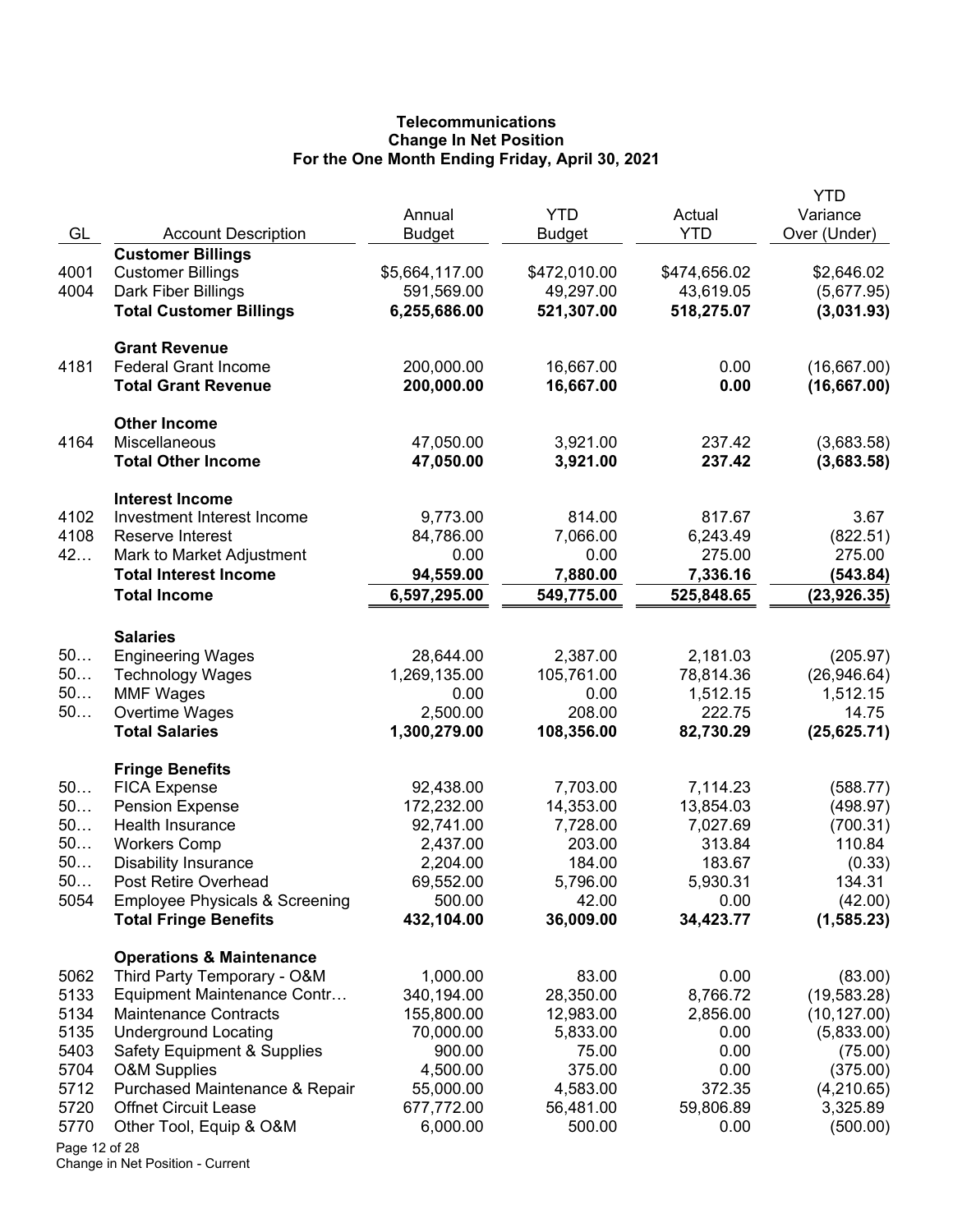# **Telecommunications Change In Net Position For the One Month Ending Friday, April 30, 2021**

|      |                                                                 |               |                    |            | <b>YTD</b>           |
|------|-----------------------------------------------------------------|---------------|--------------------|------------|----------------------|
|      |                                                                 | Annual        | <b>YTD</b>         | Actual     | Variance             |
| GL   | <b>Account Description</b>                                      | <b>Budget</b> | <b>Budget</b>      | <b>YTD</b> | Over (Under)         |
| 5830 | Collo Expense                                                   | 171,720.00    | 14,310.00          | 11,599.61  | (2,710.39)           |
| 5834 | Permitting                                                      | 6,000.00      | 500.00             | 1,501.33   | 1,001.33             |
| 5835 | <b>NYS DOT Fee</b>                                              | 10,000.00     | 833.00             | 0.00       | (833.00)             |
| 5836 | <b>Pole Attachment Fees</b>                                     | 310,643.00    | 25,887.00          | 12,000.26  | (13,886.74)          |
| 5838 | <b>Conduit Lease</b>                                            | 22,195.00     | 1,850.00           | 392.24     | (1,457.76)           |
|      | Total O & M                                                     | 1,831,724.00  | 152,643.00         | 97,295.40  | (55, 347.60)         |
|      | <b>Office &amp; Administrative</b>                              |               |                    |            |                      |
| 5053 | Misc Employee Costs                                             | 2,400.00      | 200.00             | 0.00       | (200.00)             |
| 5102 | <b>Office Rent</b>                                              | 44,279.00     | 3,690.00           | 4,825.00   | 1,135.00             |
| 5104 | <b>Office Supplies</b>                                          | 2,200.00      | 183.00             | 0.00       | (183.00)             |
| 5110 | Postage & Shipping                                              | 1,000.00      | 83.00              | 0.00       | (83.00)              |
| 5112 | Telephone                                                       | 11,500.00     | 958.00             | 1,329.91   | 371.91               |
| 5114 | <b>Cellular Services</b>                                        | 5,600.00      | 467.00             | 0.00       | (467.00)             |
| 5118 | <b>Other Communications</b>                                     | 1,600.00      | 133.00             | 119.45     | (13.55)              |
| 5120 | Dues & Subscriptions                                            | 500.00        | 42.00              | 0.00       | (42.00)              |
| 5122 | Public Info & Advertising                                       | 2,000.00      | 167.00             | 0.00       | (167.00)             |
| 5123 | <b>Promotional Materials</b>                                    | 5,000.00      | 417.00             | 0.00       | (417.00)             |
| 5130 | <b>Office Equipment</b>                                         | 3,000.00      | 250.00             | 0.00       | (250.00)             |
| 5170 | <b>Other Office Expenses</b>                                    | 6,000.00      | 500.00             | 128.59     | (371.41)             |
| 5172 | <b>Filing Fees</b>                                              | 24,000.00     | 2,000.00           | 0.00       | (2,000.00)           |
| 5202 | Employee Mileage Reimburse                                      | 2,016.00      | 168.00             | 0.00       | (168.00)             |
| 5204 | Empl. Meals & Incidental                                        | 8,500.00      | 708.00             | 31.79      | (676.21)             |
| 5206 | Empl. Lodging                                                   | 15,000.00     | 1,250.00           | 112.00     | (1, 138.00)          |
| 5270 | <b>Travel &amp; Meeting Expense</b>                             | 500.00        | 42.00              | 0.00       |                      |
| 5370 | Training & Development                                          | 9,300.00      | 775.00             | 50.00      | (42.00)<br>(725.00)  |
| 5402 | <b>Employee Uniforms</b>                                        | 1,225.00      | 102.00             | 0.00       | (102.00)             |
| 5570 |                                                                 | 1,000.00      | 83.00              | 0.00       | (83.00)              |
|      | <b>Other General Expense</b><br><b>Total Office &amp; Admin</b> | 146,620.00    | 12,218.00          | 6,596.74   | (5,621.26)           |
|      |                                                                 |               |                    |            |                      |
|      | <b>Utilities</b>                                                |               |                    |            |                      |
| 5802 | Gas & Electric                                                  | 5,000.00      | 417.00             | 284.19     | (132.81)             |
|      | <b>Total Utilities</b>                                          | 5,000.00      | 417.00             | 284.19     | (132.81)             |
| 5924 | <b>Professional Fees</b>                                        | 45,000.00     |                    | 0.00       |                      |
|      | Legal                                                           |               | 3,750.00<br>478.00 |            | (3,750.00)<br>696.64 |
| 5926 | <b>Investment Banking Fees</b><br>Consulting                    | 5,734.00      |                    | 1,174.64   | (2,083.00)           |
| 5970 | <b>Total Professional Fees</b>                                  | 25,000.00     | 2,083.00           | 0.00       |                      |
|      |                                                                 | 75,734.00     | 6,311.00           | 1,174.64   | (5, 136.36)          |
| 5601 | <b>Automobile</b><br>Auto/Light Truck Rep. & Maint.             | 12,000.00     | 1,000.00           | 1,007.54   | 7.54                 |
| 5602 | Auto/Light Truck Fuel                                           | 22,000.00     | 1,833.00           | 0.00       | (1,833.00)           |
| 5603 | Auto/Light Truck Rental/Lease                                   | 58,000.00     | 4,833.00           | 4,833.33   | 0.33                 |
| 5605 | Vehicle Ins                                                     | 12,100.00     | 1,008.00           | 1,008.33   | 0.33                 |
|      | <b>Total Automobile</b>                                         | 104,100.00    | 8,674.00           | 6,849.20   | (1,824.80)           |
|      |                                                                 |               |                    |            |                      |

Page 13 of 28 Change in Net Position - Current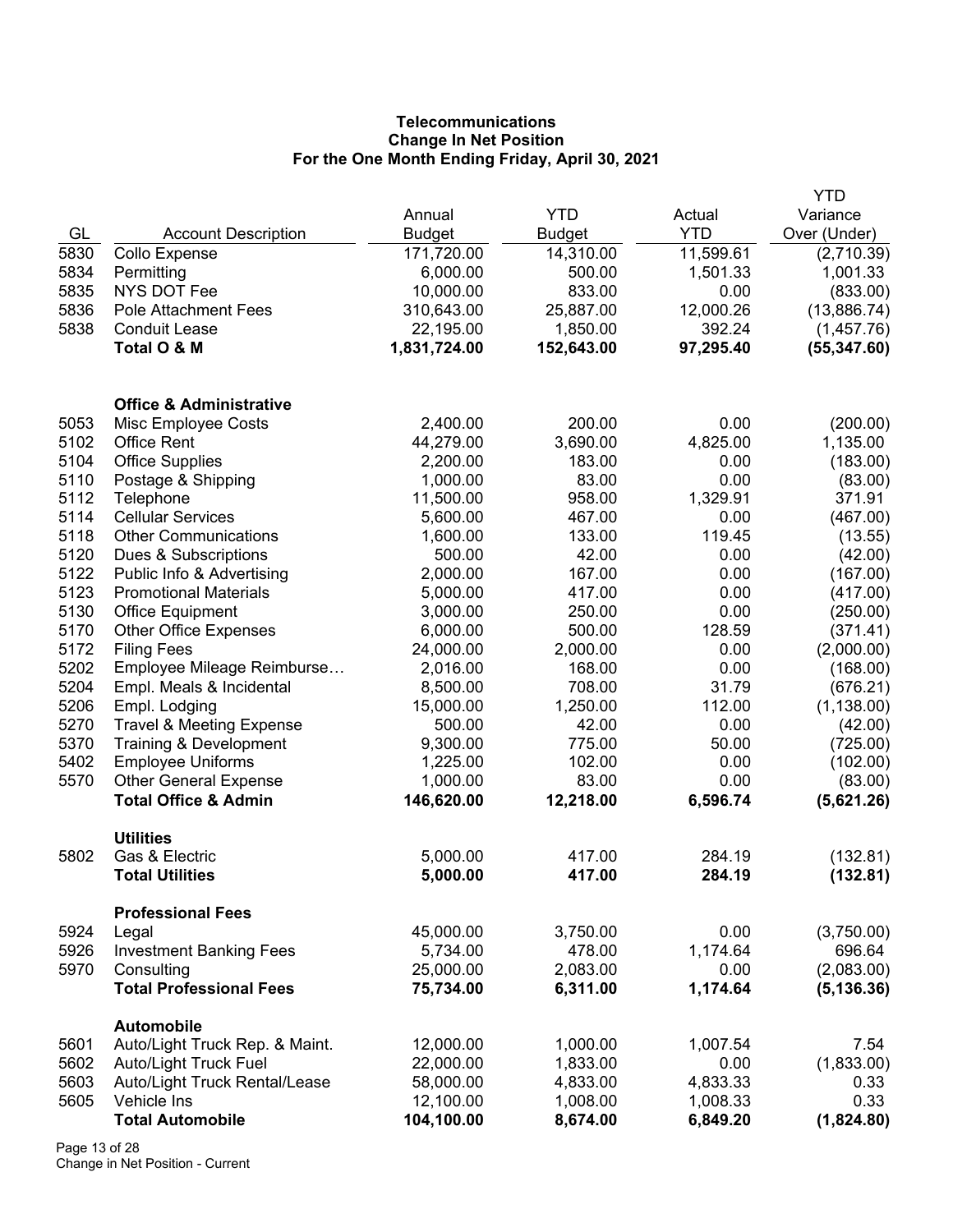# **Telecommunications Change In Net Position For the One Month Ending Friday, April 30, 2021**

|      |                                   |                |               |              | YTD           |
|------|-----------------------------------|----------------|---------------|--------------|---------------|
|      |                                   | Annual         | <b>YTD</b>    | Actual       | Variance      |
| GL   | <b>Account Description</b>        | <b>Budget</b>  | <b>Budget</b> | <b>YTD</b>   | Over (Under)  |
|      | Computer                          |                |               |              |               |
|      |                                   |                |               |              |               |
| 5124 | <b>Computer Equipment</b>         | 9,500.00       | 792.00        | 0.00         | (792.00)      |
| 5128 | Programming & Software            | 18,750.00      | 1,563.00      | 932.19       | (630.81)      |
|      | <b>Total Computer</b>             | 28,250.00      | 2,355.00      | 932.19       | (1,422.81)    |
| 6122 | <b>Bad Debt Expense</b>           | 0.00           | 0.00          | 3,394.49     | 3,394.49      |
| 6114 | <b>Insurance</b>                  | 130,200.00     | 10,850.00     | 10,850.00    | 0.00          |
| 61   | <b>Admin Allocation</b>           | 617,820.00     | 51,485.00     | 46,695.45    | (4,789.55)    |
| 61   | <b>Engineering Allocation</b>     | 11,730.00      | 978.00        | 4,793.83     | 3,815.83      |
| 6208 | <b>NYS Administrative Assessm</b> | 34,901.00      | 2,908.00      | 0.00         | (2,908.00)    |
| 7032 | <b>Depreciation</b>               | 3,732,600.00   | 311,050.00    | 295,633.00   | (15, 417.00)  |
| 6901 | <b>Contingency</b>                | 25,000.00      | 2,083.00      | 0.00         | (2,083.00)    |
|      | <b>Total Expenses</b>             | 8,476,062.00   | 706,337.00    | 591,653.19   | (114, 683.81) |
|      | <b>Change in Net Position</b>     | (1,878,767.00) | (156, 562.00) | (65, 804.54) | 90,757.46     |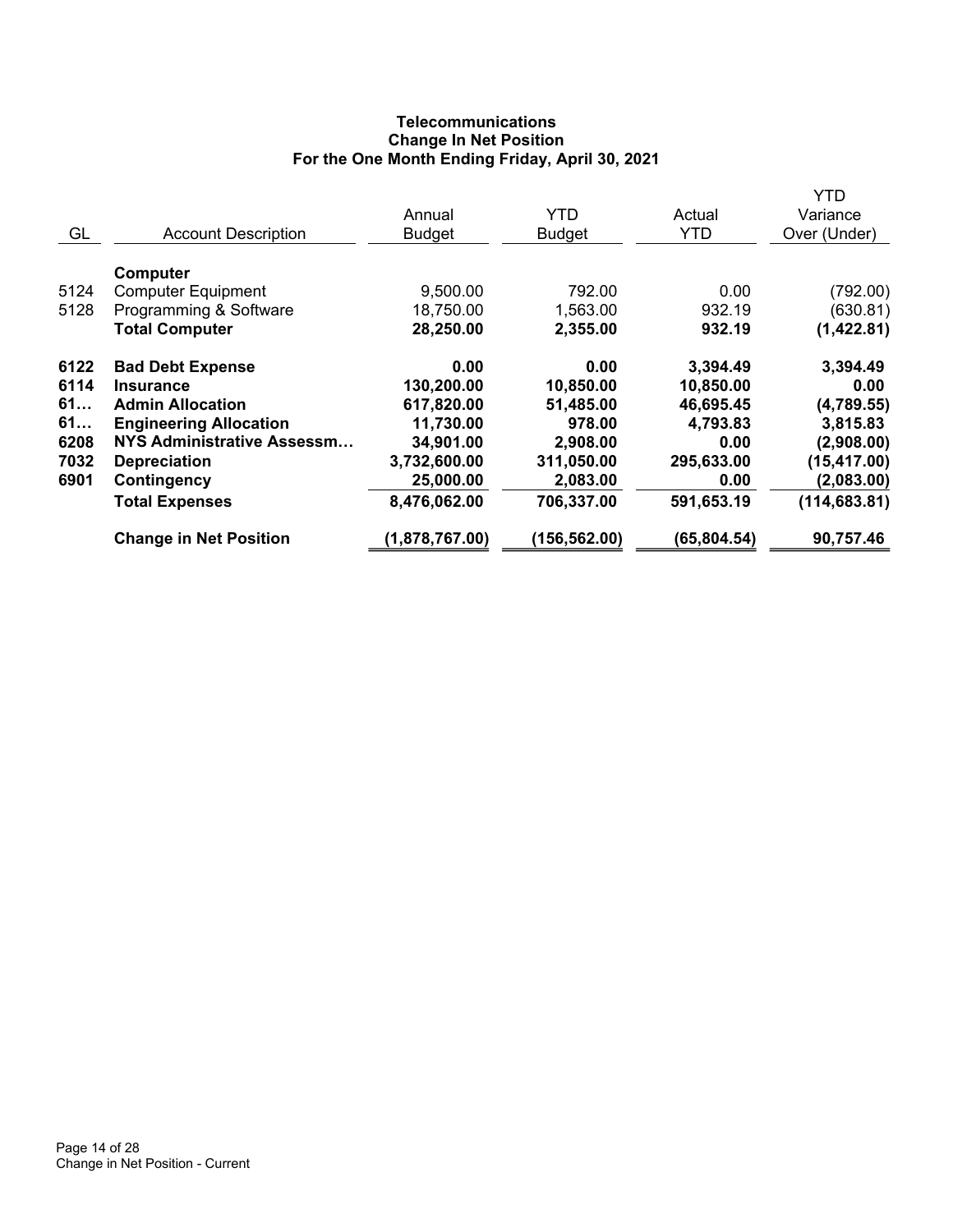#### **Water Quality Change In Net Position For the One Month Ending Friday, April 30, 2021**

|               |                                                                           | Annual                 | <b>YTD</b>          | Actual             | <b>YTD</b><br>Variance |
|---------------|---------------------------------------------------------------------------|------------------------|---------------------|--------------------|------------------------|
| GL            | <b>Account Description</b>                                                | <b>Budget</b>          | <b>Budget</b>       | <b>YTD</b>         | Over (Under)           |
|               | <b>Customer Billings</b>                                                  |                        |                     |                    |                        |
| 4001          | <b>Customer Billings</b>                                                  | \$5,775,764.00         | \$481,314.00        | \$483,619.64       | \$2,305.64             |
| 4005          | <b>Capital Billings</b>                                                   | 278,587.00             | 23,216.00           | 23,215.57          | (0.43)                 |
|               | <b>Total Customer Billings</b>                                            | 6,054,351.00           | 504,530.00          | 506,835.21         | 2,305.21               |
|               | <b>Grant Revenue</b>                                                      |                        |                     |                    |                        |
| 4181          | <b>Federal Grant Income</b>                                               | 900,000.00             | 75,000.00           | 0.00               | (75,000.00)            |
|               | <b>Total Grant Revenue</b>                                                | 900,000.00             | 75,000.00           | 0.00               | (75,000.00)            |
|               | <b>Other Income</b>                                                       |                        |                     |                    |                        |
| 4164          | Miscellaneous                                                             | 7,129.00               | 594.00              | 594.08             | 0.08                   |
|               | <b>Total Other Income</b>                                                 | 7,129.00               | 594.00              | 594.08             | 0.08                   |
|               | <b>Interest Income</b>                                                    |                        |                     |                    |                        |
| 4102          | Investment Interest Income                                                | 2,000.00               | 167.00              | 739.46             | 572.46                 |
| 4108<br>42    | Reserve Interest<br>Mark to Market Adjustment                             | 42,900.00<br>0.00      | 3,575.00<br>0.00    | 2,638.46<br>998.50 | (936.54)               |
|               | <b>Total Interest Income</b>                                              | 44,900.00              | 3,742.00            | 4,376.42           | 998.50<br>634.42       |
|               | <b>Total Income</b>                                                       | 7,006,380.00           | 583,866.00          | 511,805.71         | (72,060.29)            |
|               |                                                                           |                        |                     |                    |                        |
|               | <b>Salaries</b>                                                           |                        |                     |                    |                        |
| 50            | <b>Engineering Wages</b>                                                  | 105,064.00             | 8,755.00            | 8,192.38           | (562.62)               |
| 50            | <b>MMF Wages</b>                                                          | 0.00                   | 0.00                | 1,511.54           | 1,511.54               |
| 50            | WQ Wages                                                                  | 1,040,560.00           | 86,713.00           | 62,899.21          | (23, 813.79)           |
| 50            | Overtime Wages                                                            | 126,312.00             | 10,526.00           | 6,669.02           | (3,856.98)             |
| 5005          | On-Call Stipend                                                           | 18,000.00              | 1,500.00            | 1,200.00           | (300.00)               |
|               | <b>Total Salaries</b>                                                     | 1,289,936.00           | 107,494.00          | 80,472.15          | (27, 021.85)           |
|               | <b>Fringe Benefits</b>                                                    |                        |                     |                    |                        |
| 50            | <b>FICA Expense</b>                                                       | 84,579.00              | 7,049.00            | 6,427.93           | (621.07)               |
| 50            | <b>Pension Expense</b>                                                    | 191,294.00             | 15,942.00           | 12,889.71          | (3,052.29)             |
| 50            | Health Insurance                                                          | 187,066.00             | 15,589.00           | 13,405.99          | (2, 183.01)            |
| 50            | <b>Workers Comp</b>                                                       | 75,778.00              | 6,315.00            | 5,849.67           | (465.33)               |
| 50            | <b>Disability Insurance</b>                                               | 3,712.00               | 309.00              | 309.33             | 0.33                   |
| 50            | Post Retire Overhead                                                      | 107,860.00             | 8,989.00            | 7,977.75           | (1,011.25)             |
| 5054          | <b>Employee Physicals &amp; Screening</b><br><b>Total Fringe Benefits</b> | 5,000.00<br>655,289.00 | 417.00<br>54,610.00 | 0.00<br>46,860.38  | (417.00)<br>(7,749.62) |
|               |                                                                           |                        |                     |                    |                        |
| 5403          | <b>Operations &amp; Maintenance</b><br>Safety Equipment & Supplies        | 7,500.00               | 625.00              | 589.25             | (35.75)                |
| 5704          | <b>O&amp;M Supplies</b>                                                   | 500.00                 | 42.00               | 0.00               | (42.00)                |
| 5706          | Shop Tools                                                                | 14,700.00              | 1,225.33            | 216.54             | (1,008.79)             |
| 5770          | Other Tool, Equip & O&M                                                   | 500.00                 | 42.00               | 0.00               | (42.00)                |
| 5815          | Chemicals                                                                 | 62,000.00              | 5,167.00            | 0.00               | (5, 167.00)            |
| 5902          | Lab Fees                                                                  | 8,600.00               | 717.00              | 175.00             | (542.00)               |
| 6010          | <b>Cape Vincent Reserve</b>                                               | 700.00                 | 58.00               | 0.00               | (58.00)                |
| 8090          | <b>Purchases for Resale</b>                                               | 50,000.00              | 4,167.00            | 60.00              | (4, 107.00)            |
| Page 15 of 28 |                                                                           |                        |                     |                    |                        |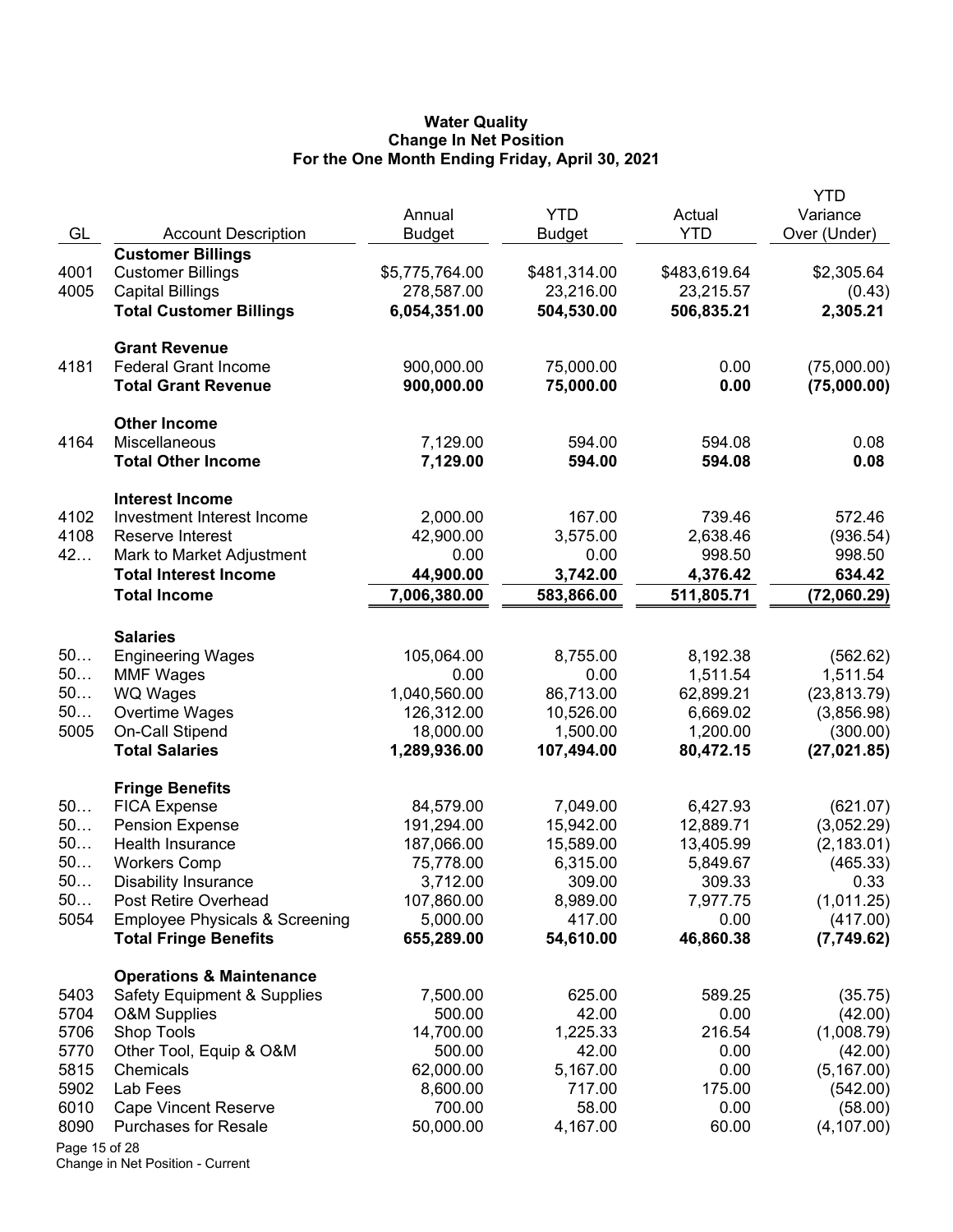## **Water Quality Change In Net Position For the One Month Ending Friday, April 30, 2021**

|      |                                          |               |               |            | <b>YTD</b>   |
|------|------------------------------------------|---------------|---------------|------------|--------------|
|      |                                          | Annual        | <b>YTD</b>    | Actual     | Variance     |
| GL   | <b>Account Description</b>               | <b>Budget</b> | <b>Budget</b> | <b>YTD</b> | Over (Under) |
|      | Total O & M                              | 144,500.00    | 12,043.33     | 1,040.79   | (11,002.54)  |
| 6002 | <b>Sewage Treatment</b>                  | 1,234,029.00  | 102,836.00    | 17,139.33  | (85,696.67)  |
| 6004 | <b>Water Purchases</b>                   | 752,520.00    | 62,711.00     | 15,714.62  | (46,996.38)  |
|      | <b>Office &amp; Administrative</b>       |               |               |            |              |
| 5053 | Misc Employee Costs                      | 100.00        | 8.00          | 0.00       | (8.00)       |
| 5104 | <b>Office Supplies</b>                   | 5,500.00      | 458.00        | (0.60)     | (458.60)     |
| 5110 | Postage & Shipping                       | 1,000.00      | 83.00         | 10.71      | (72.29)      |
| 5112 | Telephone                                | 10,000.00     | 833.00        | 712.06     | (120.94)     |
| 5114 | <b>Cellular Services</b>                 | 13,900.00     | 1,158.00      | 25.00      | (1, 133.00)  |
| 5120 | Dues & Subscriptions                     | 1,500.00      | 125.00        | 60.00      | (65.00)      |
| 5122 | Public Info & Advertising                | 2,731.00      | 228.00        | 62.50      | (165.50)     |
| 5130 | <b>Office Equipment</b>                  | 1,000.00      | 83.00         | 0.00       | (83.00)      |
| 5202 | Employee Mileage Reimburse               | 1,100.00      | 92.00         | 0.00       | (92.00)      |
| 5204 | Empl. Meals & Incidental                 | 2,500.00      | 208.00        | 0.00       | (208.00)     |
| 5206 | Empl. Lodging                            | 5,000.00      | 417.00        | 0.00       | (417.00)     |
| 5270 | <b>Travel &amp; Meeting Expense</b>      | 300.00        | 25.00         | 0.00       | (25.00)      |
| 5370 | Training & Development                   | 8,000.00      | 667.00        | 0.00       | (667.00)     |
| 5402 | <b>Employee Uniforms</b>                 | 7,500.00      | 625.00        | 0.00       | (625.00)     |
| 5508 | <b>Cleaning Services</b>                 | 12,000.00     | 1,000.00      | 1,075.00   | 75.00        |
|      | <b>Total Office &amp; Admin</b>          | 72,131.00     | 6,010.00      | 1,944.67   | (4,065.33)   |
|      | <b>Utilities</b>                         |               |               |            |              |
| 5802 | Gas & Electric                           | 99,225.00     | 8,269.00      | 1,519.19   | (6,749.81)   |
|      | <b>Total Utilities</b>                   | 99,225.00     | 8,269.00      | 1,519.19   | (6,749.81)   |
|      | <b>Professional Fees</b>                 |               |               |            |              |
| 5924 | Legal                                    | 5,000.00      | 417.00        | 0.00       | (417.00)     |
| 5926 | <b>Investment Banking Fees</b>           | 1,963.00      | 164.00        | 421.68     | 257.68       |
| 5970 | Consulting                               | 5,800.00      | 483.33        | 0.00       | (483.33)     |
|      | <b>Total Professional Fees</b>           | 12,763.00     | 1,064.33      | 421.68     | (642.65)     |
|      | <b>Repairs &amp; Maintenance</b>         |               |               |            |              |
| 5804 | <b>Building Maintenance &amp; Repair</b> | 28,000.00     | 2,333.00      | 47.18      | (2, 285.82)  |
| 5808 | Site Maint & Repair                      | 35,500.00     | 2,958.00      | 258.57     | (2,699.43)   |
| 5812 | Pipeline Maintenance                     | 80,000.00     | 6,667.33      | 966.64     | (5,700.69)   |
|      | <b>Total Repairs &amp; Maintenance</b>   | 143,500.00    | 11,958.33     | 1,272.39   | (10, 685.94) |
|      | Automobile                               |               |               |            |              |
| 5601 | Auto/Light Truck Rep. & Maint.           | 19,000.00     | 1,583.00      | 1,870.25   | 287.25       |
| 5602 | Auto/Light Truck Fuel                    | 50,000.00     | 4,167.00      | 0.00       | (4, 167.00)  |
| 5603 | Auto/Light Truck Rental/Lease            | 132,200.00    | 11,017.00     | 8,833.33   | (2, 183.67)  |
| 5605 | Vehicle Ins                              | 27,900.00     | 2,325.00      | 2,325.00   | 0.00         |
|      | <b>Total Automobile</b>                  | 229,100.00    | 19,092.00     | 13,028.58  | (6,063.42)   |

# **Computer**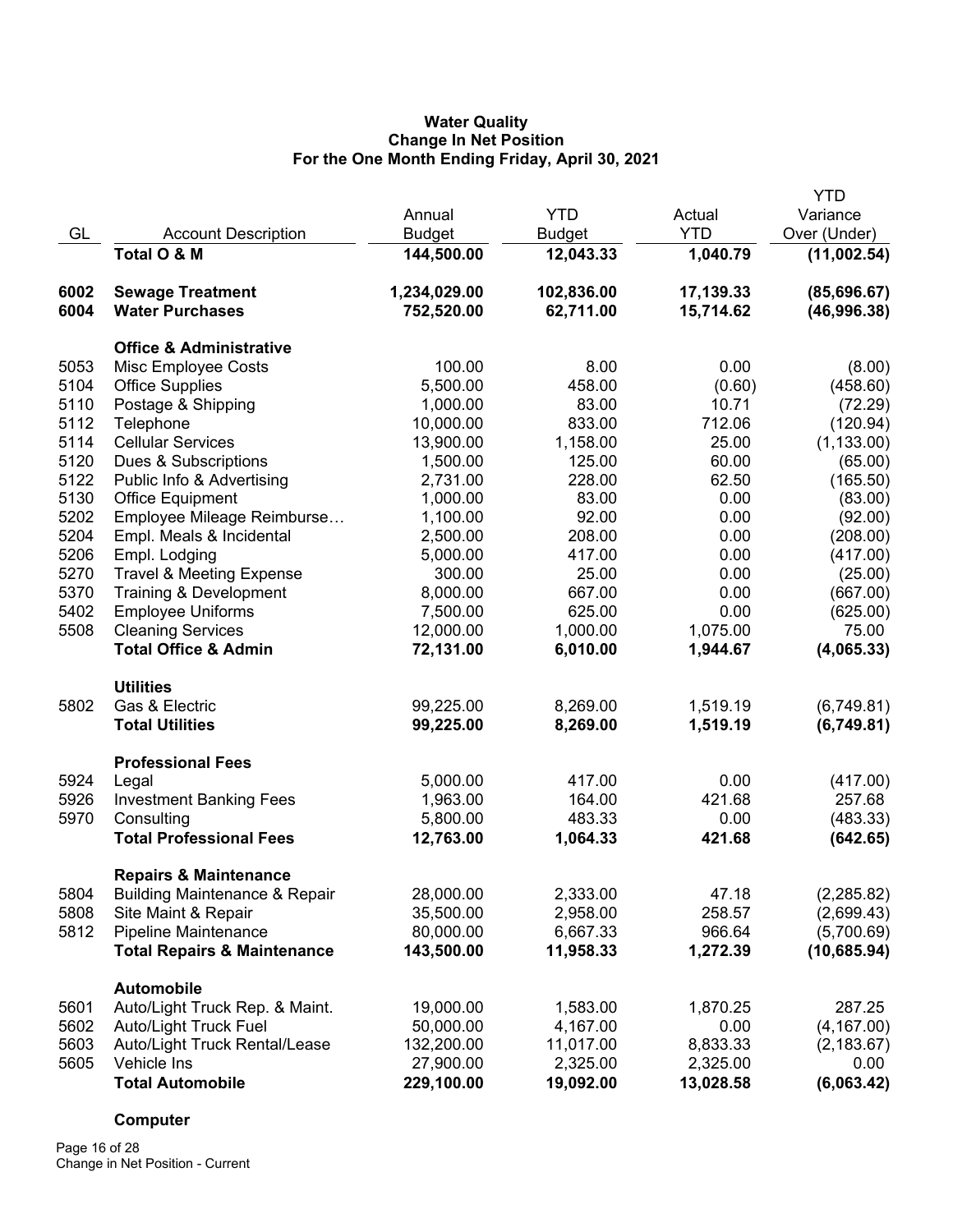# **Water Quality Change In Net Position For the One Month Ending Friday, April 30, 2021**

|      |                               |               |               |            | YTD           |
|------|-------------------------------|---------------|---------------|------------|---------------|
|      |                               | Annual        | <b>YTD</b>    | Actual     | Variance      |
| GL   | <b>Account Description</b>    | <b>Budget</b> | <b>Budget</b> | <b>YTD</b> | Over (Under)  |
| 5124 | <b>Computer Equipment</b>     | 12,500.00     | 1,042.00      | 67.28      | (974.72)      |
| 5128 | Programming & Software        | 7,602.00      | 634.00        | 0.00       | (634.00)      |
|      | <b>Total Computer</b>         | 20,102.00     | 1,676.00      | 67.28      | (1,608.72)    |
| 6114 | <b>Insurance</b>              | 86,600.00     | 7,217.00      | 7,216.67   | (0.33)        |
| 61   | <b>Admin Allocation</b>       | 500,817.00    | 41,735.00     | 37,914.80  | (3,820.20)    |
| 61   | <b>Engineering Allocation</b> | 33,536.00     | 2,794.00      | 6,179.21   | 3,385.21      |
| 6208 | NYS Administrative Assessm    | 31,828.00     | 2,653.00      | 0.00       | (2,653.00)    |
| 7032 | <b>Depreciation</b>           | 801,700.00    | 66,809.00     | 63,742.53  | (3,066.47)    |
| 7002 | Amortization                  | 24,400.00     | 2,033.00      | 2,030.57   | (2.43)        |
| 6202 | <b>Interest Expense</b>       | 56,806.00     | 4,734.00      | 0.00       | (4,734.00)    |
|      | <b>Total Expenses</b>         | 6,188,782.00  | 515,738.99    | 296,564.84 | (219, 174.15) |
|      | <b>Change in Net Position</b> | 817,598.00    | 68,127.01     | 215,240.87 | 147,113.86    |
|      |                               |               |               |            |               |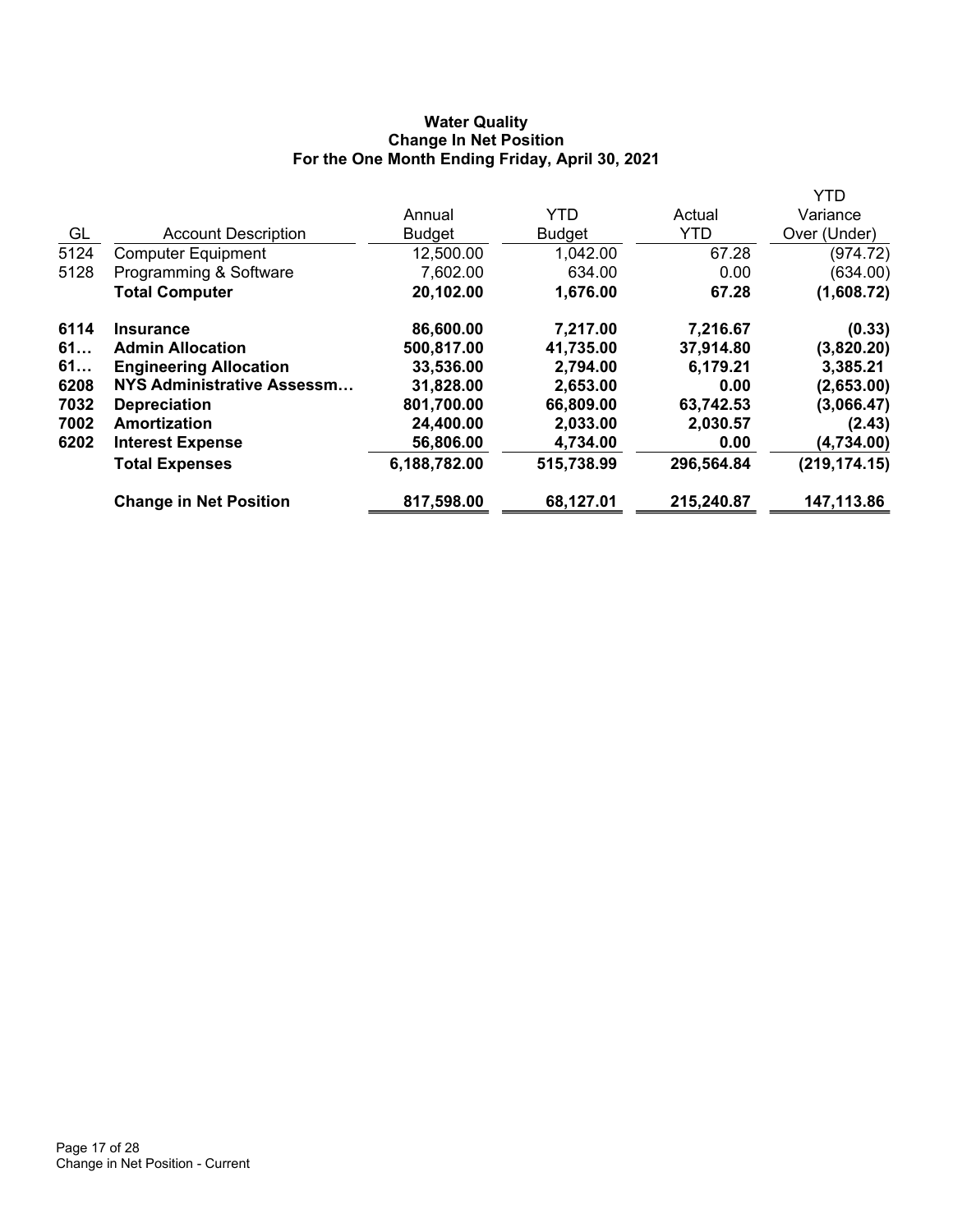#### **Army Sewer Change In Net Position For the One Month Ending Friday, April 30, 2021**

| GL            | <b>Account Description</b>                | Annual<br><b>Budget</b> | <b>YTD</b><br><b>Budget</b> | Actual<br><b>YTD</b> | YTD<br>Variance<br>Over (Under) |
|---------------|-------------------------------------------|-------------------------|-----------------------------|----------------------|---------------------------------|
|               | <b>Customer Billings</b>                  |                         |                             |                      |                                 |
| 4001          | <b>Customer Billings</b>                  | \$2,779,184.00          | \$231,599.00                | \$235,250.72         | \$3,651.72                      |
|               | <b>Total Customer Billings</b>            | 2,779,184.00            | 231,599.00                  | 235,250.72           | 3,651.72                        |
|               | <b>Other Income</b>                       |                         |                             |                      |                                 |
| 4164          | Miscellaneous                             | 7,129.00                | 594.00                      | 594.08               | 0.08                            |
|               | <b>Total Other Income</b>                 | 7,129.00                | 594.00                      | 594.08               | 0.08                            |
|               | <b>Interest Income</b>                    |                         |                             |                      |                                 |
| 4108          | Reserve Interest                          | 27,800.00               | 2,317.00                    | 1,707.24             | (609.76)                        |
| 42            | Mark to Market Adjustment                 | 0.00                    | 0.00                        | 646.08               | 646.08                          |
|               | <b>Total Interest Income</b>              | 27,800.00               | 2,317.00                    | 2,353.32             | 36.32                           |
|               | <b>Total Income</b>                       | 2,814,113.00            | 234,510.00                  | 238,198.12           | 3,688.12                        |
|               | <b>Salaries</b>                           |                         |                             |                      |                                 |
| 50            | <b>Engineering Wages</b>                  | 39,529.00               | 3,294.00                    | 3,474.83             | 180.83                          |
| 50            | <b>MMF Wages</b>                          | 0.00                    | 0.00                        | 755.78               | 755.78                          |
| 50            | WQ Wages                                  | 369,119.00              | 30,760.00                   | 21,460.29            | (9, 299.71)                     |
| 50            | Overtime Wages                            | 26,392.00               | 2,199.00                    | 1,653.38             | (545.62)                        |
| 5005          | On-Call Stipend                           | 3,840.00                | 320.00                      | 240.00               | (80.00)                         |
|               | <b>Total Salaries</b>                     | 438,880.00              | 36,573.00                   | 27,584.28            | (8,988.72)                      |
|               | <b>Fringe Benefits</b>                    |                         |                             |                      |                                 |
| 50            | <b>FICA Expense</b>                       | 28,846.00               | 2,404.00                    | 2,418.90             | 14.90                           |
| 50            | <b>Pension Expense</b>                    | 65,048.00               | 5,421.00                    | 4,870.20             | (550.80)                        |
| 50            | Health Insurance                          | 63,471.00               | 5,289.00                    | 4,888.23             | (400.77)                        |
| 50            | <b>Workers Comp</b>                       | 25,264.00               | 2,105.00                    | 2,521.53             | 416.53                          |
| 50            | <b>Disability Insurance</b>               | 1,249.00                | 104.00                      | 104.08               | 0.08                            |
| 50            | Post Retire Overhead                      | 36,292.00               | 3,024.00                    | 2,847.00             | (177.00)                        |
| 5054          | <b>Employee Physicals &amp; Screening</b> | 2,750.00                | 229.00                      | 0.00                 | (229.00)                        |
|               | <b>Total Fringe Benefits</b>              | 222,920.00              | 18,576.00                   | 17,649.94            | (926.06)                        |
|               | <b>Operations &amp; Maintenance</b>       |                         |                             |                      |                                 |
| 5403          | Safety Equipment & Supplies               | 7,500.00                | 625.00                      | 589.25               | (35.75)                         |
| 5706          | Shop Tools                                | 10,000.00               | 833.00                      | 216.54               | (616.46)                        |
| 5815          | Chemicals                                 | 60,000.00               | 5,000.00                    | 0.00                 | (5,000.00)                      |
|               | Total O & M                               | 77,500.00               | 6,458.00                    | 805.79               | (5,652.21)                      |
| 6002          | <b>Sewage Treatment</b>                   | 1,234,029.00            | 102,836.00                  | 17,139.33            | (85,696.67)                     |
| 6004          | <b>Water Purchases</b>                    | 3,200.00                | 267.00                      | 0.00                 | (267.00)                        |
|               | <b>Office &amp; Administrative</b>        |                         |                             |                      |                                 |
| 5053          | <b>Misc Employee Costs</b>                | 100.00                  | 8.00                        | 0.00                 | (8.00)                          |
| 5104          | <b>Office Supplies</b>                    | 5,500.00                | 458.00                      | (0.60)               | (458.60)                        |
| 5110          | Postage & Shipping                        | 1,000.00                | 83.00                       | 10.71                | (72.29)                         |
| 5112          | Telephone                                 | 10,000.00               | 833.00                      | 712.06               | (120.94)                        |
| 5114          | <b>Cellular Services</b>                  | 13,900.00               | 1,158.00                    | 25.00                | (1, 133.00)                     |
| Page 18 of 28 |                                           |                         |                             |                      |                                 |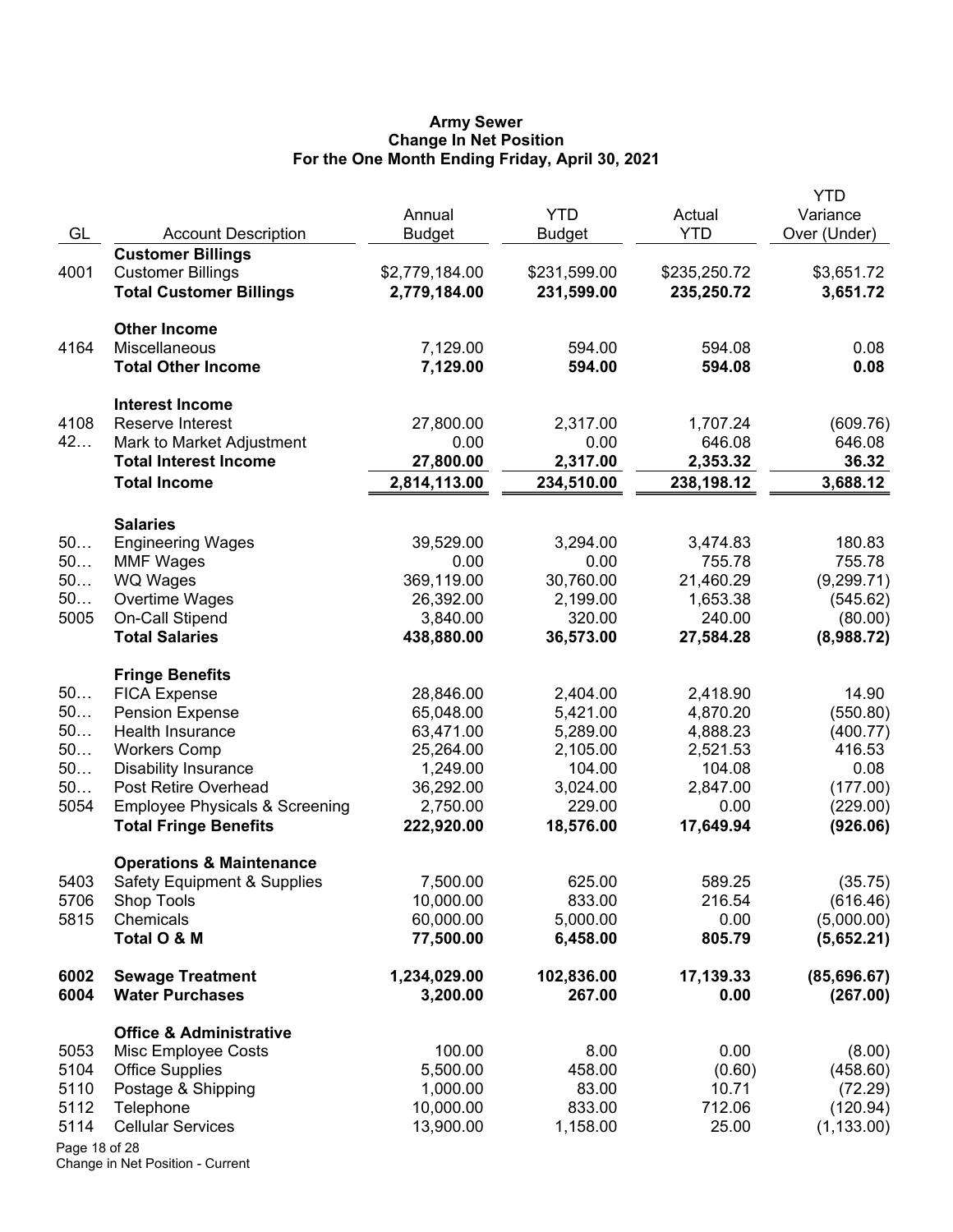#### **Army Sewer Change In Net Position For the One Month Ending Friday, April 30, 2021**

|      |                                          |               |               |              | <b>YTD</b>    |
|------|------------------------------------------|---------------|---------------|--------------|---------------|
|      |                                          | Annual        | <b>YTD</b>    | Actual       | Variance      |
| GL   | <b>Account Description</b>               | <b>Budget</b> | <b>Budget</b> | <b>YTD</b>   | Over (Under)  |
| 5120 | Dues & Subscriptions                     | 1,500.00      | 125.00        | 60.00        | (65.00)       |
| 5122 | Public Info & Advertising                | 1,500.00      | 125.00        | 62.50        | (62.50)       |
| 5130 | Office Equipment                         | 1,000.00      | 83.00         | 0.00         | (83.00)       |
| 5202 | Employee Mileage Reimburse               | 500.00        | 42.00         | 0.00         | (42.00)       |
| 5204 | Empl. Meals & Incidental                 | 2,500.00      | 208.00        | 0.00         | (208.00)      |
| 5206 | Empl. Lodging                            | 5,000.00      | 417.00        | 0.00         | (417.00)      |
| 5370 | Training & Development                   | 8,000.00      | 667.00        | 0.00         | (667.00)      |
| 5402 | <b>Employee Uniforms</b>                 | 7,500.00      | 625.00        | 0.00         | (625.00)      |
| 5508 | <b>Cleaning Services</b>                 | 12,000.00     | 1,000.00      | 1,075.00     | 75.00         |
|      | <b>Total Office &amp; Admin</b>          | 70,000.00     | 5,832.00      | 1,944.67     | (3,887.33)    |
|      | <b>Utilities</b>                         |               |               |              |               |
| 5802 | Gas & Electric                           | 54,980.00     | 4,582.00      | 23.95        | (4,558.05)    |
|      | <b>Total Utilities</b>                   | 54,980.00     | 4,582.00      | 23.95        | (4, 558.05)   |
|      | <b>Professional Fees</b>                 |               |               |              |               |
| 5924 | Legal                                    | 3,000.00      | 250.00        | 0.00         | (250.00)      |
| 5926 | <b>Investment Banking Fees</b>           | 1,197.00      | 100.00        | 274.09       | 174.09        |
|      | <b>Total Professional Fees</b>           | 4,197.00      | 350.00        | 274.09       | (75.91)       |
|      | <b>Repairs &amp; Maintenance</b>         |               |               |              |               |
| 5804 | <b>Building Maintenance &amp; Repair</b> | 15,000.00     | 1,250.00      | 47.18        | (1,202.82)    |
| 5808 | Site Maint & Repair                      | 25,000.00     | 2,083.00      | 258.57       | (1,824.43)    |
| 5812 | <b>Pipeline Maintenance</b>              | 45,000.00     | 3,750.00      | 955.66       | (2,794.34)    |
|      | <b>Total Repairs &amp; Maintenance</b>   | 85,000.00     | 7,083.00      | 1,261.41     | (5,821.59)    |
|      | <b>Automobile</b>                        |               |               |              |               |
| 5601 | Auto/Light Truck Rep. & Maint.           | 19,000.00     | 1,583.00      | 1,870.25     | 287.25        |
| 5602 | <b>Auto/Light Truck Fuel</b>             | 50,000.00     | 4,167.00      | 0.00         | (4, 167.00)   |
| 5603 | Auto/Light Truck Rental/Lease            | 132,200.00    | 11,017.00     | 8,833.33     | (2, 183.67)   |
| 5605 | Vehicle Ins                              | 27,900.00     | 2,325.00      | 2,325.00     | 0.00          |
|      | <b>Total Automobile</b>                  | 229,100.00    | 19,092.00     | 13,028.58    | (6,063.42)    |
|      | Computer                                 |               |               |              |               |
| 5124 | <b>Computer Equipment</b>                | 12,500.00     | 1,042.00      | 67.28        | (974.72)      |
| 5128 | Programming & Software                   | 7,602.00      | 634.00        | 0.00         | (634.00)      |
|      | <b>Total Computer</b>                    | 20,102.00     | 1,676.00      | 67.28        | (1,608.72)    |
| 6114 | <b>Insurance</b>                         | 34,100.00     | 2,842.00      | 2,841.67     | (0.33)        |
| 61   | <b>Admin Allocation</b>                  | 281,576.00    | 23,465.00     | 21,301.83    | (2, 163.17)   |
| 61   | <b>Engineering Allocation</b>            | 10,490.00     | 874.00        | 2,682.28     | 1,808.28      |
| 6208 | <b>NYS Administrative Assessm</b>        | 13,401.00     | 1,117.00      | 0.00         | (1, 117.00)   |
| 89   | <b>Water Quality Allocation</b>          | (205, 362.00) | (17, 113.00)  | (12, 724.51) | 4,388.49      |
| 7032 | <b>Depreciation</b>                      | 303,500.00    | 25,292.00     | 24,956.41    | (335.59)      |
|      | <b>Total Expenses</b>                    | 2,877,613.00  | 239,802.00    | 118,837.00   | (120, 965.00) |
|      | <b>Change in Net Position</b>            | (63, 500.00)  | (5, 292.00)   | 119,361.12   | 124,653.12    |
|      |                                          |               |               |              |               |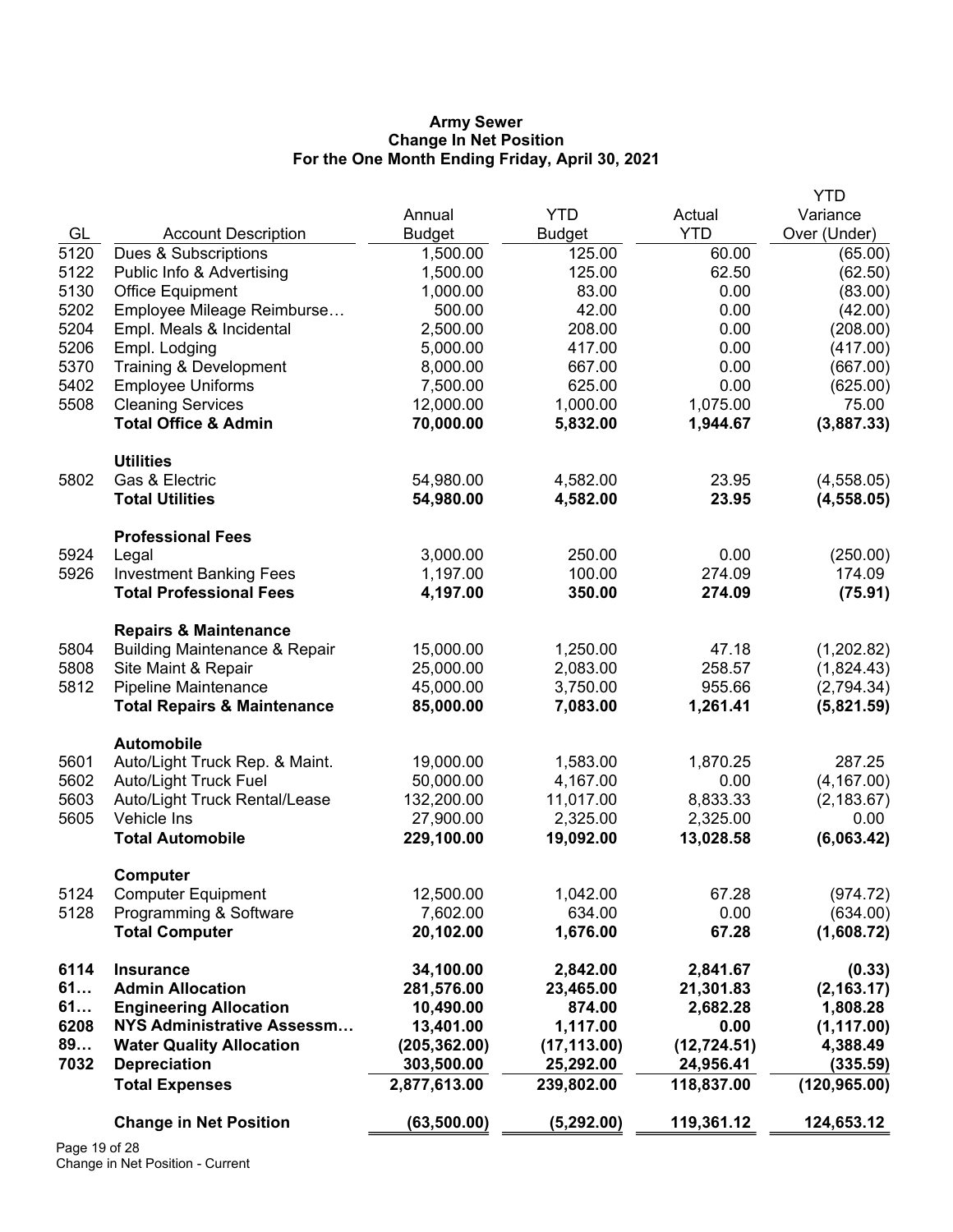#### **Army Water Line Change In Net Position For the One Month Ending Friday, April 30, 2021**

|               |                                           | Annual         | <b>YTD</b>    | Actual       | <b>YTD</b><br>Variance |
|---------------|-------------------------------------------|----------------|---------------|--------------|------------------------|
| GL            | <b>Account Description</b>                | <b>Budget</b>  | <b>Budget</b> | <b>YTD</b>   | Over (Under)           |
|               | <b>Customer Billings</b>                  |                |               |              |                        |
| 4001          | <b>Customer Billings</b>                  | \$2,015,330.00 | \$167,944.00  | \$165,301.40 | (\$2,642.60)           |
|               | <b>Total Customer Billings</b>            | 2,015,330.00   | 167,944.00    | 165,301.40   | (2,642.60)             |
|               | <b>Grant Revenue</b>                      |                |               |              |                        |
| 4181          | <b>Federal Grant Income</b>               | 900,000.00     | 75,000.00     | 0.00         | (75,000.00)            |
|               | <b>Total Grant Revenue</b>                | 900,000.00     | 75,000.00     | 0.00         | (75,000.00)            |
|               | <b>Interest Income</b>                    |                |               |              |                        |
| 4108          | Reserve Interest                          | 15,100.00      | 1,258.00      | 931.22       | (326.78)               |
| 42            | Mark to Market Adjustment                 | 0.00           | 0.00          | 352.42       | 352.42                 |
|               | <b>Total Interest Income</b>              | 15,100.00      | 1,258.00      | 1,283.64     | 25.64                  |
|               | <b>Total Income</b>                       | 2,930,430.00   | 244,202.00    | 166,585.04   | (77, 616.96)           |
|               | <b>Salaries</b>                           |                |               |              |                        |
| 50            | <b>Engineering Wages</b>                  | 38,266.00      | 3,189.00      | 3,775.21     | 586.21                 |
| 50            | <b>MMF Wages</b>                          | 0.00           | 0.00          | 755.76       | 755.76                 |
| 50            | WQ Wages                                  | 330,353.00     | 27,529.00     | 13,748.95    | (13,780.05)            |
| 50            | Overtime Wages                            | 11,632.00      | 969.00        | 154.89       | (814.11)               |
| 5005          | On-Call Stipend                           | 3,840.00       | 320.00        | 240.00       | (80.00)                |
|               | <b>Total Salaries</b>                     | 384,091.00     | 32,007.00     | 18,674.81    | (13, 332.19)           |
|               | <b>Fringe Benefits</b>                    |                |               |              |                        |
| 50            | <b>FICA Expense</b>                       | 25,254.00      | 2,105.00      | 1,670.76     | (434.24)               |
| 50            | <b>Pension Expense</b>                    | 56,937.00      | 4,745.00      | 3,352.65     | (1,392.35)             |
| 50            | Health Insurance                          | 55,640.00      | 4,637.00      | 3,739.93     | (897.07)               |
| 50            | <b>Workers Comp</b>                       | 21,763.00      | 1,814.00      | 1,049.04     | (764.96)               |
| 50            | <b>Disability Insurance</b>               | 1,088.00       | 91.00         | 90.70        | (0.30)                 |
| 50            | Post Retire Overhead                      | 31,630.00      | 2,636.00      | 2,103.00     | (533.00)               |
| 5054          | <b>Employee Physicals &amp; Screening</b> | 2,250.00       | 188.00        | 0.00         | (188.00)               |
|               | <b>Total Fringe Benefits</b>              | 194,562.00     | 16,216.00     | 12,006.08    | (4,209.92)             |
|               | <b>Operations &amp; Maintenance</b>       |                |               |              |                        |
| 5706          | <b>Shop Tools</b>                         | 4,200.00       | 350.33        | 0.00         | (350.33)               |
| 5902          | Lab Fees                                  | 5,000.00       | 417.00        | 100.00       | (317.00)               |
|               | Total O & M                               | 9,200.00       | 767.33        | 100.00       | (667.33)               |
| 6004          | <b>Water Purchases</b>                    | 664,255.00     | 55,355.00     | 9,225.83     | (46, 129.17)           |
|               | <b>Office &amp; Administrative</b>        |                |               |              |                        |
| 5122          | Public Info & Advertising                 | 981.00         | 82.00         | 0.00         | (82.00)                |
| 5202          | Employee Mileage Reimburse                | 100.00         | 8.00          | 0.00         | (8.00)                 |
|               | <b>Total Office &amp; Admin</b>           | 1,081.00       | 90.00         | 0.00         | (90.00)                |
|               | <b>Utilities</b>                          |                |               |              |                        |
| 5802          | Gas & Electric                            | 21,250.00      | 1,771.00      | 0.00         | (1,771.00)             |
|               | <b>Total Utilities</b>                    | 21,250.00      | 1,771.00      | 0.00         | (1,771.00)             |
| Page 20 of 28 |                                           |                |               |              |                        |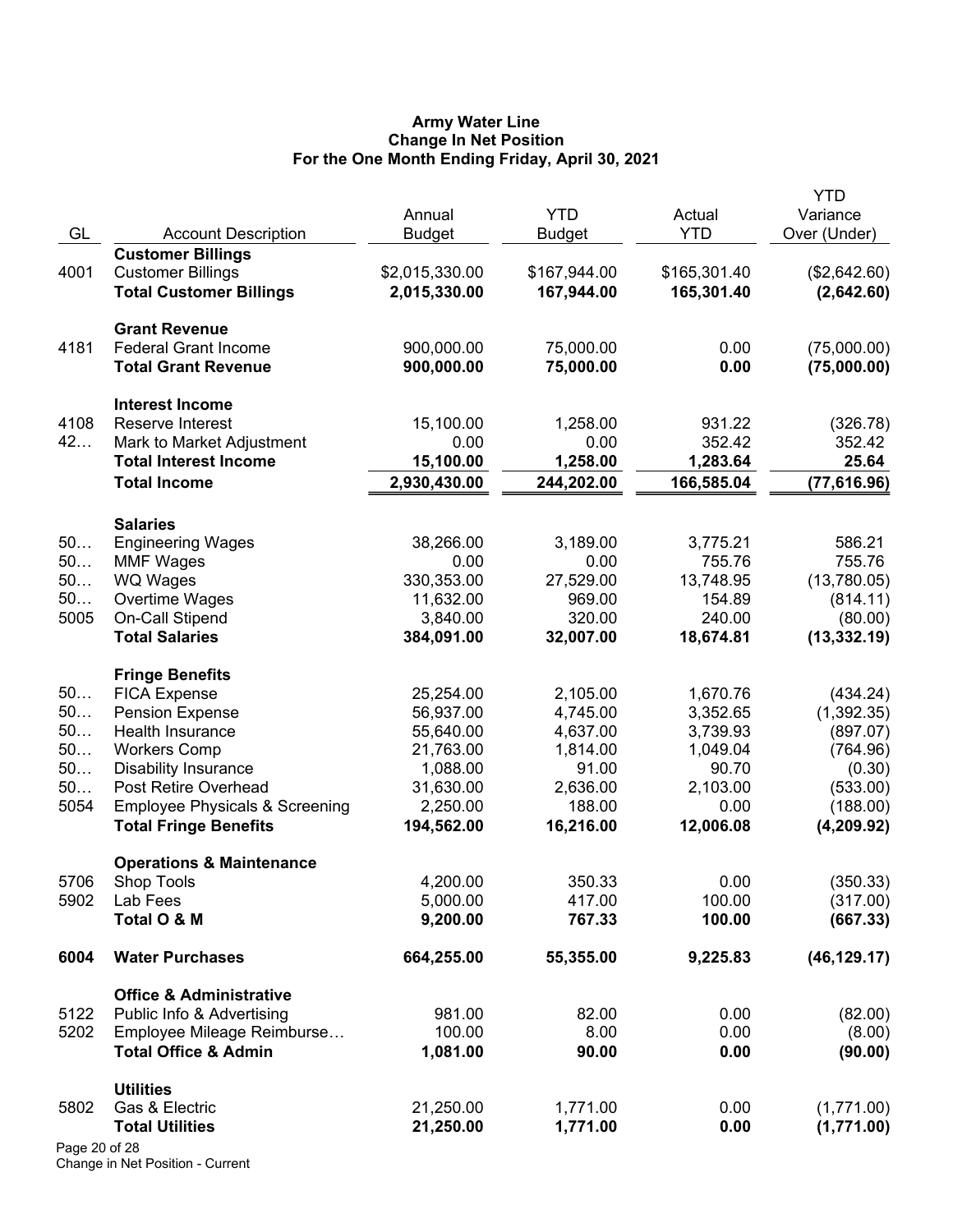# **Army Water Line Change In Net Position For the One Month Ending Friday, April 30, 2021**

|      |                                          |               |               |            | <b>YTD</b>   |
|------|------------------------------------------|---------------|---------------|------------|--------------|
|      |                                          | Annual        | <b>YTD</b>    | Actual     | Variance     |
| GL   | <b>Account Description</b>               | <b>Budget</b> | <b>Budget</b> | <b>YTD</b> | Over (Under) |
|      | <b>Professional Fees</b>                 |               |               |            |              |
| 5924 | Legal                                    | 1,500.00      | 125.00        | 0.00       | (125.00)     |
| 5926 | <b>Investment Banking Fees</b>           | 766.00        | 64.00         | 147.59     | 83.59        |
| 5970 | Consulting                               | 5,800.00      | 483.33        | 0.00       | (483.33)     |
|      | <b>Total Professional Fees</b>           | 8,066.00      | 672.33        | 147.59     | (524.74)     |
|      | <b>Repairs &amp; Maintenance</b>         |               |               |            |              |
| 5804 | <b>Building Maintenance &amp; Repair</b> | 4,000.00      | 333.00        | 0.00       | (333.00)     |
| 5808 | Site Maint & Repair                      | 7,000.00      | 583.00        | 0.00       | (583.00)     |
| 5812 | Pipeline Maintenance                     | 15,000.00     | 1,250.33      | 0.00       | (1,250.33)   |
|      | <b>Total Repairs &amp; Maintenance</b>   | 26,000.00     | 2,166.33      | 0.00       | (2, 166.33)  |
| 6114 | <b>Insurance</b>                         | 29,200.00     | 2,433.00      | 2,433.33   | 0.33         |
| 61   | <b>Admin Allocation</b>                  | 165,070.00    | 13,756.00     | 12,486.07  | (1, 269.93)  |
| 61   | <b>Engineering Allocation</b>            | 9,964.00      | 830.00        | 2,708.61   | 1,878.61     |
| 6208 | NYS Administrative Assessm               | 11,458.00     | 955.00        | 0.00       | (955.00)     |
| 89   | <b>Water Quality Allocation</b>          | 85,061.00     | 7,088.00      | 4,749.99   | (2,338.01)   |
| 7032 | <b>Depreciation</b>                      | 354,600.00    | 29,550.00     | 27,468.39  | (2,081.61)   |
|      | <b>Total Expenses</b>                    | 1,963,858.00  | 163,656.99    | 90,000.70  | (73, 656.29) |
|      | <b>Change in Net Position</b>            | 966,572.00    | 80,545.01     | 76,584.34  | (3,960.67)   |
|      |                                          |               |               |            |              |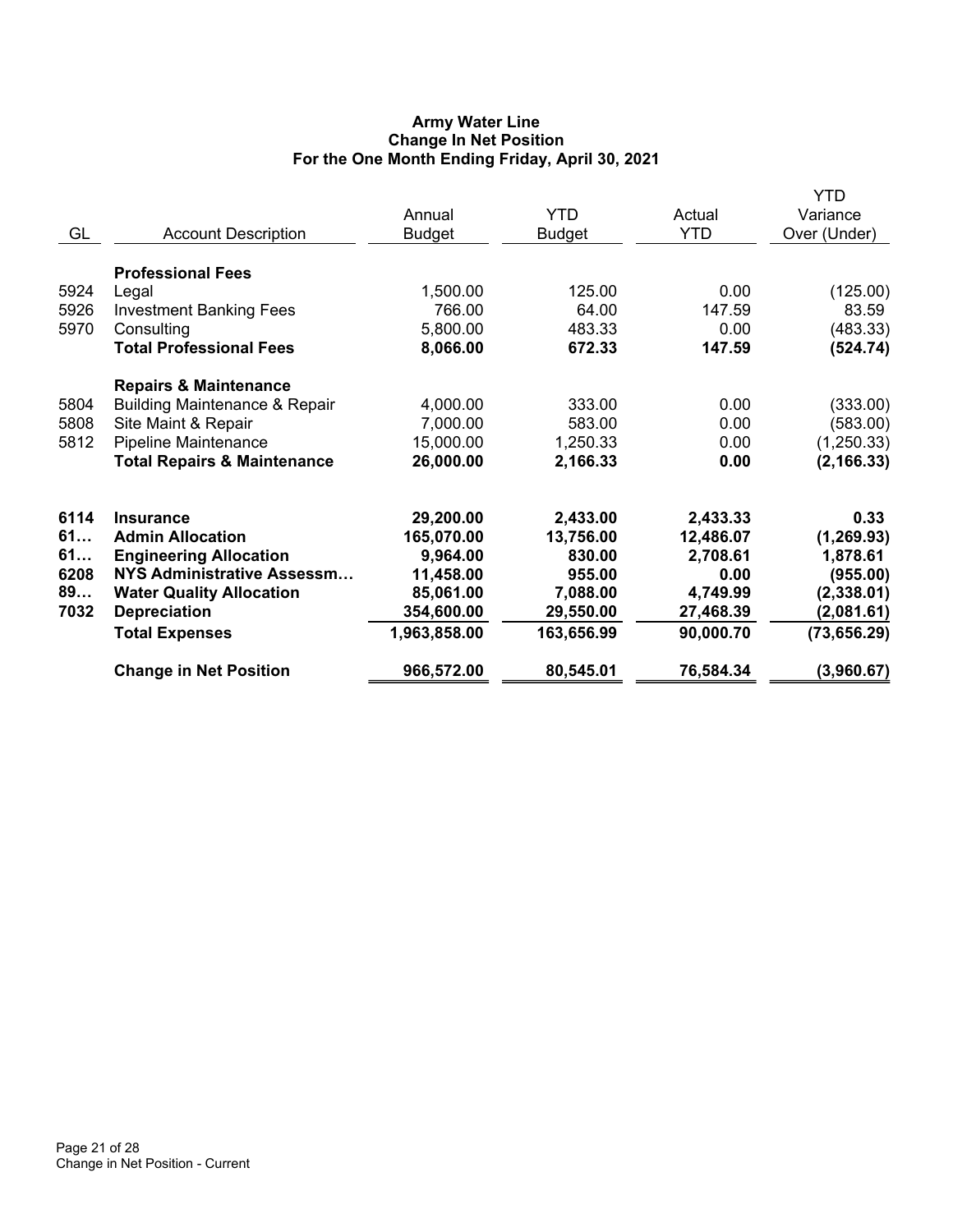#### **Regional Water Line Change In Net Position For the One Month Ending Friday, April 30, 2021**

|      |                                               |               |               |            | <b>YTD</b>   |
|------|-----------------------------------------------|---------------|---------------|------------|--------------|
|      |                                               | Annual        | <b>YTD</b>    | Actual     | Variance     |
| GL   | <b>Account Description</b>                    | <b>Budget</b> | <b>Budget</b> | <b>YTD</b> | Over (Under) |
|      | <b>Customer Billings</b>                      |               |               |            |              |
| 4001 | <b>Customer Billings</b>                      | \$85,065.00   | \$7,089.00    | \$6,589.01 | (\$499.99)   |
| 4005 | <b>Capital Billings</b>                       | 278,587.00    | 23,216.00     | 23,215.57  | (0.43)       |
|      | <b>Total Customer Billings</b>                | 363,652.00    | 30,305.00     | 29,804.58  | (500.42)     |
|      | <b>Interest Income</b>                        |               |               |            |              |
| 4102 | Investment Interest Income                    | 2,000.00      | 167.00        | 739.46     | 572.46       |
|      | <b>Total Interest Income</b>                  | 2,000.00      | 167.00        | 739.46     | 572.46       |
|      | <b>Total Income</b>                           | 365,652.00    | 30,472.00     | 30,544.04  | 72.04        |
|      |                                               |               |               |            |              |
|      | <b>Salaries</b>                               |               |               |            |              |
| 50   | <b>Engineering Wages</b>                      | 8,892.00      | 741.00        | 285.24     | (455.76)     |
| 50   | WQ Wages                                      | 21,625.00     | 1,802.00      | 1,378.07   | (423.93)     |
| 50   | Overtime Wages                                | 1,626.00      | 136.00        | 0.00       | (136.00)     |
| 5005 | On-Call Stipend                               | 1,920.00      | 160.00        | 120.00     | (40.00)      |
|      | <b>Total Salaries</b>                         | 34,063.00     | 2,839.00      | 1,783.31   | (1,055.69)   |
|      |                                               |               |               |            |              |
| 50   | <b>Fringe Benefits</b><br><b>FICA Expense</b> | 2,214.00      | 185.00        | 128.59     | (56.41)      |
| 50   | <b>Pension Expense</b>                        | 5,078.00      | 423.00        | 266.09     |              |
| 50   |                                               |               |               |            | (156.91)     |
| 50   | Health Insurance                              | 5,122.00      | 427.00        | 333.60     | (93.40)      |
| 50   | <b>Workers Comp</b>                           | 1,667.00      | 139.00        | 90.25      | (48.75)      |
|      | <b>Disability Insurance</b>                   | 98.00         | 8.00          | 8.13       | 0.13         |
| 50   | Post Retire Overhead                          | 2,828.00      | 236.00        | 165.00     | (71.00)      |
|      | <b>Total Fringe Benefits</b>                  | 17,007.00     | 1,418.00      | 991.66     | (426.34)     |
|      | <b>Operations &amp; Maintenance</b>           |               |               |            |              |
| 5706 | Shop Tools                                    | 500.00        | 42.00         | 0.00       | (42.00)      |
| 5815 | Chemicals                                     | 2,000.00      | 167.00        | 0.00       | (167.00)     |
| 5902 | Lab Fees                                      | 3,600.00      | 300.00        | 75.00      | (225.00)     |
| 6010 | <b>Cape Vincent Reserve</b>                   | 700.00        | 58.00         | 0.00       | (58.00)      |
|      | Total O & M                                   | 6,800.00      | 567.00        | 75.00      | (492.00)     |
| 6004 | <b>Water Purchases</b>                        | 85,065.00     | 7,089.00      | 6,488.79   | (600.21)     |
|      |                                               |               |               |            |              |
|      | <b>Office &amp; Administrative</b>            |               |               |            |              |
| 5122 | Public Info & Advertising                     | 250.00        | 21.00         | 0.00       | (21.00)      |
|      | <b>Total Office &amp; Admin</b>               | 250.00        | 21.00         | 0.00       | (21.00)      |
|      | <b>Utilities</b>                              |               |               |            |              |
| 5802 | Gas & Electric                                | 22,995.00     | 1,916.00      | 1,495.24   | (420.76)     |
|      | <b>Total Utilities</b>                        | 22,995.00     | 1,916.00      | 1,495.24   | (420.76)     |
|      | <b>Professional Fees</b>                      |               |               |            |              |
| 5924 | Legal                                         | 500.00        | 42.00         | 0.00       | (42.00)      |
|      | <b>Total Professional Fees</b>                | 500.00        | 42.00         | 0.00       | (42.00)      |
|      |                                               |               |               |            |              |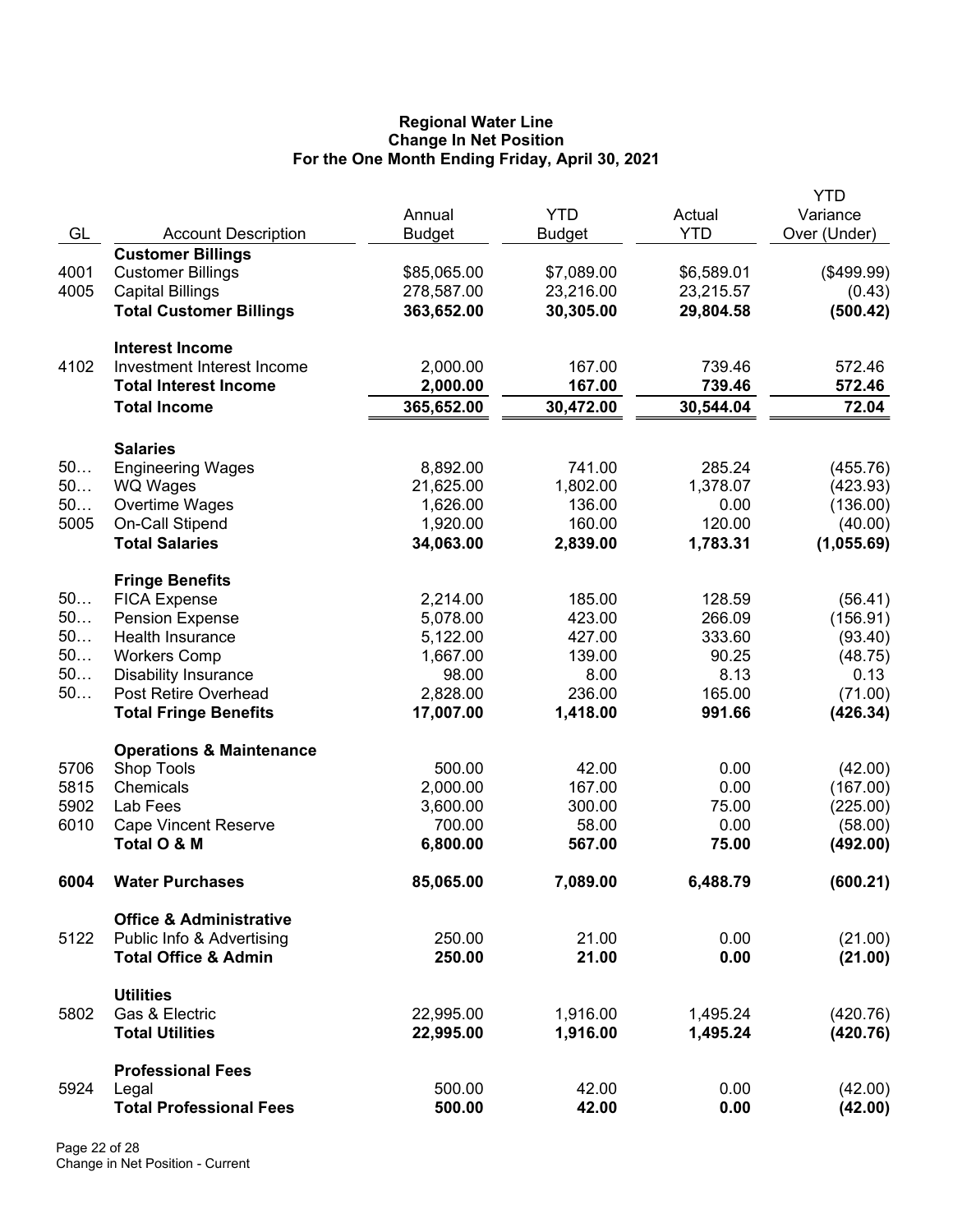# **Regional Water Line Change In Net Position For the One Month Ending Friday, April 30, 2021**

|      |                                          |               |               |           | YTD          |
|------|------------------------------------------|---------------|---------------|-----------|--------------|
|      |                                          | Annual        | <b>YTD</b>    | Actual    | Variance     |
| GL   | <b>Account Description</b>               | <b>Budget</b> | <b>Budget</b> | YTD       | Over (Under) |
|      | <b>Repairs &amp; Maintenance</b>         |               |               |           |              |
| 5804 | <b>Building Maintenance &amp; Repair</b> | 9,000.00      | 750.00        | 0.00      | (750.00)     |
| 5808 | Site Maint & Repair                      | 3,500.00      | 292.00        | 0.00      | (292.00)     |
| 5812 | <b>Pipeline Maintenance</b>              | 20,000.00     | 1,667.00      | 10.98     | (1,656.02)   |
|      | <b>Total Repairs &amp; Maintenance</b>   | 32,500.00     | 2,709.00      | 10.98     | (2,698.02)   |
| 6114 | <b>Insurance</b>                         | 5,000.00      | 417.00        | 416.67    | (0.33)       |
| 61   | <b>Admin Allocation</b>                  | 17,426.00     | 1,452.00      | 1,317.10  | (134.90)     |
| 61   | <b>Engineering Allocation</b>            | 2,531.00      | 211.00        | 181.41    | (29.59)      |
| 6208 | <b>NYS Administrative Assessm</b>        | 1,987.00      | 166.00        | 0.00      | (166.00)     |
| 89   | <b>Water Quality Allocation</b>          | 6,665.00      | 555.00        | 376.09    | (178.91)     |
| 7032 | <b>Depreciation</b>                      | 143,600.00    | 11,967.00     | 11,317.73 | (649.27)     |
| 7002 | Amortization                             | 24,400.00     | 2,033.00      | 2,030.57  | (2.43)       |
| 6202 | <b>Interest Expense</b>                  | 56,806.00     | 4,734.00      | 0.00      | (4,734.00)   |
|      | <b>Total Expenses</b>                    | 457,595.00    | 38,136.00     | 26,484.55 | (11, 651.45) |
|      | <b>Change in Net Position</b>            | (91, 943.00)  | (7,664.00)    | 4,059.49  | 11,723.49    |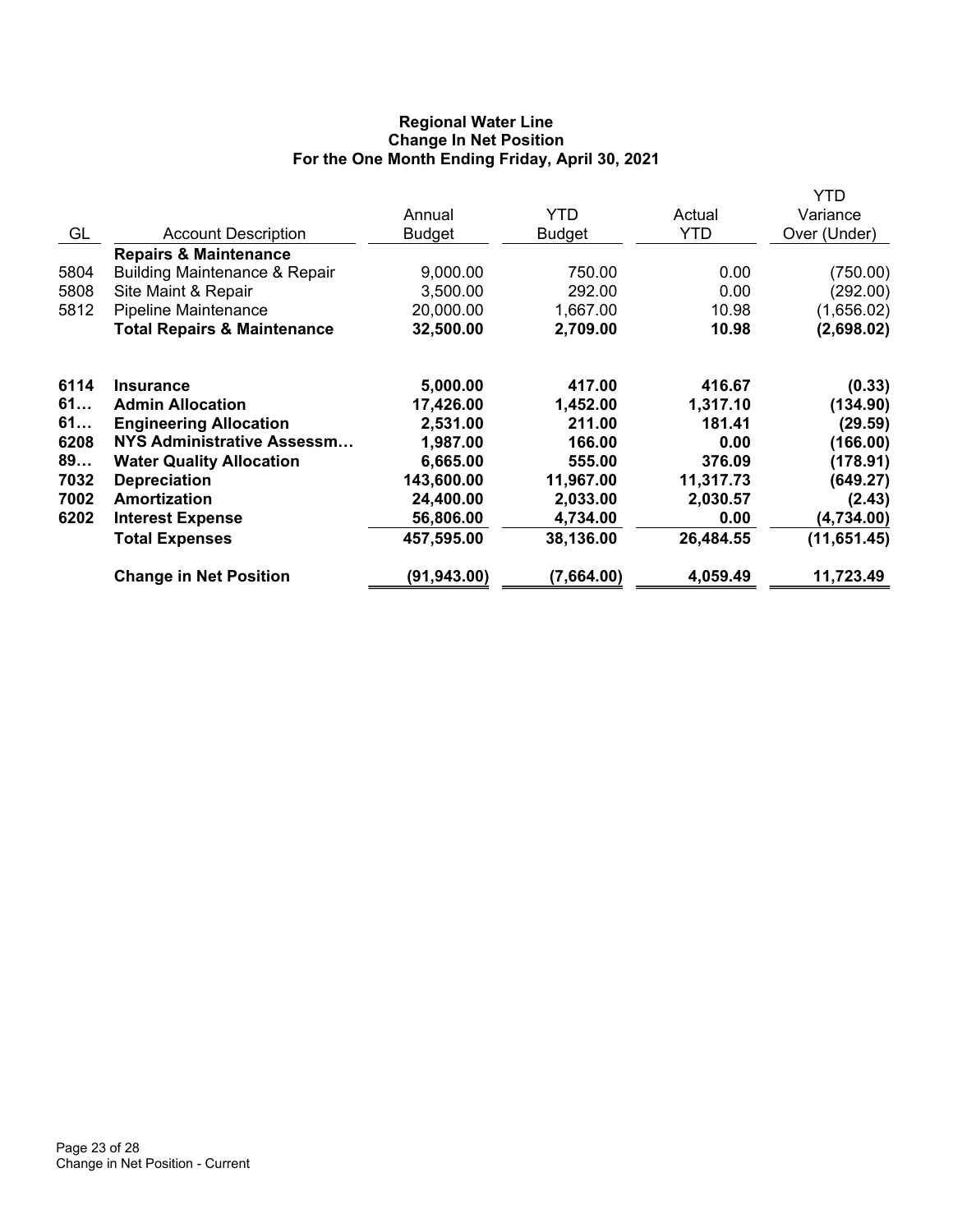# **Water Sewer Contracts Change In Net Position For the One Month Ending Friday, April 30, 2021**

|      |                                     | Annual        | <b>YTD</b>    | Actual      | YTD<br>Variance |
|------|-------------------------------------|---------------|---------------|-------------|-----------------|
| GL   | <b>Account Description</b>          | <b>Budget</b> | <b>Budget</b> | <b>YTD</b>  | Over (Under)    |
|      | <b>Customer Billings</b>            |               |               |             |                 |
| 4001 | <b>Customer Billings</b>            | \$896,185.00  | \$74,682.00   | \$76,478.51 | \$1,796.51      |
|      | <b>Total Customer Billings</b>      | 896,185.00    | 74,682.00     | 76,478.51   | 1,796.51        |
|      | <b>Total Income</b>                 | 896,185.00    | 74,682.00     | 76,478.51   | 1,796.51        |
|      | <b>Salaries</b>                     |               |               |             |                 |
| 50   | <b>Engineering Wages</b>            | 18,377.00     | 1,531.00      | 657.10      | (873.90)        |
| 50   | <b>WQ Wages</b>                     | 319,463.00    | 26,622.00     | 26,311.90   | (310.10)        |
| 50   | Overtime Wages                      | 86,662.00     | 7,222.00      | 4,860.75    | (2,361.25)      |
| 5005 | On-Call Stipend                     | 8,400.00      | 700.00        | 600.00      | (100.00)        |
|      | <b>Total Salaries</b>               | 432,902.00    | 36,075.00     | 32,429.75   | (3,645.25)      |
|      | <b>Fringe Benefits</b>              |               |               |             |                 |
| 50   | <b>FICA Expense</b>                 | 28,265.00     | 2,355.00      | 2,209.68    | (145.32)        |
| 50   | <b>Pension Expense</b>              | 64,231.00     | 5,353.00      | 4,400.77    | (952.23)        |
| 50   | <b>Health Insurance</b>             | 62,833.00     | 5,236.00      | 4,444.23    | (791.77)        |
| 50   | <b>Workers Comp</b>                 | 27,084.00     | 2,257.00      | 2,188.85    | (68.15)         |
| 50   | <b>Disability Insurance</b>         | 1,277.00      | 106.00        | 106.42      | 0.42            |
| 50   | Post Retire Overhead                | 37,110.00     | 3,093.00      | 2,862.75    | (230.25)        |
|      | <b>Total Fringe Benefits</b>        | 220,800.00    | 18,400.00     | 16,212.70   | (2, 187.30)     |
|      | <b>Operations &amp; Maintenance</b> |               |               |             |                 |
| 5704 | <b>O&amp;M Supplies</b>             | 500.00        | 42.00         | 0.00        | (42.00)         |
| 5770 | Other Tool, Equip & O&M             | 500.00        | 42.00         | 0.00        | (42.00)         |
| 8090 | <b>Purchases for Resale</b>         | 50,000.00     | 4,167.00      | 60.00       | (4, 107.00)     |
|      | Total O & M                         | 51,000.00     | 4,251.00      | 60.00       | (4, 191.00)     |
|      | <b>Office &amp; Administrative</b>  |               |               |             |                 |
| 5202 | Employee Mileage Reimburse          | 500.00        | 42.00         | 0.00        | (42.00)         |
| 5270 | <b>Travel &amp; Meeting Expense</b> | 300.00        | 25.00         | 0.00        | (25.00)         |
|      | <b>Total Office &amp; Admin</b>     | 800.00        | 67.00         | 0.00        | (67.00)         |
|      |                                     |               |               |             |                 |
| 6114 | <b>Insurance</b>                    | 18,300.00     | 1,525.00      | 1,525.00    | 0.00            |
| 61   | <b>Admin Allocation</b>             | 36,745.00     | 3,062.00      | 2,809.80    | (252.20)        |
| 61   | <b>Engineering Allocation</b>       | 10,551.00     | 879.00        | 606.91      | (272.09)        |
| 6208 | NYS Administrative Assessm          | 4,982.00      | 415.00        | 0.00        | (415.00)        |
| 89   | <b>Water Quality Allocation</b>     | 113,636.00    | 9,470.00      | 7,598.43    | (1,871.57)      |
|      | <b>Total Expenses</b>               | 889,716.00    | 74,144.00     | 61,242.59   | (12, 901.41)    |
|      | <b>Change in Net Position</b>       | 6,469.00      | 538.00        | 15,235.92   | 14,697.92       |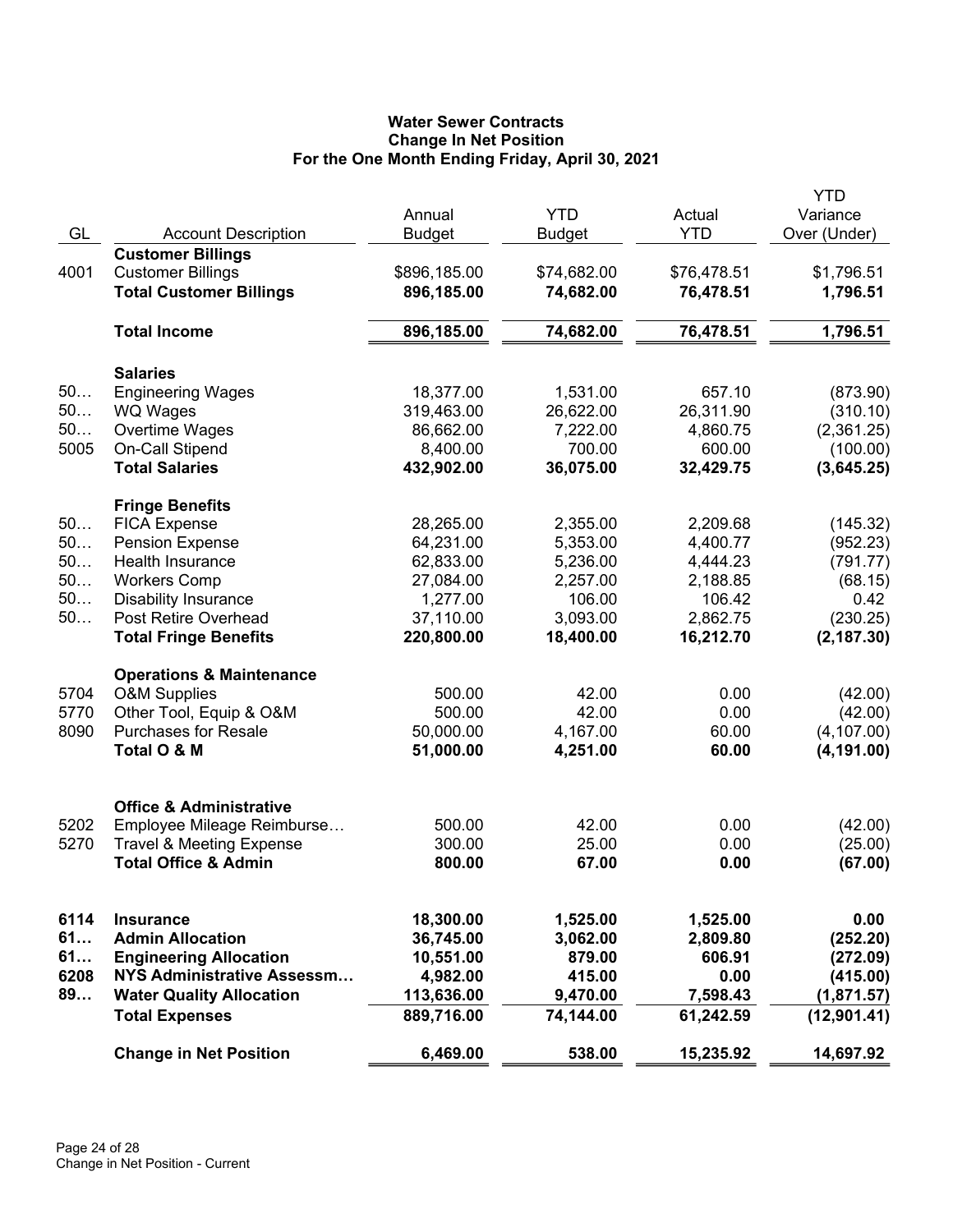#### **Engineering Change In Net Position For the One Month Ending Friday, April 30, 2021**

| GL            | <b>Account Description</b>                                                | Annual<br><b>Budget</b> | <b>YTD</b><br><b>Budget</b> | Actual<br><b>YTD</b> | <b>YTD</b><br>Variance<br>Over (Under) |
|---------------|---------------------------------------------------------------------------|-------------------------|-----------------------------|----------------------|----------------------------------------|
|               | <b>Customer Billings</b>                                                  |                         |                             |                      |                                        |
| 4001          | <b>Customer Billings</b>                                                  | \$1,203,271.00          | \$100,273.00                | \$87,673.66          | (\$12,599.34)                          |
|               | <b>Total Customer Billings</b>                                            | 1,203,271.00            | 100,273.00                  | 87,673.66            | (12, 599.34)                           |
|               | <b>Total Income</b>                                                       | 1,203,271.00            | 100,273.00                  | 87,673.66            | (12, 599.34)                           |
|               | <b>Salaries</b>                                                           |                         |                             |                      |                                        |
| 50            | <b>Engineering Wages</b>                                                  | 704,088.00              | 58,674.00                   | 33,935.82            | (24, 738.18)                           |
| $50$          | <b>WQ Wages</b>                                                           | 0.00                    | 0.00                        | 2,676.62             | 2,676.62                               |
|               | <b>Total Salaries</b>                                                     | 704,088.00              | 58,674.00                   | 36,612.44            | (22,061.56)                            |
|               | <b>Fringe Benefits</b>                                                    |                         |                             |                      |                                        |
| 50            | <b>FICA Expense</b>                                                       | 45,832.00               | 3,819.00                    | 3,533.17             | (285.83)                               |
| 50            | <b>Pension Expense</b>                                                    | 87,744.00               | 7,312.00                    | 5,999.35             | (1,312.65)                             |
| 50            | Health Insurance                                                          | 104,971.00              | 8,748.00                    | 7,194.45             | (1,553.55)                             |
| 50            | <b>Workers Comp</b>                                                       | 27,545.00               | 2,295.00                    | 2,370.61             | 75.61                                  |
| 50            | <b>Disability Insurance</b>                                               | 1,617.00                | 135.00                      | 134.73               | (0.27)                                 |
| 50            | Post Retire Overhead                                                      | 46,975.00               | 3,915.00                    | 3,845.25             | (69.75)                                |
| 5054          | <b>Employee Physicals &amp; Screening</b><br><b>Total Fringe Benefits</b> | 500.00<br>315,184.00    | 42.00<br>26,266.00          | 0.00<br>23,077.56    | (42.00)<br>(3, 188.44)                 |
|               |                                                                           |                         |                             |                      |                                        |
|               | <b>Operations &amp; Maintenance</b>                                       |                         |                             |                      |                                        |
| 5403          | <b>Safety Equipment &amp; Supplies</b>                                    | 1,000.00                | 83.00                       | 0.00                 | (83.00)                                |
| 5904          | <b>SCADA</b>                                                              | 19,550.00               | 1,629.00                    | 722.00               | (907.00)                               |
| 8090          | <b>Purchases for Resale</b>                                               | 38,500.00               | 3,208.00                    | 0.00                 | (3,208.00)                             |
|               | Total O & M                                                               | 59,050.00               | 4,920.00                    | 722.00               | (4, 198.00)                            |
|               | <b>Office &amp; Administrative</b>                                        |                         |                             |                      |                                        |
| 5053          | Misc Employee Costs                                                       | 800.00                  | 67.00                       | 0.00                 | (67.00)                                |
| 5102          | <b>Office Rent</b>                                                        | 5,389.00                | 449.00                      | 449.08               | 0.08                                   |
| 5104          | <b>Office Supplies</b>                                                    | 2,500.00                | 208.00                      | 0.00                 | (208.00)                               |
| 5112          | Telephone                                                                 | 1,960.00                | 163.00                      | 487.44               | 324.44                                 |
| 5114          | <b>Cellular Services</b>                                                  | 6,800.00                | 567.00                      | 0.00                 | (567.00)                               |
| 5120          | Dues & Subscriptions                                                      | 600.00                  | 50.00                       | 0.00                 | (50.00)                                |
| 5122          | Public Info & Advertising                                                 | 500.00                  | 42.00                       | 125.00               | 83.00                                  |
| 5130          | <b>Office Equipment</b>                                                   | 4,000.00                | 333.00                      | 0.00                 | (333.00)                               |
| 5202          | Employee Mileage Reimburse                                                | 9,500.00                | 791.33                      | 0.00                 | (791.33)                               |
| 5204          | Empl. Meals & Incidental                                                  | 2,500.00                | 208.00                      | 68.99                | (139.01)                               |
| 5206          | Empl. Lodging                                                             | 5,000.00                | 417.00                      | 192.00               | (225.00)                               |
| 5312          | <b>Continuing Education</b>                                               | 12,800.00               | 1,067.00                    | 0.00                 | (1,067.00)                             |
| 5370          | Training & Development                                                    | 8,000.00                | 667.00                      | 130.00               | (537.00)                               |
| 5402          | <b>Employee Uniforms</b>                                                  | 1,200.00                | 100.00                      | 0.00                 | (100.00)                               |
|               | <b>Total Office &amp; Admin</b>                                           | 61,549.00               | 5,129.33                    | 1,452.51             | (3,676.82)                             |
|               | <b>Professional Fees</b>                                                  |                         |                             |                      |                                        |
| 5924          | Legal                                                                     | 2,000.00                | 167.00                      | 1,068.75             | 901.75                                 |
| Page 25 of 28 |                                                                           |                         |                             |                      |                                        |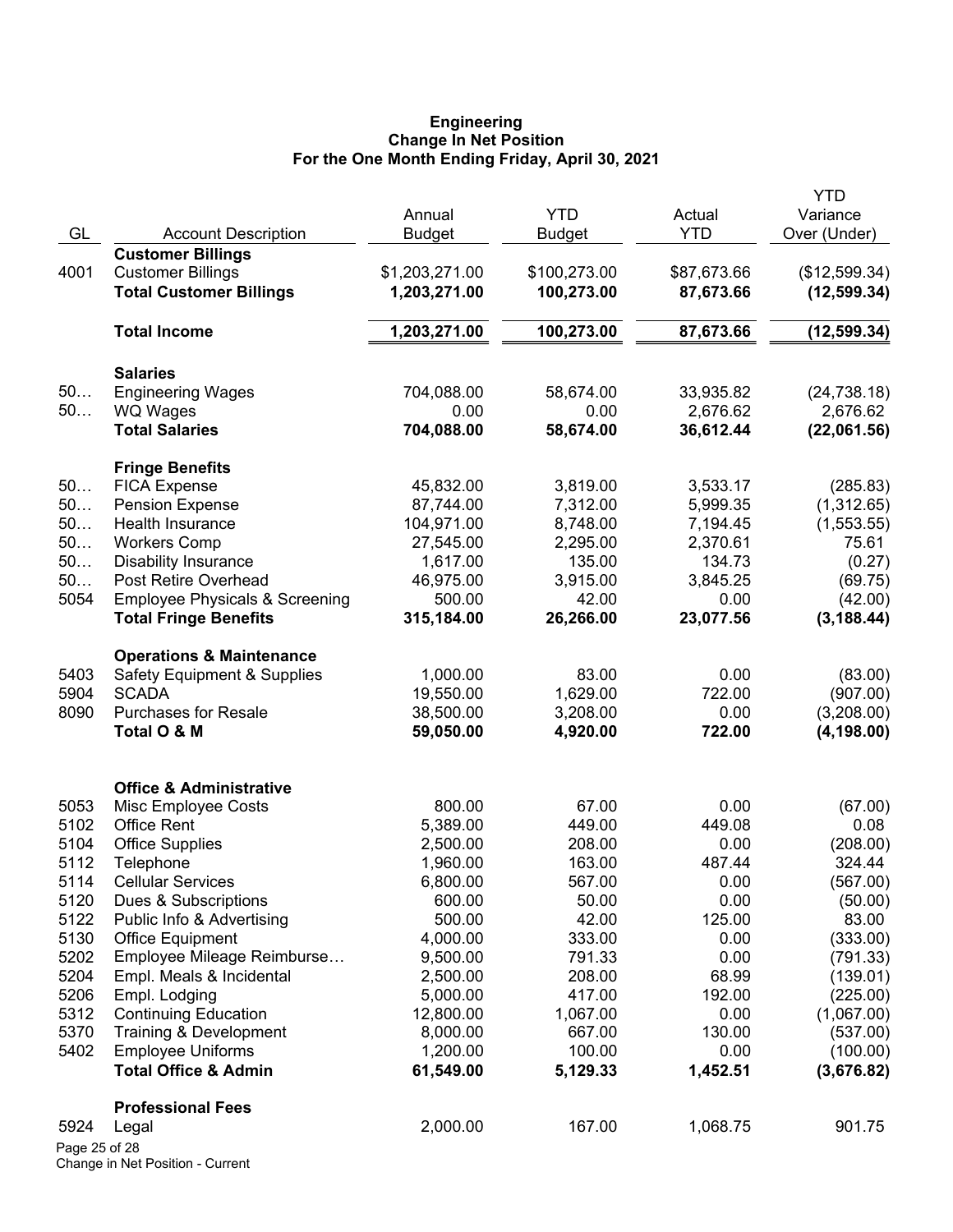## **Engineering Change In Net Position For the One Month Ending Friday, April 30, 2021**

|      |                                |               |            |              | YTD          |
|------|--------------------------------|---------------|------------|--------------|--------------|
|      |                                | Annual        | YTD        | Actual       | Variance     |
| GL   | <b>Account Description</b>     | <b>Budget</b> | Budget     | <b>YTD</b>   | Over (Under) |
|      | <b>Total Professional Fees</b> | 2,000.00      | 167.00     | 1,068.75     | 901.75       |
|      | <b>Automobile</b>              |               |            |              |              |
| 5601 | Auto/Light Truck Rep. & Maint. | 2,500.00      | 208.00     | 39.98        | (168.02)     |
| 5602 | <b>Auto/Light Truck Fuel</b>   | 4,000.00      | 333.67     | 0.00         | (333.67)     |
| 5603 | Auto/Light Truck Rental/Lease  | 6,700.00      | 558.00     | 558.33       | 0.33         |
| 5605 | Vehicle Ins                    | 2,200.00      | 183.00     | 183.33       | 0.33         |
|      | <b>Total Automobile</b>        | 15,400.00     | 1,282.67   | 781.64       | (501.03)     |
|      | Computer                       |               |            |              |              |
| 5124 | <b>Computer Equipment</b>      | 6,000.00      | 500.00     | 0.00         | (500.00)     |
| 5128 | Programming & Software         | 1,200.00      | 100.00     | 613.80       | 513.80       |
| 5906 | <b>GIS</b>                     | 29,200.00     | 2,433.00   | 18,700.00    | 16,267.00    |
|      | <b>Total Computer</b>          | 36,400.00     | 3,033.00   | 19,313.80    | 16,280.80    |
| 6114 | <b>Insurance</b>               | 26,300.00     | 2,192.00   | 2,191.67     | (0.33)       |
| 61   | <b>Admin Allocation</b>        | 55,784.00     | 4,649.00   | 4,267.40     | (381.60)     |
| 61   | <b>Engineering Allocation</b>  | (79, 552.00)  | (6,629.00) | (18, 303.54) | (11, 674.54) |
| 6208 | NYS Administrative Assessm     | 7,173.00      | 598.00     | 0.00         | (598.00)     |
| 7032 | <b>Depreciation</b>            | 12,700.00     | 1,058.00   | 1,475.55     | 417.55       |
|      | <b>Total Expenses</b>          | 1,216,076.00  | 101,340.00 | 72,659.78    | (28, 680.22) |
|      | <b>Change in Net Position</b>  | (12, 805.00)  | (1,067.00) | 15,013.88    | 16,080.88    |
|      |                                |               |            |              |              |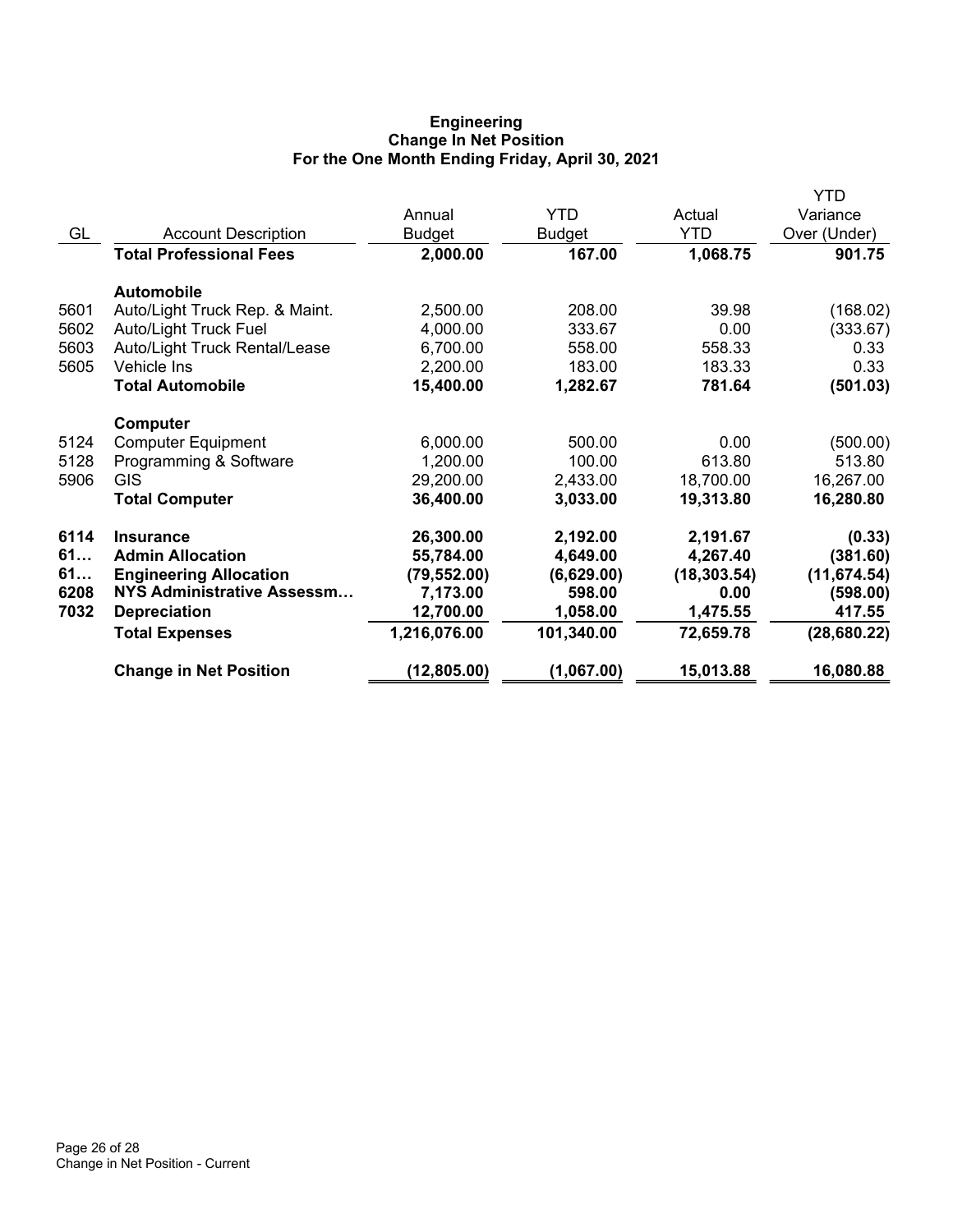## **Regional Development Change In Net Position For the One Month Ending Friday, April 30, 2021**

|               |                                                      | Annual                  | <b>YTD</b>            | Actual                | <b>YTD</b><br>Variance |
|---------------|------------------------------------------------------|-------------------------|-----------------------|-----------------------|------------------------|
| GL            | <b>Account Description</b>                           | <b>Budget</b>           | Budget                | <b>YTD</b>            | Over (Under)           |
|               | <b>Customer Billings</b>                             |                         |                       |                       |                        |
| 4001          | <b>Customer Billings</b>                             | \$134,876.00            | \$11,240.00           | \$7,418.80            | (\$3,821.20)           |
|               | <b>Total Customer Billings</b>                       | 134,876.00              | 11,240.00             | 7,418.80              | (3,821.20)             |
|               | <b>Grant Revenue</b>                                 |                         |                       |                       |                        |
| 4181          | <b>Federal Grant Income</b>                          | 114,211.00              | 9,518.00              | 0.00                  | (9,518.00)             |
| 4183          | <b>NY State Grants</b>                               | 963,581.00              | 80,298.00             | 114,982.10            | 34,684.10              |
| 4184          | <b>Other Grants</b>                                  | 40,000.00               | 3,333.00              | 0.00                  | (3,333.00)             |
|               | <b>Total Grant Revenue</b>                           | 1,117,792.00            | 93,149.00             | 114,982.10            | 21,833.10              |
| 4104          | <b>Loan Interest Income</b>                          | 564,000.00              | 46,999.00             | 35,725.69             | (11, 273.31)           |
|               | <b>Other Income</b>                                  |                         |                       |                       |                        |
| 4162          | <b>Processing Fees</b>                               | 10,000.00               | 833.00                | 0.00                  | (833.00)               |
| 4164          | Miscellaneous                                        | 10,550.00               | 880.00                | 6,617.13              | 5,737.13               |
|               | <b>Total Other Income</b>                            | 20,550.00               | 1,713.00              | 6,617.13              | 4,904.13               |
|               | <b>Interest Income</b>                               |                         |                       |                       |                        |
| 4102          | Investment Interest Income                           | 198,043.00              | 16,502.00             | 15,228.66             | (1, 273.34)            |
| 42            | Mark to Market Adjustment                            | 0.00                    | 0.00                  | 4,867.89              | 4,867.89               |
|               | <b>Total Interest Income</b>                         | 198,043.00              | 16,502.00             | 20,096.55             | 3,594.55               |
|               | <b>Total Income</b>                                  | 2,035,261.00            | 169,603.00            | 184,840.27            | 15,237.27              |
|               | <b>Salaries</b>                                      |                         |                       |                       |                        |
| 50            | <b>Administrative Wages</b>                          | 17,585.00               | 1,465.00              | 1,152.36              | (312.64)               |
| 50            | <b>Engineering Wages</b>                             | 22,453.00               | 1,871.00              | 590.64                | (1,280.36)             |
| 50            | <b>Regional Development Wages</b>                    | 347,175.00              | 28,931.00             | 21,230.56             | (7,700.44)             |
|               | <b>Total Salaries</b>                                | 387,213.00              | 32,267.00             | 22,973.56             | (9, 293.44)            |
|               | <b>Fringe Benefits</b>                               |                         |                       |                       |                        |
| 50            | <b>FICA Expense</b>                                  | 25,246.00               | 2,104.00              | 1,788.24              | (315.76)               |
| 50            | <b>Pension Expense</b>                               | 63,855.00               | 5,321.00              | 4,397.97              | (923.03)               |
| 50            | Health Insurance                                     | 57,204.00               | 4,767.00              | 4,387.43              | (379.57)               |
| 50.           | <b>Workers Comp</b>                                  | 739.00                  | 62.00                 | 52.59                 | (9.41)                 |
| 50            | <b>Disability Insurance</b>                          | 1,255.00                | 104.00                | 104.53                | 0.53                   |
| 50            | Post Retire Overhead<br><b>Total Fringe Benefits</b> | 25,667.00<br>173,966.00 | 2,139.00<br>14,497.00 | 1,810.80<br>12,541.56 | (328.20)<br>(1,955.44) |
|               |                                                      |                         |                       |                       |                        |
|               | <b>Operations &amp; Maintenance</b>                  |                         |                       |                       |                        |
| 6110          | Marketing<br><b>Purchases for Resale</b>             | 5,000.00<br>7,000.00    | 417.00<br>583.00      | 0.00<br>0.00          | (417.00)<br>(583.00)   |
| 8090          | Total O & M                                          | 12,000.00               | 1,000.00              | 0.00                  | (1,000.00)             |
| 6006          | <b>Host Community Benefits</b>                       | 133,411.00              | 11,118.00             | 0.00                  | (11, 118.00)           |
|               | <b>Office &amp; Administrative</b>                   |                         |                       |                       |                        |
| 5114          | <b>Cellular Services</b>                             | 800.00                  | 67.00                 | 0.00                  | (67.00)                |
| Page 27 of 28 |                                                      |                         |                       |                       |                        |